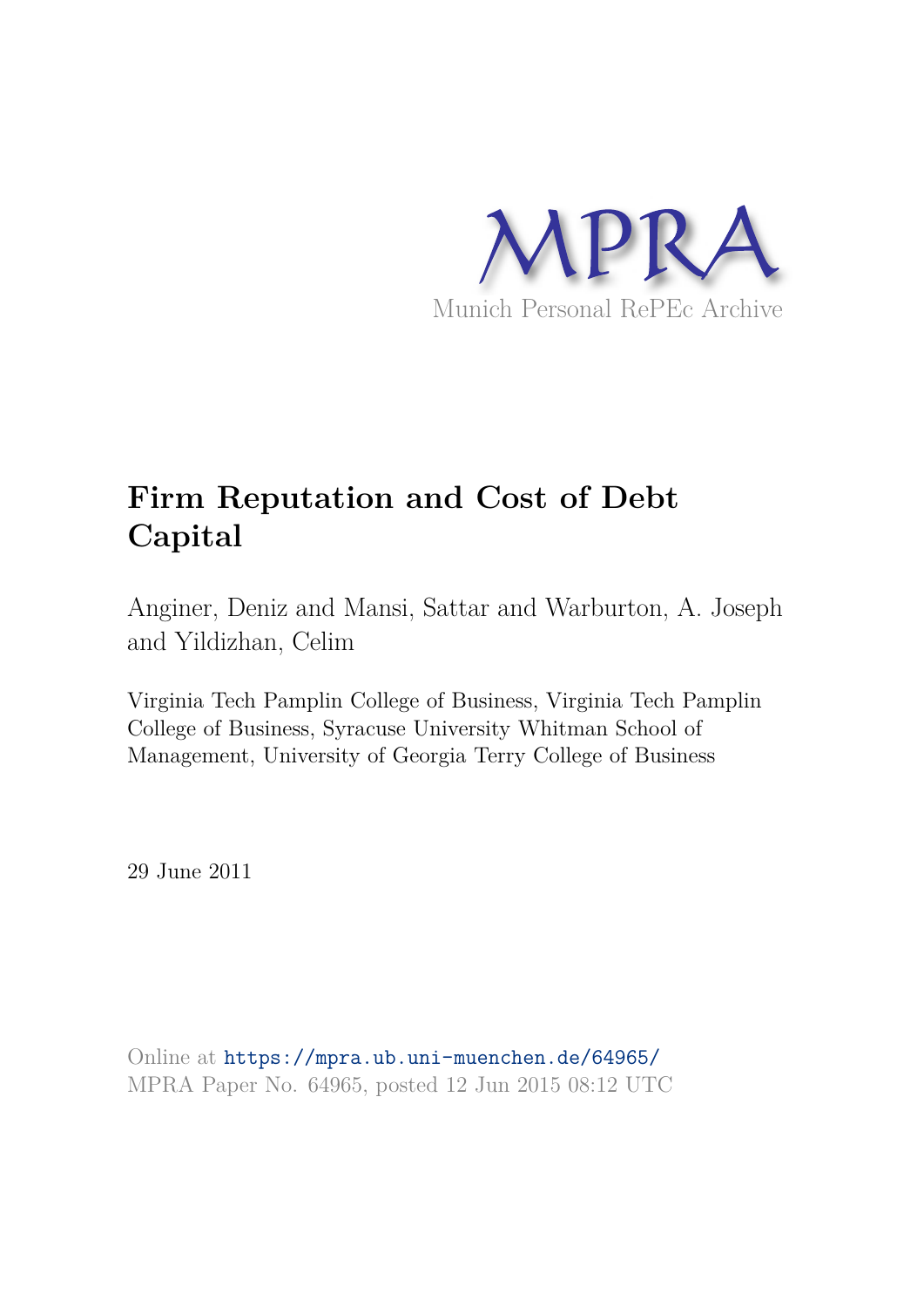# **Firm Reputation and the Cost of Debt Capital**

# **Deniz Anginer**, **Sattar Mansi, A. Joseph Warburton**, **Çelim Yıldızhan\***

June 2, 2015

#### **Abstract**

We examine the relation between firm reputation and the cost of debt financing. We posit that corporate reputation represents "soft information" not captured by balance sheet variables, which is nonetheless valuable to lenders. Using Fortune magazine's survey of company reputation, we find an inverse relation between a company's reputation and its bond credit spreads. We also find that firms with high reputation face less stringent covenants and are less likely to be the target of SEC fraud investigations. Further testing shows that bad reputation is a good ex ante predictor of corporate failure. Our study provides evidence that firm reputation is an important consideration in the pricing of corporate public debt.

*JEL Classifications:* G11, G12, G14, G32, G33, M4, L14, D82

 $\overline{a}$ 

*Keywords*: Cost of debt and firm reputation, cost of capital and firm reputation, credit risk and firm reputation, cost of debt and firm intangibles, covenant restrictions and firm reputation, fraud and firm reputation, bankruptcy risk and firm reputation.

<sup>\*</sup> Deniz Anginer and Sattar Mansi can be reached at Virginia Tech Pamplin College of Business (danginer@vt.edu and smansi@vt.edu). A. Joseph Warburton can be reached at Syracuse University Whitman School of Management (E-mail: Warburto@syr.edu). Çelim Yıldızhan can be reached at University of Georgia Terry College of Business (E-mail: celim@uga.edu). We thank Alex Edmans, Russell Lundholm, Amiyatosh Purnanandam, Uday Rajan, Nejat Seyhun, Tyler Shumway, Jeff Smith, Denis Sosyura and seminar participants at the Michigan Ross School of Business and the All-Georgia Finance Conference for helpful discussion and suggestions.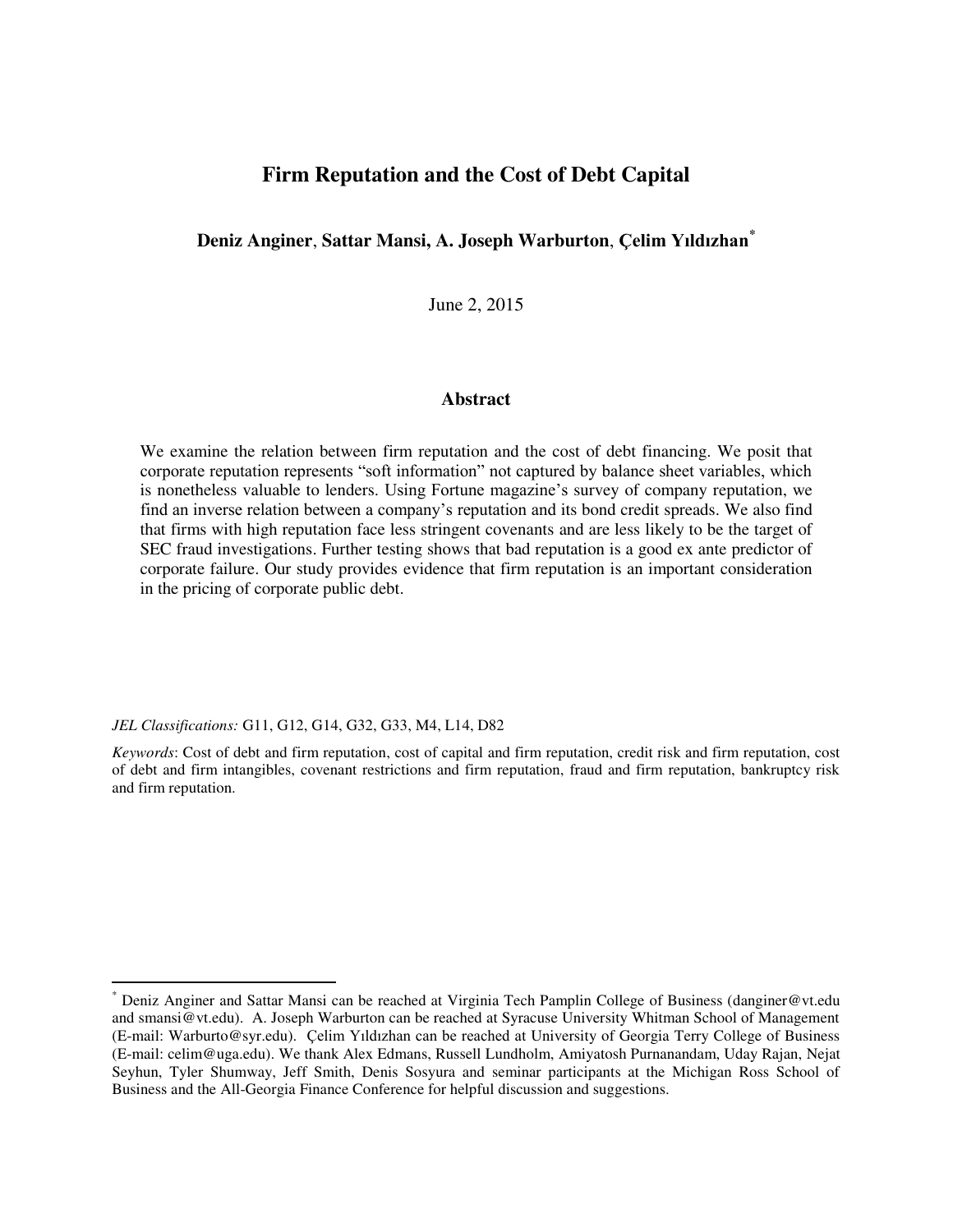## **1. Introduction**

 $\overline{a}$ 

Prior research has demonstrated the role that reputations play in mitigating agency problems between principals and agents. The literature has shown that reputations emerge from information asymmetries (Milgrom and Roberts 1982). Asymmetric information about a player's true type gives rise to reputation, a formalized belief about the player's type based upon their past actions. In their seminal work on repeated games, Milgrom and Roberts show that players, through their actions, can shape their reputations. By taking actions that are in the principal's interests even without a formal or explicit contract, a player can develop a reputation for a certain characteristic that helps reduce agency problems and increase payoffs at a later stage.<sup>1</sup> Since it is costly to build and maintain, a "good" reputation must allow a player to earn future rents. Theoretical literature in economics predicts that firms with higher reputations will enjoy rents in the form of access to capital markets at relatively lower cost (Diamond 1989 and 1991). Because a good reputation serves as a signal that the company will take actions consistent with investors' interests, a company that acts to enhance its reputation is rewarded by investors with a lower cost of capital. Empirical evidence supporting this prediction, however, is limited. The only direct research to date comes from Cao, Myers, Myers, and Omer (2014), who document a negative association between firm reputation and the cost of equity. $^{2}$ 

In this paper, we extend the literature by examining the relation between firm reputation and the cost of capital from a different perspective, namely that of bondholders. In doing so, we attempt to answer the following two main questions: (i) Is firm reputation priced in the debt market, and (ii) if so, what are the channels through which firm reputation affects the cost of debt. To the best of our knowledge, there is no empirical research on this topic. The closest studies focus on a company's relationship with its employees. Bauer, Derwall and Hann (2009) find that firms with strong employee relationships enjoy a lower cost of debt and higher bond ratings. Similarly, Verwymeren and Derwall (2010) show that employee well-being is associated with higher credit ratings. But while employee relationships may constitute one aspect of firm

<sup>&</sup>lt;sup>1</sup> For example, a player might take actions counter to their short-term interests, such as offering money back guarantees or engaging in socially responsible activities, to establish a reputation for acting in both parties' longterm interests instead of opportunistically (see e.g., Mailath and Samuelson 2001).

 $2^2$  Recent indirect research examining firm reputation and the cost of equity include Edmans (2011), Anginer and Statman (2010), and Jones, Jones and Little (2000).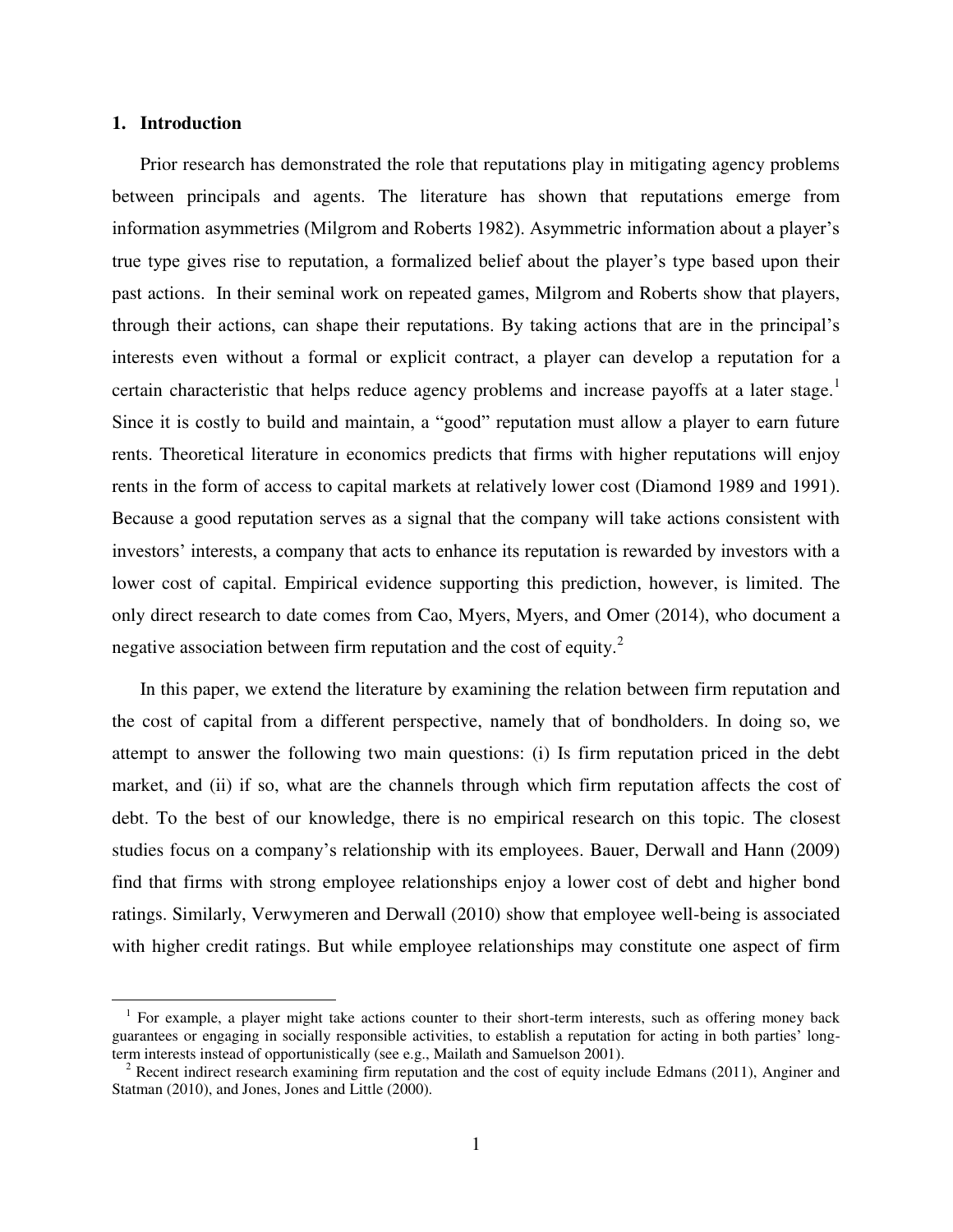reputation, the reputation of a company encompasses several dimensions (e.g., quality of product, innovation, financial soundness etc.). Using scores from Fortune magazine's "most admired companies" survey, we find an inverse relation between a company's reputation and its bond credit spreads. We also find that firms with high reputation face less stringent covenants and are less likely to be the target of SEC fraud investigations. Further testing suggests that reputation is a good ex ante predictor of corporate failure. Overall, our study provides evidence that firm reputation represents "soft information" that is nonetheless valuable to lenders.

We begin our analyses by examining the association between the firm's reputation and its credit yield spread. We argue that since bondholders have limited upside potential in their investment, they have different demands for numerous attributes of accounting information (Armstrong, Guay, and Weber 2010), and especially for financial reporting quality. This issue is important because debt contracts generally include clauses and covenants that are often based on reported financial statement variables (e.g., balance sheet leverage and earnings-based interest coverage ratios), and where violations are triggered by decreases in the value of the firm. These violations allow lenders to dictate future managerial actions including major financing and investment decisions. Therefore, better financial reporting quality provide for better debt valuation since it leads to accurate revisions of book value of assets, liabilities, equity, and earnings, and therefore precise violations of financial covenants (Ball, Robin, and Sadka 2008).

We posit that reputable firms will provide quality financial reporting leading to a lower cost of debt financing. In line with this argument, Cao, Myers, and Omer (2012) examine the association between firm reputation and financial reporting quality and find a negative relation between reputation and the likelihood of misstatements. They find that companies with higher reputations are less likely to misstate their annual financial statements, report less extreme discretionary accruals, and are willing to pay higher audit fees, evidence consistent with the idea that higher-reputation companies produce higher-quality financial statements. Financial reporting quality is also an outcome of better corporate governance and better business decisions (Dechow, Sloan, and Sweeney 1996; Klein 2002; Krishnan and Visvanathan 2008). Further, a fundamental benefit of reputation is that it reduces the confidence interval around hard (quantifiable) information estimates, thereby increasing creditor reliance on publicly available accounting statements (Reeb and Roth 2014).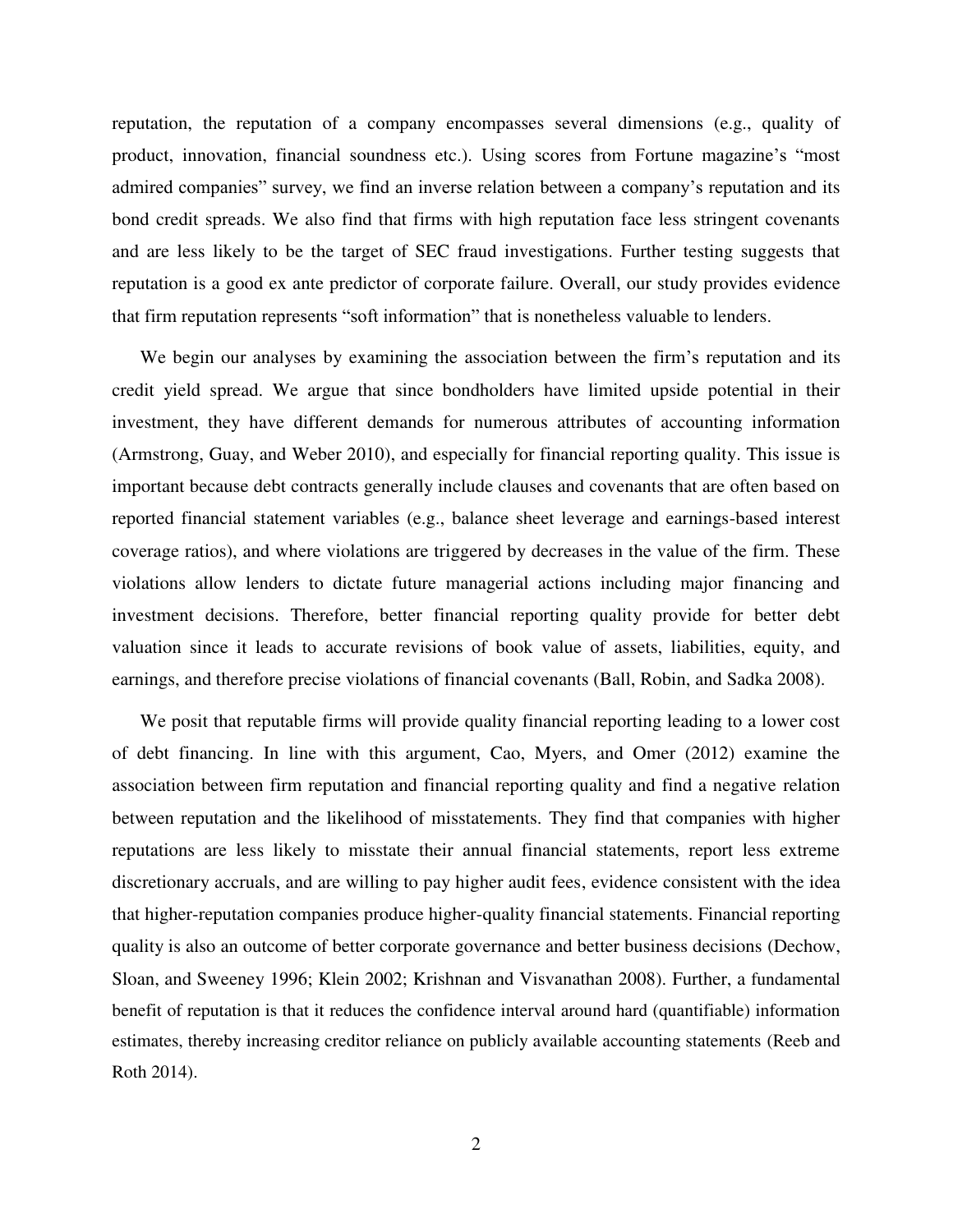Next, we examine the channels through which firm reputation affects the cost of debt. Specifically, we investigate the relation between firm reputation and three channels: debt covenants, SEC enforcement actions, and default probability. First, shareholders can expropriate bondholder wealth by liquidating the firm's assets and distributing them to shareholders, undertaking risky projects after the issuance of debt, under-investing, and diluting existing bondholders' claims through the issuance of new debt with higher seniority. The agency theory of covenants suggests that rational debt holders aware of such conflicts will require a premium for holding the firm's debt. As a result stockholders will bear these costs ex-ante and will use debt covenants to limit management's ability to expropriate wealth from bondholders in an attempt to reduce the firm's cost of debt (Jensen and Meckling 1976; Smith and Warner 1979; Bradley and Roberts 2004).

Prior literature has identified certain company characteristics that lead to more intense covenant use. Malitz (1986) finds that the covenant use decreases with the size of the firm and increases with existing leverage ratio. Begley (1994) shows that firms with higher default probabilities, fewer assets in place and that generate small amounts of operating cash flows use covenants to restrict dividend payments and additional borrowing. Bradley and Roberts (2004) find that cash flow volatility is an important determinant of covenant intensity and interpret this as evidence of the relevance of financial health and asymmetric information in the contracting decision process. Therefore, based on the agency theory of covenants we expect that more reputable firms will face fewer covenant restrictions.

Second, we examine whether a firm's reputation is related to SEC enforcement actions due to fraud. We conjecture that reputation is a valuable asset that firms attempt to preserve by avoiding actions that reduce its value. In particular, Karpoff and Lott (1993) and Karpoff, Lee, and Martin (2008) show that reputational costs of corporate fraud are large and constitute most of the costs incurred by firms accused or convicted of fraud. Chava, Huang and Johnson (2014) show that firms that misreport financial information pay higher loan spreads for at least six years following disclosure of misreporting. Therefore, we test whether firms with high reputation scores avoid fraudulent behavior and thus have lower costs of borrowing.

Third, we investigate whether highly reputable firms are less likely to face bankruptcy. This is ultimately an empirical question and given that firm size and profitability increase while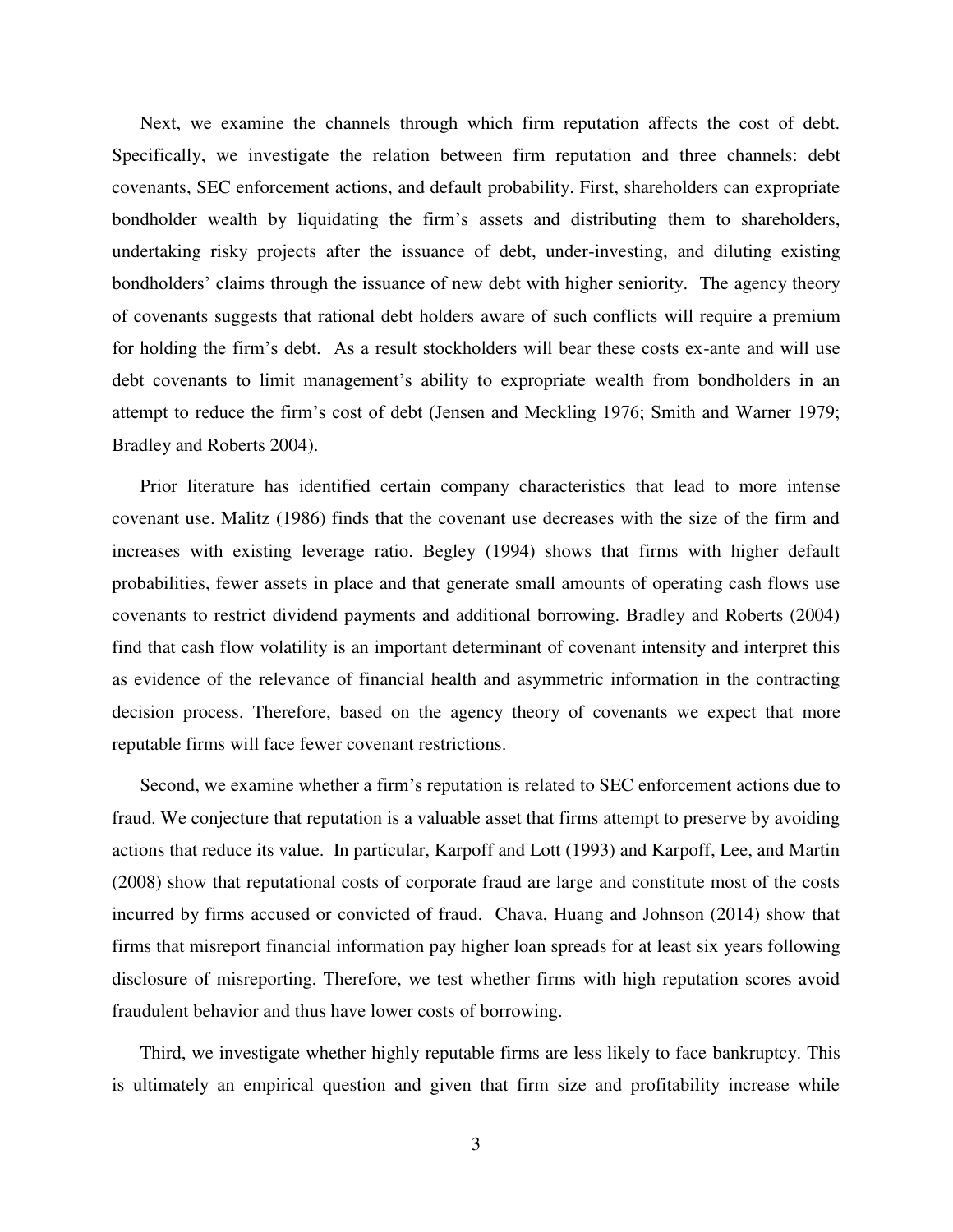idiosyncratic volatility and leverage decrease with firm reputation, we expect to find highly reputable firms to have lower likelihoods of failure. Therefore, it is essential for us to control for other firm characteristics known to influence credit risk when analyzing the effect of firm reputation on bond spreads as these characteristics are significantly correlated with reputation.

We proxy for corporate reputation using ratings from Fortune magazine's annual ranking of "most admired companies." To produce its ranking, Fortune magazine conducts an annual survey in which industry experts are asked to rate companies along a number of dimensions, from financial soundness to social responsibility.<sup>3</sup> The participants in the survey are senior executives, directors, and securities analysts from the same industry as the companies being measured. They are familiar with the companies they assess and are thus likely to be informed in their judgments. The ratings are publicly available and convey information from knowledgeable industry insiders to investors about an organization's underlying attributes – attributes that might otherwise be difficult for investors to observe. The Fortune ratings are the most widely-used measure of company reputation in academic research in finance and management<sup>4</sup> and are part of an emerging academic literature in accounting.<sup>5</sup> The Fortune ratings are widely used because "they represent an independent measure of company reputation that covers a large number of companies, is publicly available, and appears to embody the construct "reputation" (Cao, Myers and Omer 2012; Fombrun and Shanley 1990; Roberts and Dowling 2002).

Using Fortune magazine's "most admired companies" survey, we find that higher reputation scores are associated with lower monthly credit spreads on risky bonds. A half-point (0.5) improvement in the reputation score, or moving up one quintile in the reputation rankings, reduces credit spreads by roughly 14 basis points. We obtain our results after taking into account the impact of firm-level variables known to affect credit risk. Moreover, we find that the effect of the reputation score on credit spreads varies with the information environment: firm reputation has an even larger impact on credit spreads when other information about a firm is less-widely

 $\overline{a}$ 

<sup>&</sup>lt;sup>3</sup> The dimensions are quality of management, quality of products or services, innovativeness, long-term investment value, financial soundness, responsibility to the community and the environment, wise use of corporate assets, and ability to attract, develop, and keep talented people.

<sup>&</sup>lt;sup>4</sup> See for example Fombrun and Shanley 1990; Fombrun, Gardberg and Sever 1999; Roberts and Dowling 2002; Barber, Heath and Odean 2003; Flanagan and O'Shaughnessy 2005; Anginer and Statman 2010.

<sup>&</sup>lt;sup>5</sup> See for example Cao, Myers and Omer (2012), Cao, Cassell, Myers and Omer (2012), and Cao, Myers, Myers and Omer (2014).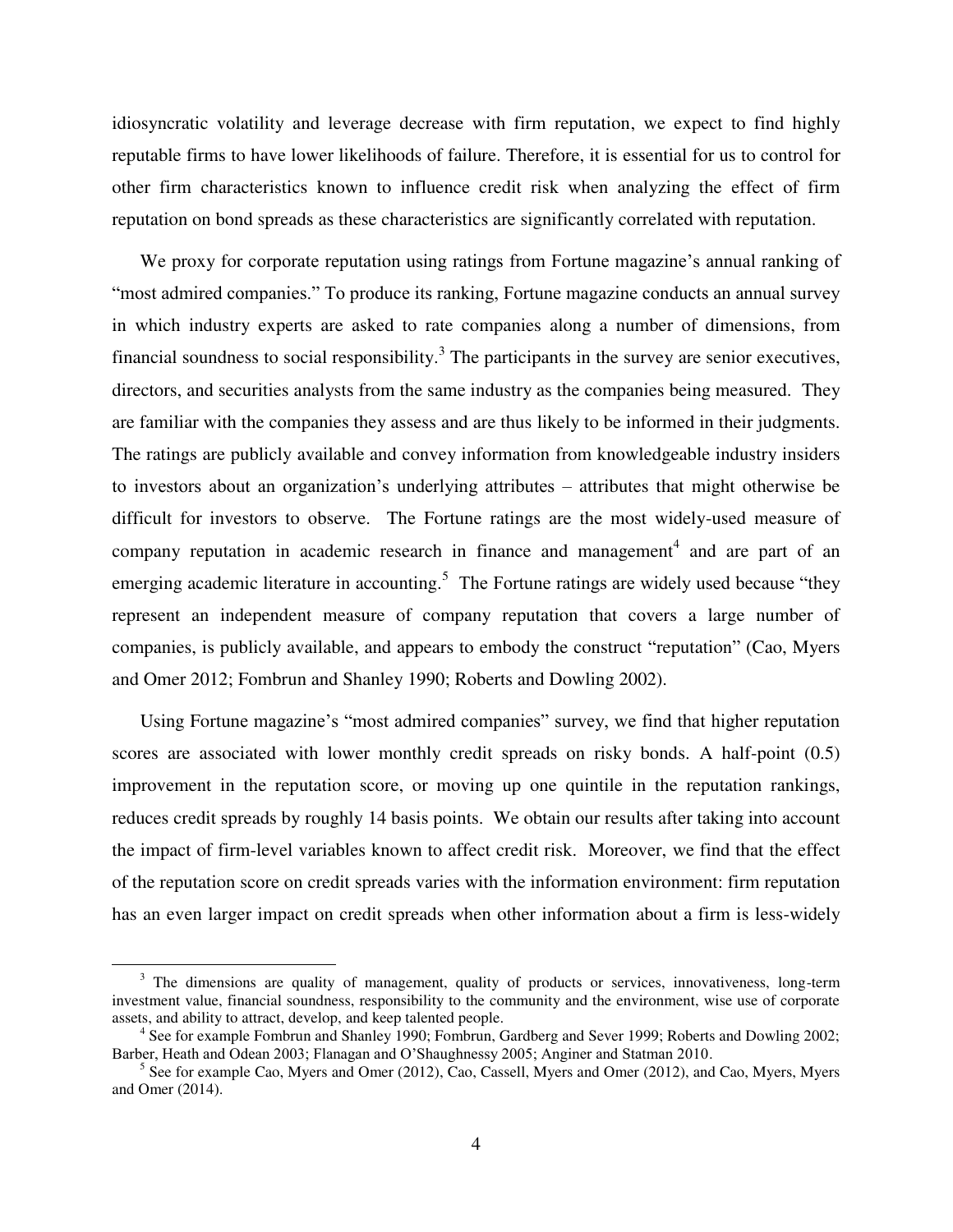disseminated to outsiders as in the case when a company is covered by fewer analysts. We perform a series of tests to examine the robustness of our results. In our main regressions, we include firm fixed effects, Fama-Macbeth style regressions, and an instrumental variable approach to address possible endogeneity. In all, we find that the Fortune reputation score substantially improves our ability to explain the cross-section of corporate bond credit spreads.

Additional testing shows that firms with high reputation face less stringent covenants and are less likely to be the target of SEC fraud investigations. We also find that the Fortune reputation score captures an aspect of credit risk not captured by traditional measures of distress risk. We find a highly significant inverse relation between our measure of reputation and the likelihood of firm default, even after controlling for credit rating, Merton's distance-to-default measure, and a comprehensive list of accounting and market variables used by Campbell, Hilscher and Szilagyi (2008, hereafter CHS). While many firm-level characteristics, such as leverage, profitability and idiosyncratic volatility, have been found to predict firm failures, we identify an additional variable that is derived from industry experts' knowledge and perception of the firm. This additional failure predictor reflects unique information about whether a firm's true type is one that honors its commitments. Overall, the evidence suggests that reputation is an important determinant in the pricing of public corporate debt.

Our paper is related to a strand of literature that examines the role of reputation as an informal enforcement mechanism when there are limits to contracting and adjudication. Studies have found that reputation concerns facilitate commercial transactions by encouraging firms to perform even in the absence of formal contract enforcement (e.g., MacLeod 2007; Klein and Leffler 1981). Recent empirical work shows that reputation is a qualitatively important determinant of default rates under commercial contracts, deterring short-term opportunism (Banerjee and Duflo 2000; McMillan and Woodruff 1999). Corporate reputation can also be considered a complement to corporate governance, as both are means to reduce agency problems. But while corporate governance mechanisms rely upon explicit contracts and external monitoring, reputation-based mechanisms rely upon self-discipline by the agent and repeated interactions between players. Cao, Myers and Omer (2012) find that reputation concerns motivate companies to maintain high financial reporting quality. Research has found that reputation concerns influence the behavior of auditing firms, investment banks, financial analysts, and directors into taking actions that provide long-term benefits instead of exclusively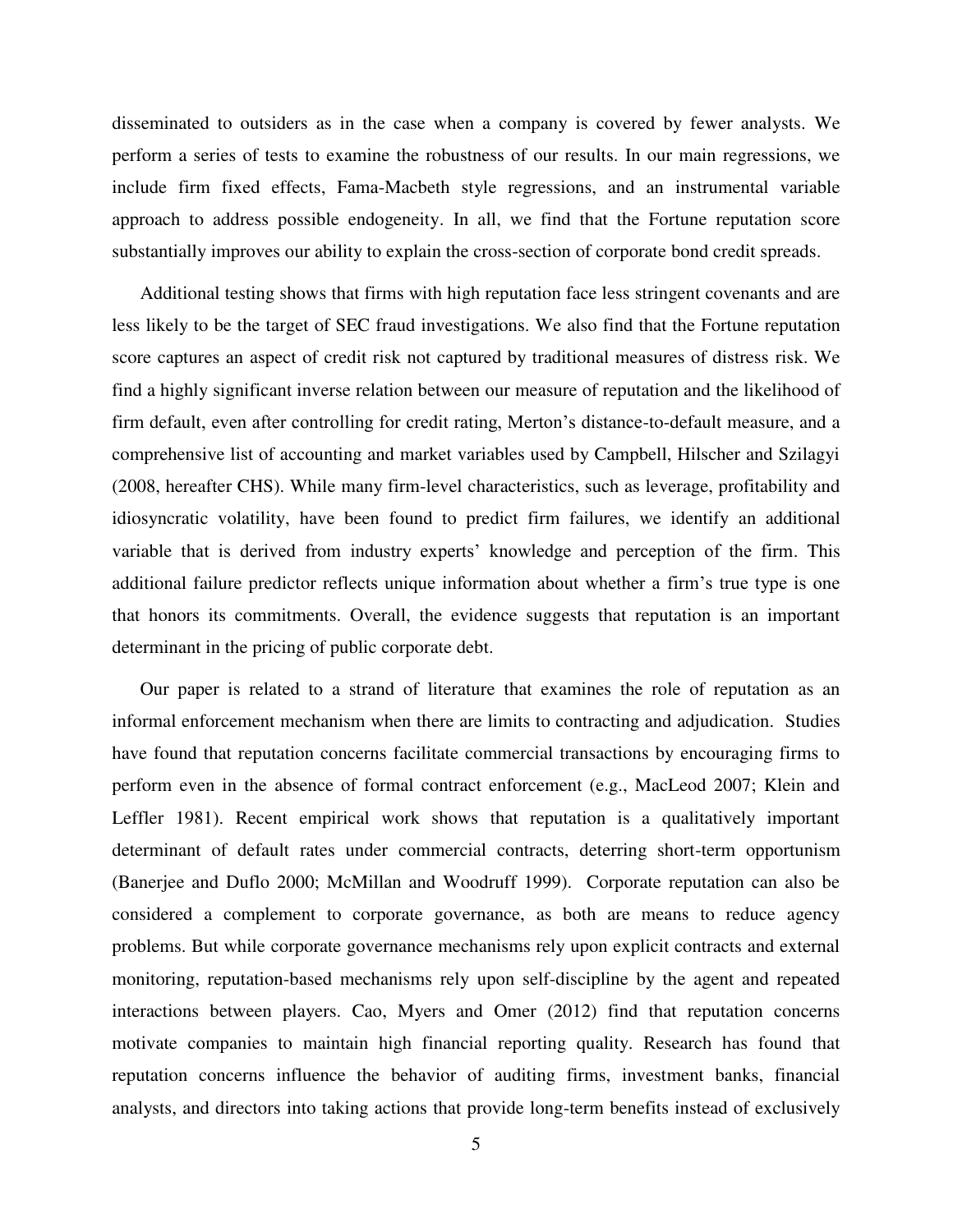short-term ones (e.g., Reynolds and Francis 2001; Larcker and Richardson 2004; Jackson 2005; Fich and Shivdasani 2007; Ljungqvist et al. 2007). Despite the growing interest in company reputation and an increasing amount of reputation-related research, we know of no prior research that explicitly studies the effect of a company's reputation on its borrowing costs.

Our study also contributes to the literature on the determinants of the cost of debt. Prior studies have attempted to explain variation in credit spreads on corporate bonds using firm characteristics, such as leverage and profitability, that are associated with financial distress (e.g., Collin-Dufresne, Goldstein and Martin 2001; Duffee 1999; Amato and Remolona 2003; Elton et al. 2001). These studies conclude that there is a large component of credit spread variation that remains unexplained. Reputation enters these models only indirectly - to the extent captured by equity prices. In this paper, we show that by explicitly incorporating firm reputation directly, we improve our understanding of credit risk.

We further contribute to the literature on firm reputation by documenting an additional economic benefit associated with reputation. While prior work has suggested that reputational capital is an important asset for many firms, allowing firms to charge premium prices for high quality products (Klein and Leffler 1981; Allen 1984; Milgrom and Roberts 1986) or lowering their cost of equity (noted above), our study shows that firm reputation can also lower the cost of debt. The findings should be of interest to researchers and company leaders interested in the benefits of building and protecting company reputation.

The rest of the paper is organized as follows. Section 2 describes the Fortune reputation score and other data utilized in this study, and gives an overview of the methodology used. Section 3 provides descriptive statistics. Section 4 establishes that the Fortune reputation score is not merely another proxy for default risk. Section 5 provides our main results. Section 6 concludes.

#### **2. Data and Methodology**

We measure firm reputation using Fortune magazine's annual ranking of "most admired companies." Fortune magazine has published an annual survey of company reputations since 1983. Each year, Fortune asks senior executives, directors and securities analysts to rate the ten largest companies in their industry on eight attributes of reputation, using a scale from zero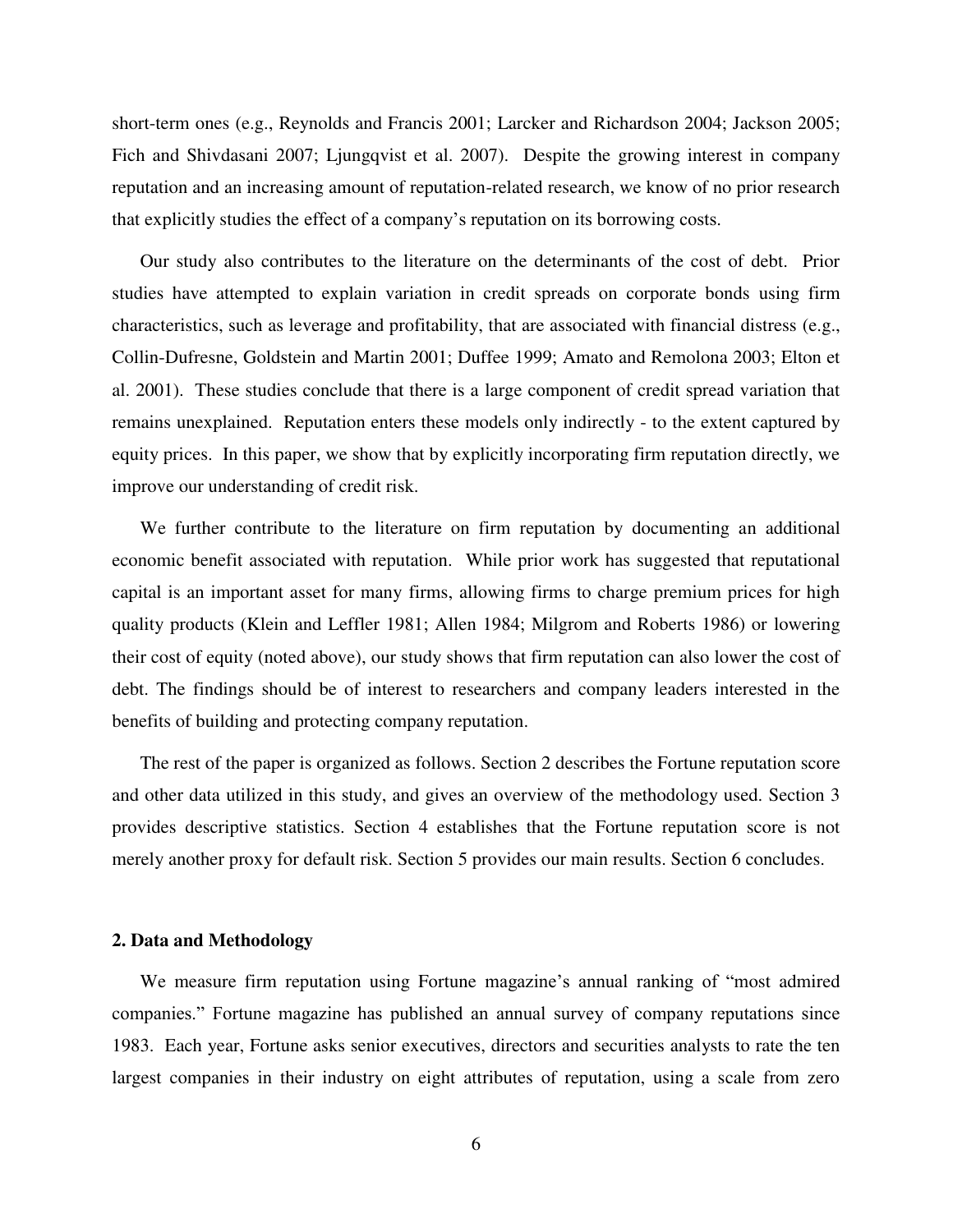(poor) to ten (excellent). The attributes are quality of management, quality of products or services, innovativeness, long-term investment value, financial soundness, responsibility to the community and the environment, wise use of corporate assets, and ability to attract, develop, and keep talented people. The overall score of a company is the mean of the ratings on the eight attributes. This overall mean score is used to rank companies by reputation. Our approach follows that taken by Anginer and Statman (2010) and Statman, Fisher and Anginer (2008) in the equities literature. Those studies compare the stock performance of high-reputation companies to the stock performance of low-reputation companies. In this paper, we compare the cost of debt incurred by high reputation companies to the cost of debt incurred by low reputation companies.

We obtain reputation scores published in years 1983-2007. The Fortune surveys are completed by respondents around September  $30<sup>th</sup>$  of each year, and the results are published during the first quarter of the subsequent year. Since we are interested in the opinions of respondents at the time they are surveyed (as opposed to the time the information becomes public), we match a company's Fortune reputation score with its firm-level data as of September 30 (when the Fortune surveys are completed). We also construct portfolios on that date. The Fortune survey completed in September, 2006 and published in early 2007 includes 590 companies. In conducting the survey, Fortune asked roughly 10,000 senior executives, directors and securities analysts to rate the ten largest companies in their industries on eight attributes of reputation (from zero (poor) to ten (excellent)). In 2007, FedEx Corporation ranked highest with an overall score of 8.70, followed by CHS with an overall score of 8.67 and Procter & Gamble with an overall score of 8.58. Dana Corporation ranked at the very bottom with an overall score of 3.09. The different attributes are highly correlated, suggesting that there is common component driving all attributes.<sup>6</sup>

Firm-level accounting information is obtained on a quarterly basis from COMPUSTAT and price information is obtained on a monthly basis from CRSP. We exclude financial firms (SIC codes 6000 through 6999) from the sample. It is important for us to control for known

 $\overline{a}$ 

<sup>&</sup>lt;sup>6</sup> We find that the first principal component of the eight attributes explains 85% of the variation in the reputation score. Moreover, there is a 99.97% correlation between the first principal component and the mean reputation score, justifying use of the mean value. We also repeated our main analyses using the first principal component of the attributes and obtained results that are qualitatively and quantitatively similar to the results using the overall Fortune score.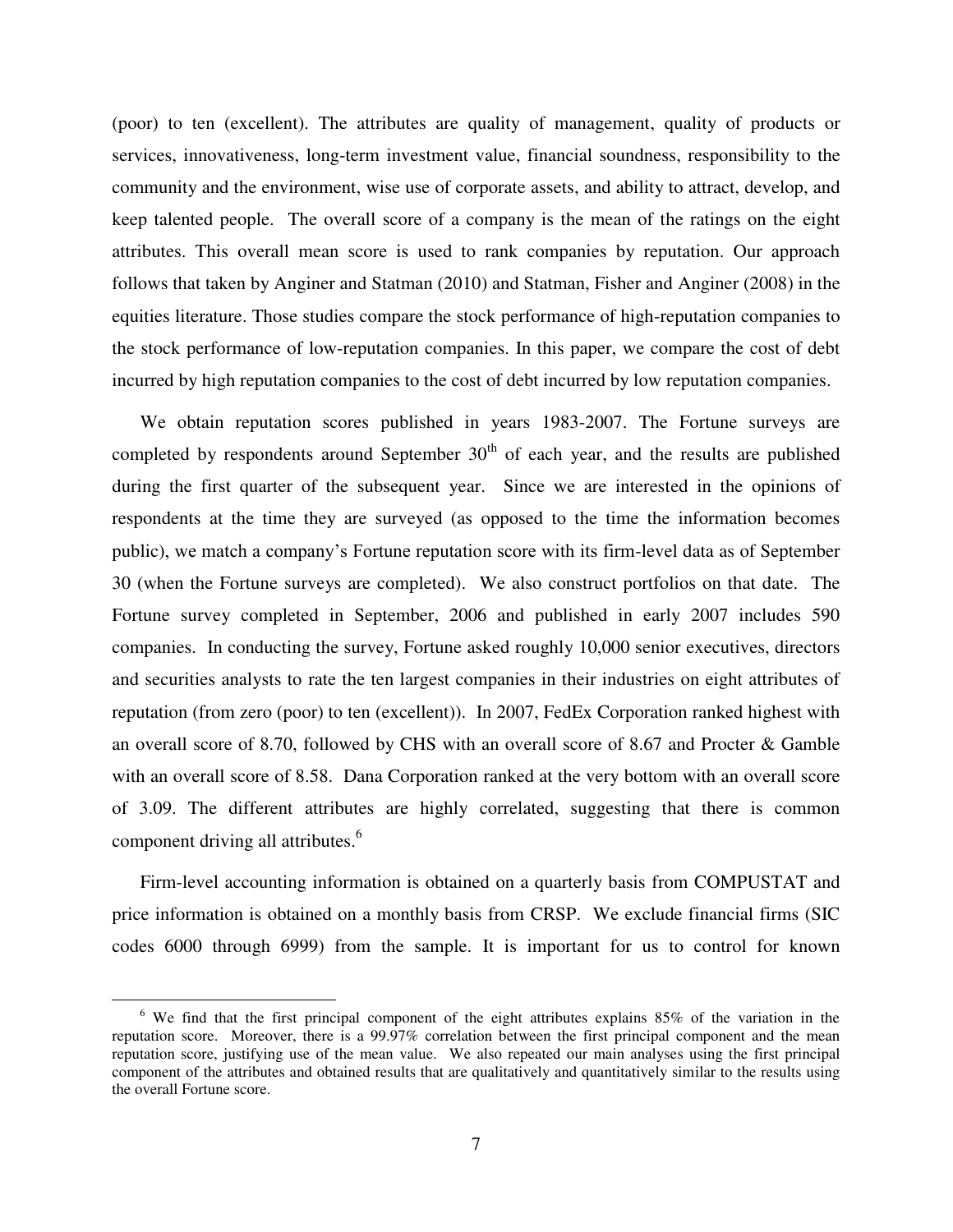determinants of credit spreads, especially those that relate to credit risk. We use a number of distress measures that have been previously used in the literature (e.g., Anginer and Yildizhan 2012; Campbell, Hilscher and Szilagyi 2008). The variables we use are the following: ROFITABILITY is a geometrically declining average of past values of the ratio of net income to total assets; LEVERAGE is the ratio of total liabilities to the market value of total assets; EXCESS RETURN is a geometrically declining average of monthly log excess stock returns relative to the S&P 500 index; CASH is the ratio of cash to the market value of total assets; IDIOVOL is the standard deviation of regression errors obtained from regressing daily excess returns on the Fama and French (1993) factors; MARKET-TO-BOOK is the market-to-book ratio; SIZE is market capitalization; MERTONDD is the Merton (1974) "distance-to-default" measure, which is the difference between the asset value of the firm and the face value of its debt, scaled by the standard deviation of the firm's asset value; CHS-Z is the Campbell-Hilscher-Szilagyi default score; RATING is the corporate credit rating obtained from Standard & Poor's; and INST OWNERSHIP in residual institutional stock ownership. The construction of the variables is described further in Appendix I. To ensure that statistical results are not heavily influenced by outliers, we set all observations higher than the 99th percentile value of a given variable to the 99th percentile value. All values lower than the first percentile of each variable are winsorized in the same manner.

Corporate bond data used in this study come from three separate databases: the Lehman Brothers Fixed Income Database (Lehman) for the period 1982 to 1997, the National Association of Insurance Commissioners Database (NAIC) for the period 1994 to 2006, and the Trade Reporting and Compliance Engine (TRACE) system dataset from 2003 to 2007. We also use the Fixed Income Securities Database (FISD) for bond descriptions. Our sample includes all U.S. corporate bonds listed in the above datasets that satisfy a set of selection criteria commonly used in the corporate bond literature (e.g., Duffee 1999; Collin-Dufresne, Goldstein and Martin 2001; Anginer and Yildizhan 2012; Anginer and Warburton 2014). We exclude all bonds that are matrix-priced (rather than market-priced) from the sample. We remove all bonds with equity or derivative features (i.e., callable, puttable, and convertible bonds), bonds with warrants, and bonds with floating interest rates. Finally, we eliminate all bonds that have less than one year to maturity.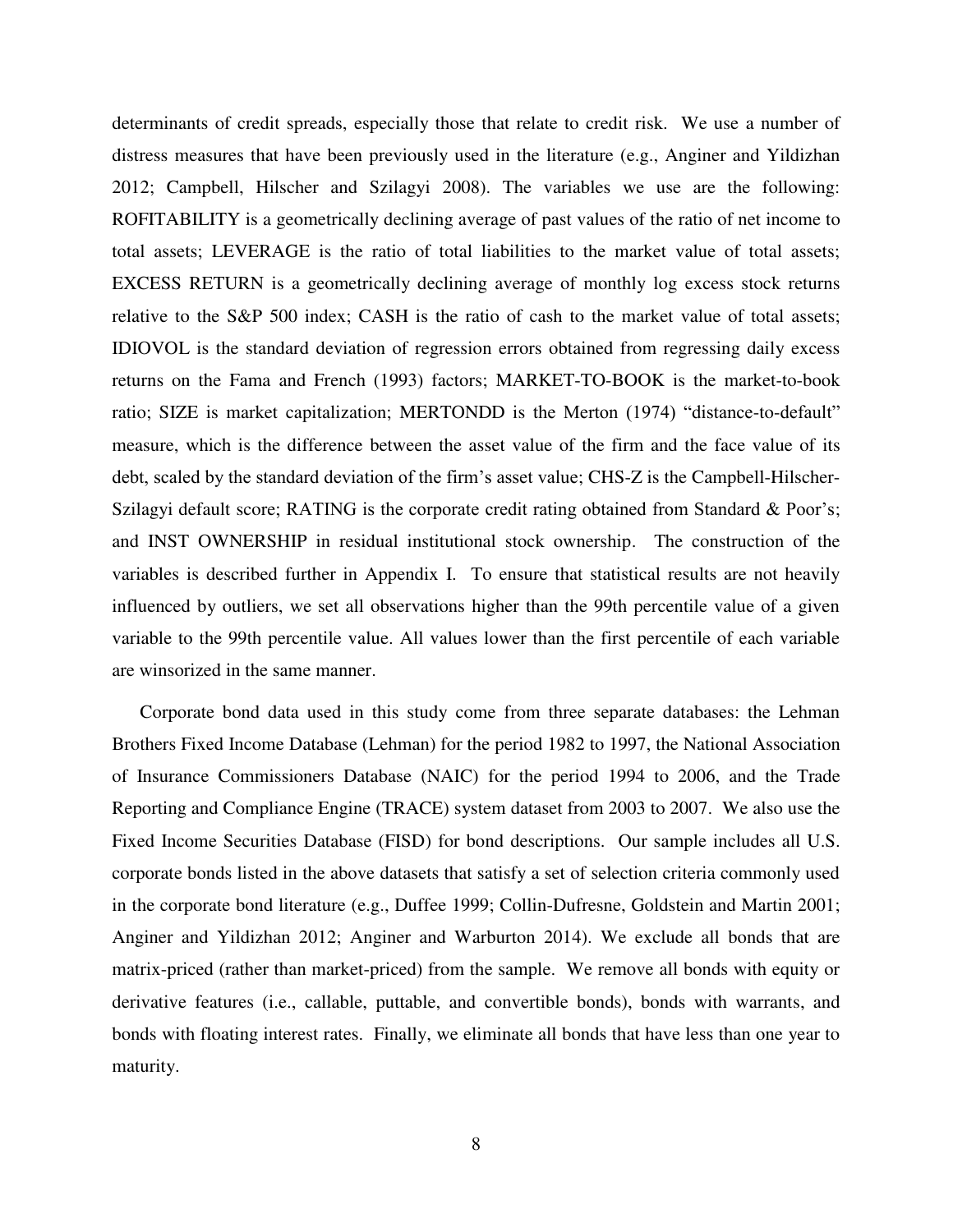A firm-year observation is included in our analysis if we have a reputation score, bond data from three bond databases (Lehman, NAIC, and TRACE), firm specific data from Compustat, institutional ownership data from Thomson Financial, stock return data from CRSP, and corporate governance data from RiskMetrics. These limitations result in 15,434 firm years and 315 unique firms with credit spread and firm-level data for which we also have a corresponding Fortune reputation score.

## **3. Descriptive Statistics**

Table 1 provides descriptive statistics for the sample of firms using the mean, median, standard deviation, and 25th and 75th percentiles. Our main variable reputation has mean and median scores of about 6.4 (out of 8) with a standard deviation of 0.90. The bonds in the sample have mean (median) credit spreads of about 140 (100) with a standard deviation of about 160 basis points. Bonds also have mean credit ratings of about BBB+. In terms of firm characteristics, firms in the sample have median leverage ratio of 48%, cash ratio of 2.2%, market-to-book ratio of 2.1, governance index of about 10 (more shareholder than management rights), and 62% institutional ownership.

## **[Insert Table 1 Here]**

 Reputation is highly positively correlated with firm characteristics that are associated with higher likelihood of firm survival. Specifically, firms with higher profitability, lower leverage, lower idiosyncratic volatility, higher past returns and larger size also enjoy higher reputations. Firms with higher reputations hold less cash. Higher reputation also implies lower likelihood of default as measured by traditional measures of distress risk - Merton's distance to default, Standard & Poor's corporate credit rating, and CHS z-score.

To better understand how firm reputation is related to various default risk measures and other firm characteristics, we form portfolios based on reputation. Table 2 reports summary statistics for portfolios of companies sorted on the Fortune reputation score. According to Table 2, more reputable firms have lower credit spreads, both economically and statistically. A one point increase in the reputation score would take a firm from the second-lowest reputation quintile to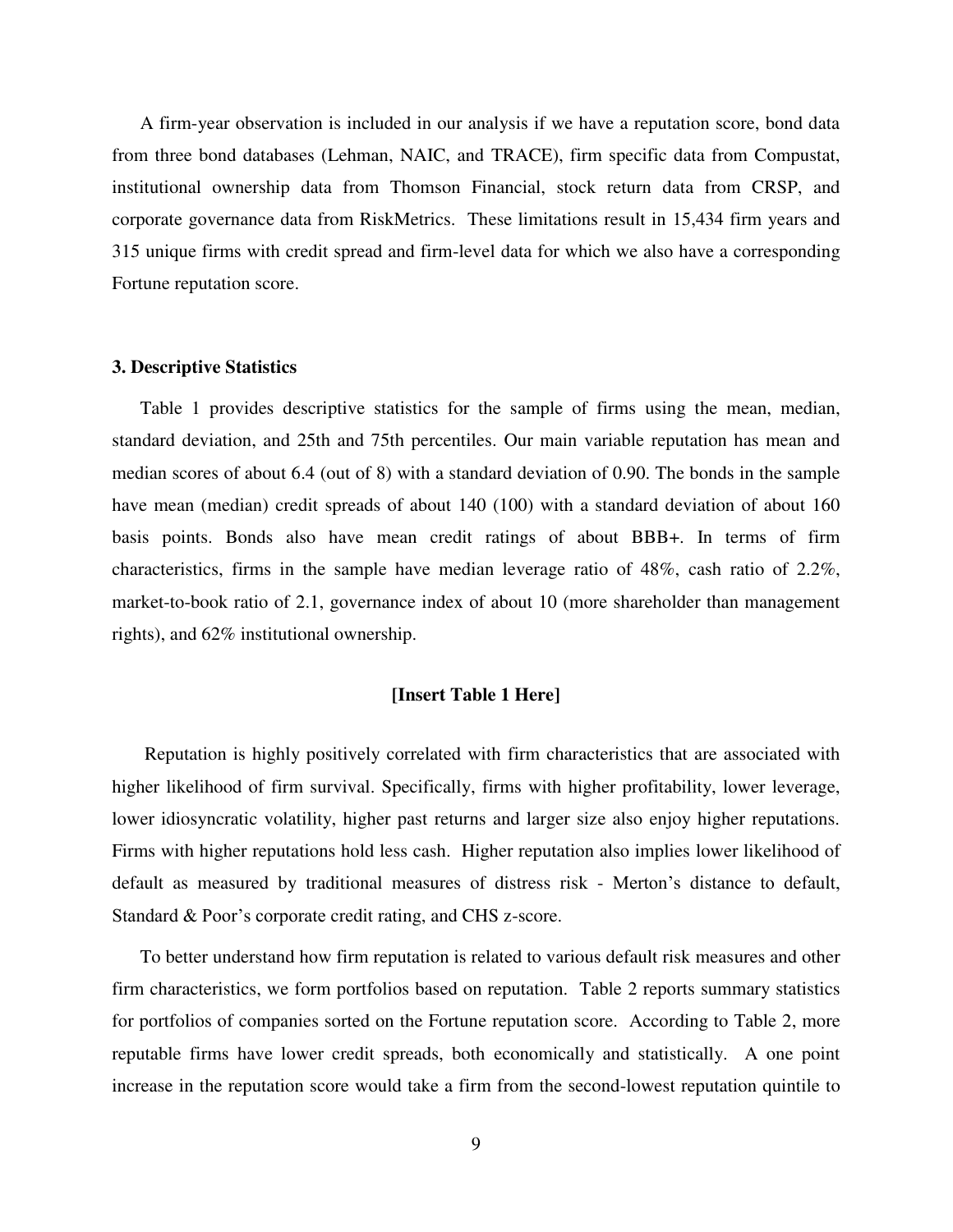the second-highest reputation quintile while reducing its credit spread from 133 basis points to 106 basis points, a difference of 27 basis points. More reputable firms also have higher marketto-book ratios, in both an economic and statistical sense, suggesting that more reputable firms are valued similar to growth companies.

#### **[Insert Table 2 Here]**

There is a monotonic relation between the reputation score and Merton's distance-to-default measure. As the reputation score increases so does the distance-to-default measure. There is a similar monotonic relation between the reputation score and corporate ratings obtained from Standard and Poor's  $(S\&P)$ .<sup>7</sup> The numerical value of the S&P rating decreases as we move from the lowest reputation group (L) to the highest reputation group (H) indicating once again that high reputation firms have lower default risk. A move from the lowest reputation group (L) to the highest reputation group (H) is equivalent to a firm increasing its rating from BBB/BBB- to A+/A. We observe a similar monotonic pattern in portfolios that are sorted with respect to the CHS z-score. The value of the CHS z-score increases as we move from the lowest reputation group (L) to the highest reputation group (H). These monotonic relationships suggest that there may be some overlap between the reputation score and standard distress measures. To better understand the extent of any potential overlap, we conduct a more detailed analysis in Section 4.

## **4. Disentangling the Fortune Reputation Score from Default Risk**

 $\overline{a}$ 

Previous research has identified that low default risk firms have substantially lower credit spreads, i.e. lower costs of debt. Could it be that high reputation firms have lower costs of debt simply because reputation is a direct proxy for default risk? In this section, we investigate in detail the relation between reputation and default risk.

In particular, we want to see if the inverse and monotonic relation between firm reputation and cost of debt persists once we explicitly control for the impact of distress risk. To control for the effect of distress risk, we perform a double sort. We sort firms into five groups each

 $7$  We follow convention and use a numerical rating scale to covert ratings. The numerical values corresponding to rating notches are 1 for AAA, …, 20 for CC.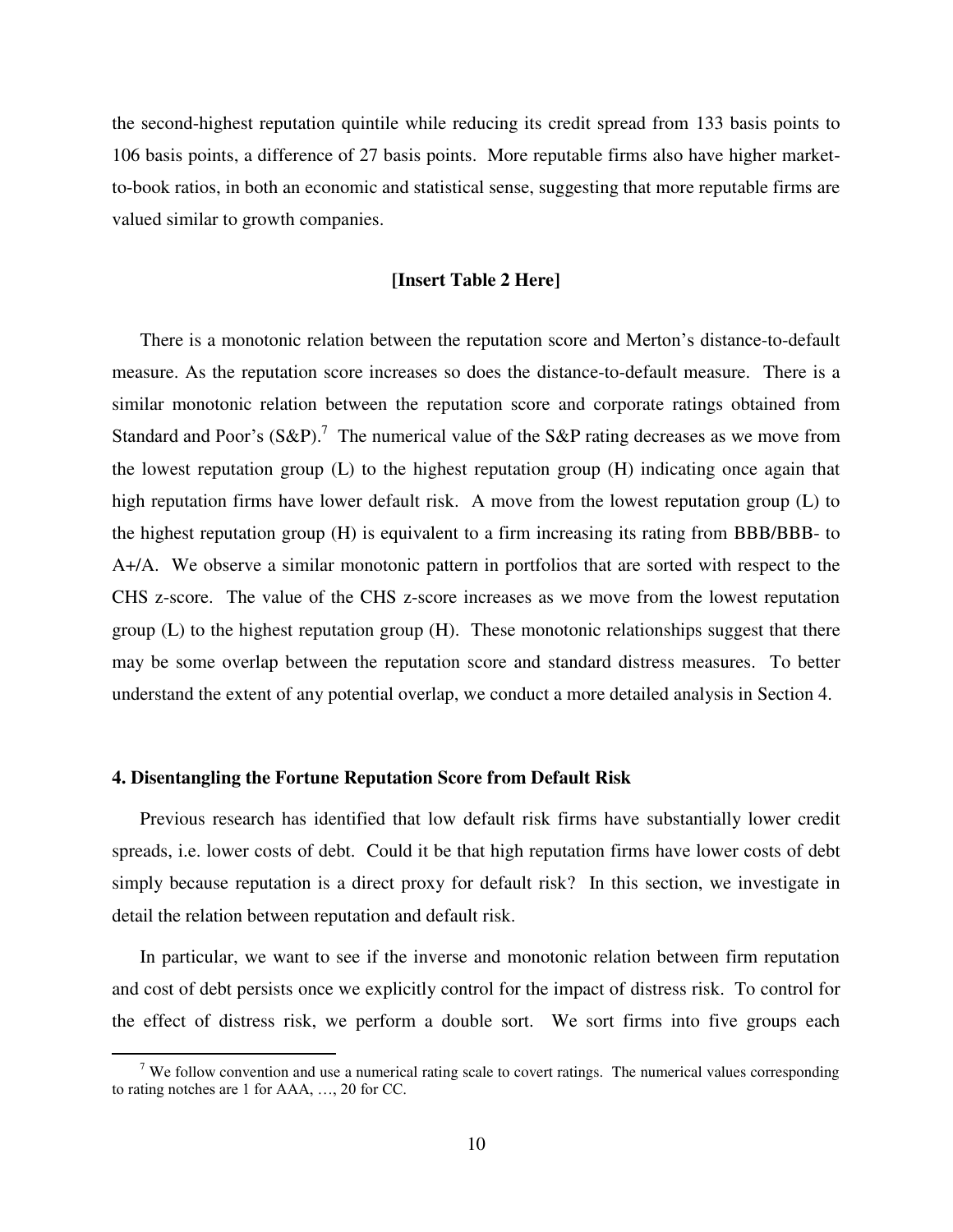September from 1982 to 2006 based on the most recent measure of distress risk (using, alternatively, Merton's distance to default (MERTONDD), S&P rating (RATING), and CHS zscore (CHS-Z)). Then, within each distress risk group, we sort firms according to their reputation scores (REPUTATION), creating a total of 25 portfolios. The credit spreads (SPREAD) for the five reputation portfolios are averaged over each distance to default portfolio to account for the impact of distress risk. Hence, the reputation portfolios control for the impact of distress risk. The same procedure is repeated using S&P rating (RATING) and using CHS zscore (CHS-Z). We also calculate the spread for a high-reputation minus low-reputation hedge portfolio.

We report, in Panel A of Table 3, average values of Merton's distance to default, S&P rating and CHS z-score for each of the five reputation portfolios. There is a strong relation between reputation and the three distress risk measures. Merton's distance to default increases monotonically from 4.36 for the lowest reputation group to 13.77 for the highest reputation group. S&P rating decreases from 11.7 for the lowest reputation group to 4.18 for the highest reputation group. Similarly, CHS z-score increases monotonically from 7.37 for the lowest reputation group to 8.83 for the highest reputation group.

# **[Insert Table 3 Here]**

Panel B shows the spreads for the individual 25 portfolios formed by double-sorting based on CHS z-score and the reputation score. Panel B shows that the impact of reputation is greatest for firms in the highest distress risk portfolios. A zero cost portfolio formed by going long highreputation firms and shorting low-reputation firms has an average spread difference of -284.54 basis points, when these firms are in the highest distress risk group. However, the zero cost portfolio has an average spread difference of only -57.70 basis points, when these firms are in the lowest distress risk group. These results suggest that borrowing costs of high distress risk firms are a lot more sensitive to the impact of reputation.

Panel C of Table 3 reports average spreads for the five reputation portfolios without controlling for distress risk, as well as average spreads after controlling for each of the three distress risk measures. According to Panel C, a zero cost portfolio formed by going long highreputation firms and shorting low-reputation firms has an average spread difference of -109.5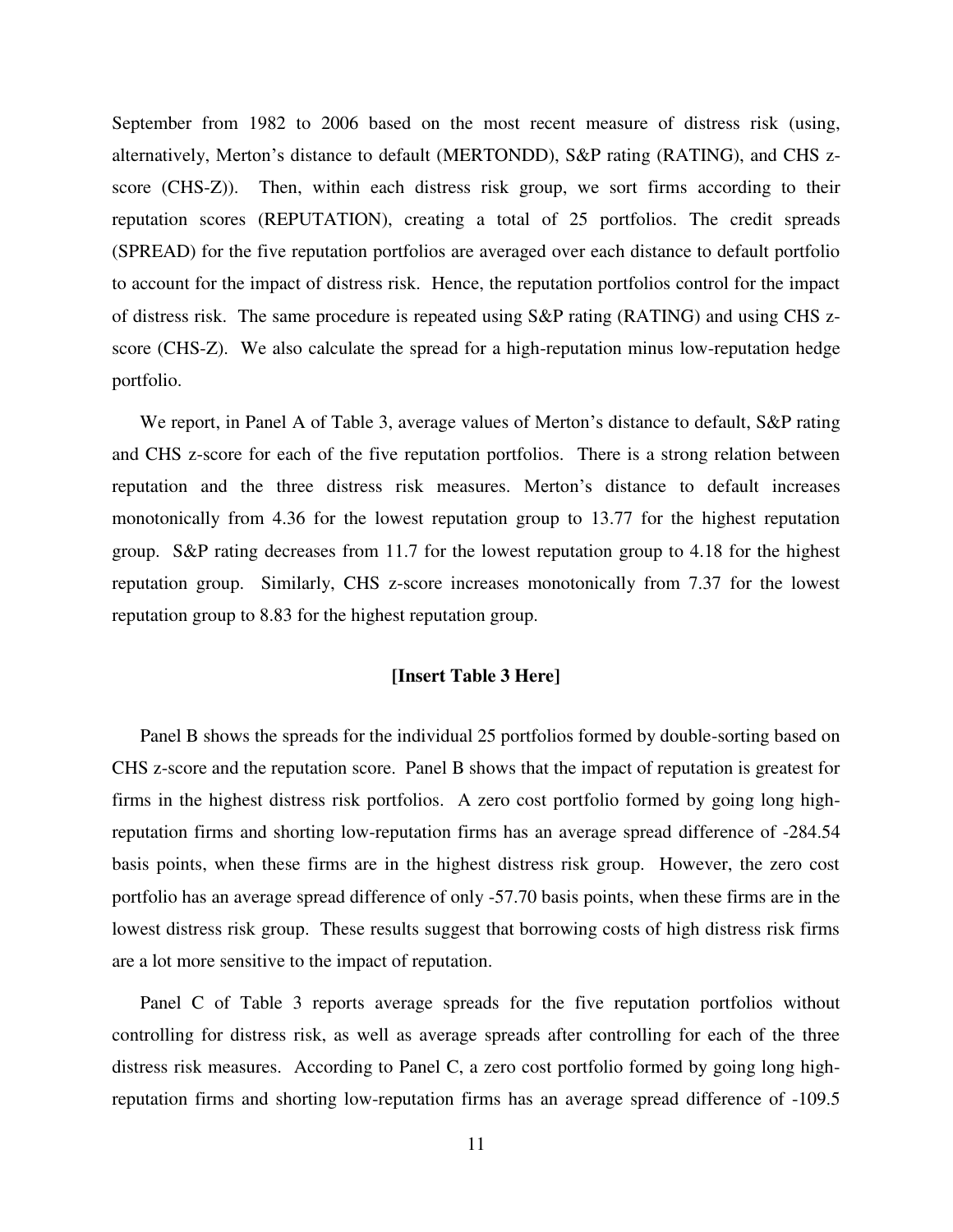basis points. This premium decreases to only -93.6 basis points when we control for the effect of distress risk using the CHS z-score. When we control for distress risk using Merton's distance to default or S&P rating, the spread difference for the hedge portfolio is not reduced. To the contrary, it is somewhat higher than in the uncontrolled case. These results suggest that the cost of debt difference to high-reputation minus low-reputation bond portfolios cannot be explained away by the impact of distress risk, when traditional measures of distress risk are used. The reputation score measures a distinct characteristic affecting the cost of debt that is not captured by the traditional distress risk measures.

#### **5. Empirical Results**

In this section, we first examine in greater detail the relation between the cost of debt and a firm's reputation as measured by its Fortune score. Regressing credit spreads on the Fortune reputation score and control variables, we find that a higher reputation score leads to a lower cost of debt (Section 5.1). We then show that firms with higher reputation scores are associated with fewer debt covenants (Section 5.2) as well as fewer corporate fraud investigations (Section 5.3). Finally, we show empirically that the reputation measure is a good ex ante predictor of corporate default (Section 5.4). We find that our measure of reputation contains information on default risk above and beyond that conveyed by the standard measures.

#### *5.1 Reputation and Credit Spreads*

To examine the relation between the cost of debt and firm reputation, we run regressions where we proxy for the cost of debt via firm-level corporate bond spreads described in Section 2. Table 4 reports OLS regressions of credit spreads on the reputation score, with standard creditrisk controls and other determinants of corporate spreads. It shows a robust inverse relation between a firm's reputation and the credit spread on its bonds. In each specification, the coefficient on the reputation variable is significant and takes a negative value. Firms with better reputations enjoy lower credit spreads.

# **[Insert Table 4 Here]**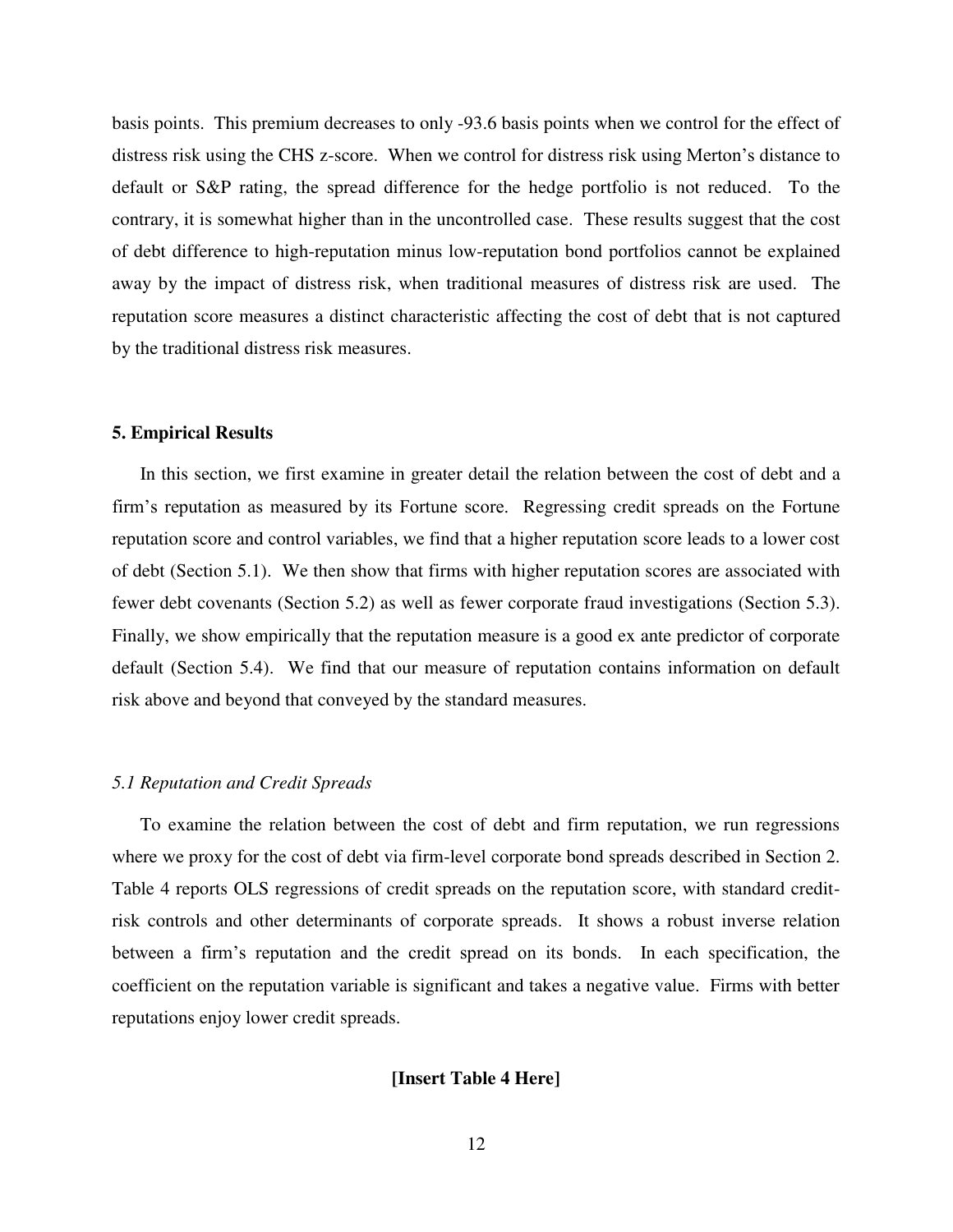In the first column, credit spreads are regressed on the reputation variable along with control variables. Controls include firm-level variables known to affect credit risk (CHS 2008), PROFITABILITY, LEVERAGE, CASH, RETURN, IDIOVOL, MARKET-TO-BOOK, and SIZE (log). We also control for corporate credit rating (RATING) and the fraction of shares held by institutional investors (INST OWNERSHIP). The specification employs firm-level fixed effects to mitigate potential endogeneity and unobservable firm heterogeneity that could cause a spurious relationship between credit spreads and company reputation. The reputation measure (REPUTATION) is statistically significant. The impact of reputation on the cost of debt, in addition to being statistically significant, is also economically meaningful. A half-point (0.5) increase in the reputation score, or moving one quintile up in the reputation ranking, reduces the cost of debt by an economically significant 13.75 basis points.

Corporate reputation might be considered a complement to corporate governance, as both are means to reduce agency problems. Hence, in the second column, we add the governance measure (GOVERNANCE) as in Gompers, Ishii and Metrick (2003) to measure the extent of shareholder rights. The impact of reputation on cost of debt retains its statistical and economic significance in the presence of the governance control.

The reputation scores of companies in some industries might be higher on average than those in other industries. Hence, in the third column, we employ industry fixed effects in place of firm fixed effects. The coefficient on the reputation variable is highly significant statistically and economically.

Past research ties CEO reputation to firm reputation. In order to control for the effect of CEO reputation on the firm's cost of debt, in the fourth column, we employ CEO fixed effects in place of firm fixed effects, and once again find the coefficient on the reputation variable to be statistically significant with comparable economic impact.

In column seven of Table 4, we find the same robust inverse relation between firm reputation and credit spreads when we use Fama-Macbeth regressions. Overall, columns one, two, three, four and seven of Table 4 indicate that the Fortune reputation measure is negatively related to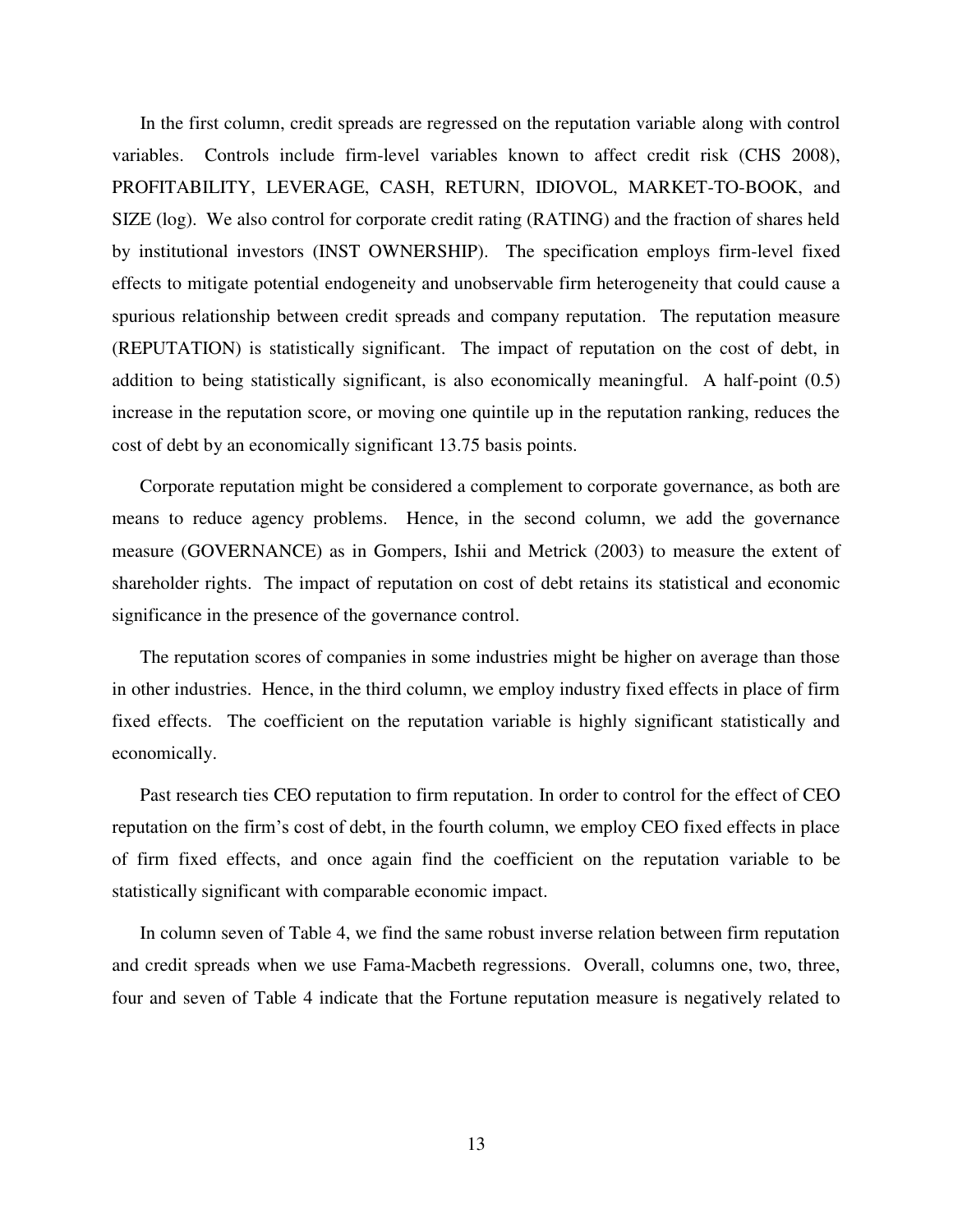credit spreads.<sup>8</sup> We obtain our results after taking into account the impact of firm-level variables known to affect credit risk. And the results are robust to alternative regression specifications, including fixed effects and Fama Macbeth regressions.

These results contribute to the literature that tries to explain the variation in credit spreads. Prior studies have relied upon conventional financial health indicators, largely based upon accounting and market data, to explain variation in credit spreads (e.g., Collin-Dufresne, Goldstein and Martin 2001; Duffee 1999; Amato and Remolona 2003; Elton et al. 2001). Those studies find that a large component of credit spread variation remains unexplained. Reputation enters these models only indirectly, to the extent it is being captured by equity prices. By explicitly incorporating reputation, we find that we improve our ability to explain cross-sectional variation in credit spreads.

Since theoretical work (e.g., Diamond 1989, 1991; Milgrom and Roberts 1982) views reputation as emerging out of asymmetric information, it is also important to examine how the information environment affects the relation between reputation and the cost of debt. Reputation can substitute for tangible information about a borrower. When tangible information about a firm is less-readily available to investors, reputation should play a greater role in determining the cost of debt. Thus, the ability of market participants to observe and gather tangible information about the firm should affect the value they attach to a company's reputation.

In columns five and six of Table 4, we examine whether the effect of reputation on the cost of debt varies with information availability. In particular, we expect reputation to have a larger impact when firms are opaque and there is greater information asymmetry. Prior research suggests that financial analysts play a key role in mitigating information asymmetry between firms and market participants (e.g., Brennan and Hughes 1991; Lang and Lundholm 1996; Hong, Lim and Stein 2000; Mansi, Maxwell and Miller 2004; Mansi, Maxwell and Miller 2011; Agarwal and O'Hara 2006). Hence, reputation should be more important for firms with lower analyst coverage. We include the number of analysts following a firm, ANALYST, in column

 $\overline{a}$ 

 $8<sup>8</sup>$  To further examine the robustness of the reputation-spread relationship, we also repeat our analyses using the first principal component of the reputation attributes and find that the results are qualitatively and quantitatively similar.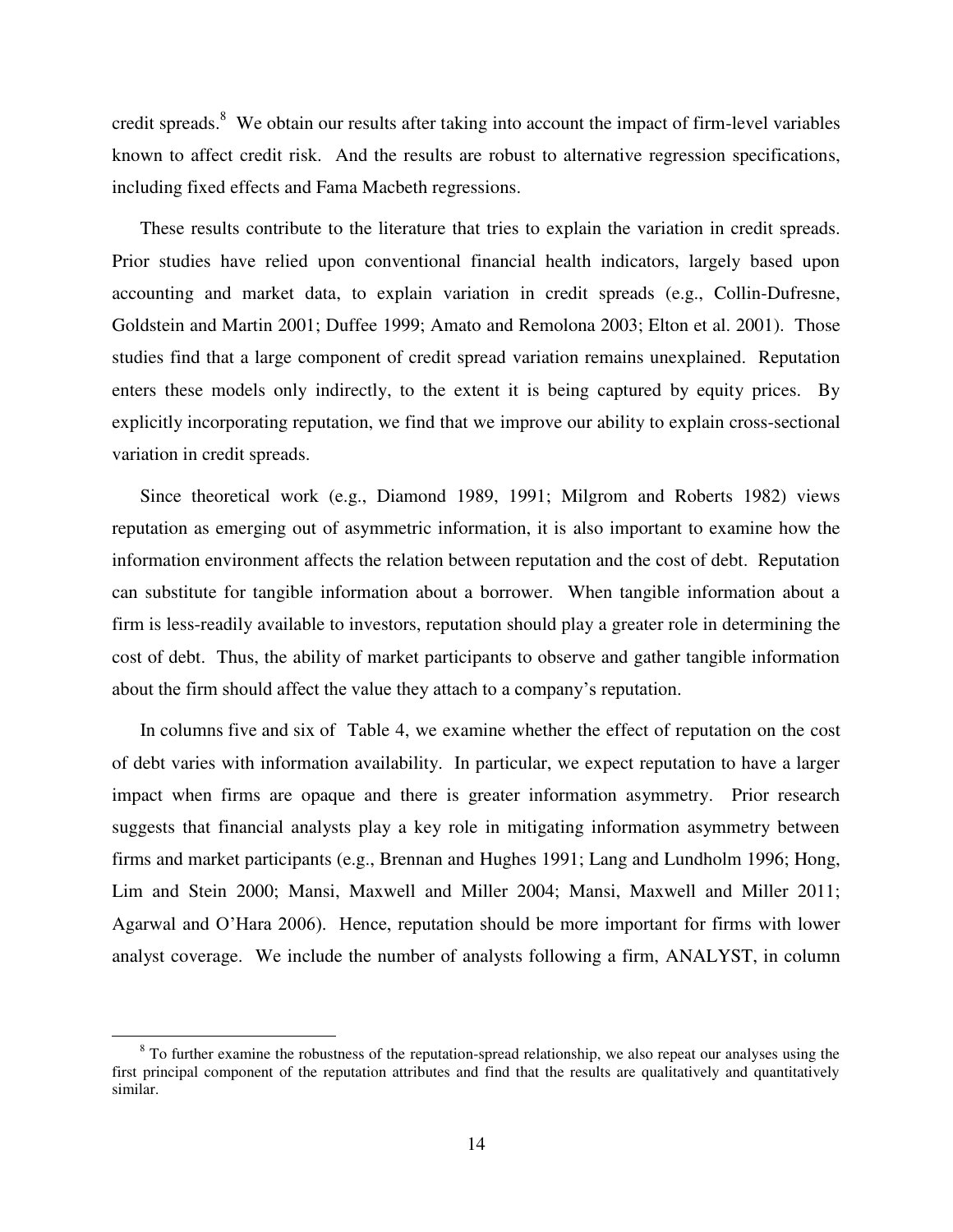(5) of Table 4. To construct that variable, we take the average number of analysts making annual estimates for a firm in a given year.

The coefficient on ANALYST is significant and negative. Firms with lower analyst coverage have greater credit spreads, consistent with the prior literature. More importantly, the reputation variable remains significant despite the inclusion of the ANALYST variable. The impact of reputation is not subsumed by the firm's analyst coverage.

If firm reputation helps to determine a company's cost of debt, its effect should be most pronounced when this type of information is most valuable to investors – when other information about the firm is less-readily available from analysts. To conduct this test, we interact the analyst coverage measure with the reputation variable (REPUTATION \* ANALYST). The coefficient on this interaction term is positive and significant. Firms with lower analyst coverage, but higher reputation scores, have lower credit spreads. The result indicates that firm reputation has an even larger effect on credit spreads when a company is covered by fewer analysts.

In addition to analyst coverage, we also use firm size to measure the availability of information.<sup>9</sup> Fama (1985) argues that the information supplied by a firm increases with its size. Similarly, Easley and O'Hara (2004) show that size acts as a measure of the information structure of the firm. Hence, reputation should play a greater role for smaller companies. Results are in column (6). The significant negative coefficient on log SIZE indicates that small firms have higher credit spreads. More importantly, the coefficient on the interaction term, REPUTATION \* log SIZE, is significant and positive. The effect of reputation on credit spreads is greater for smaller firms.

Whether we measure the availability of information using analyst coverage or firm size, we reach a similar conclusion: as less information is available to outsiders, a firm's reputation carries more weight in the pricing of its debt. The value that market participants attach to a firm's reputation varies with their ability to observe and gather other information about the firm. Stating it in broader terms, the effect of firm reputation on the cost of debt varies with the information environment of the firm. In that sense, our study extends recent papers that examine

 $\overline{a}$ 

<sup>&</sup>lt;sup>9</sup> We also used PIN (Probability of Informed Trading), an alternative measure of information asymmetry, and got qualitatively similar results. However, we do not include in this paper the results with the PIN measure, as there can be alternative interpretations of what PIN measures in this context.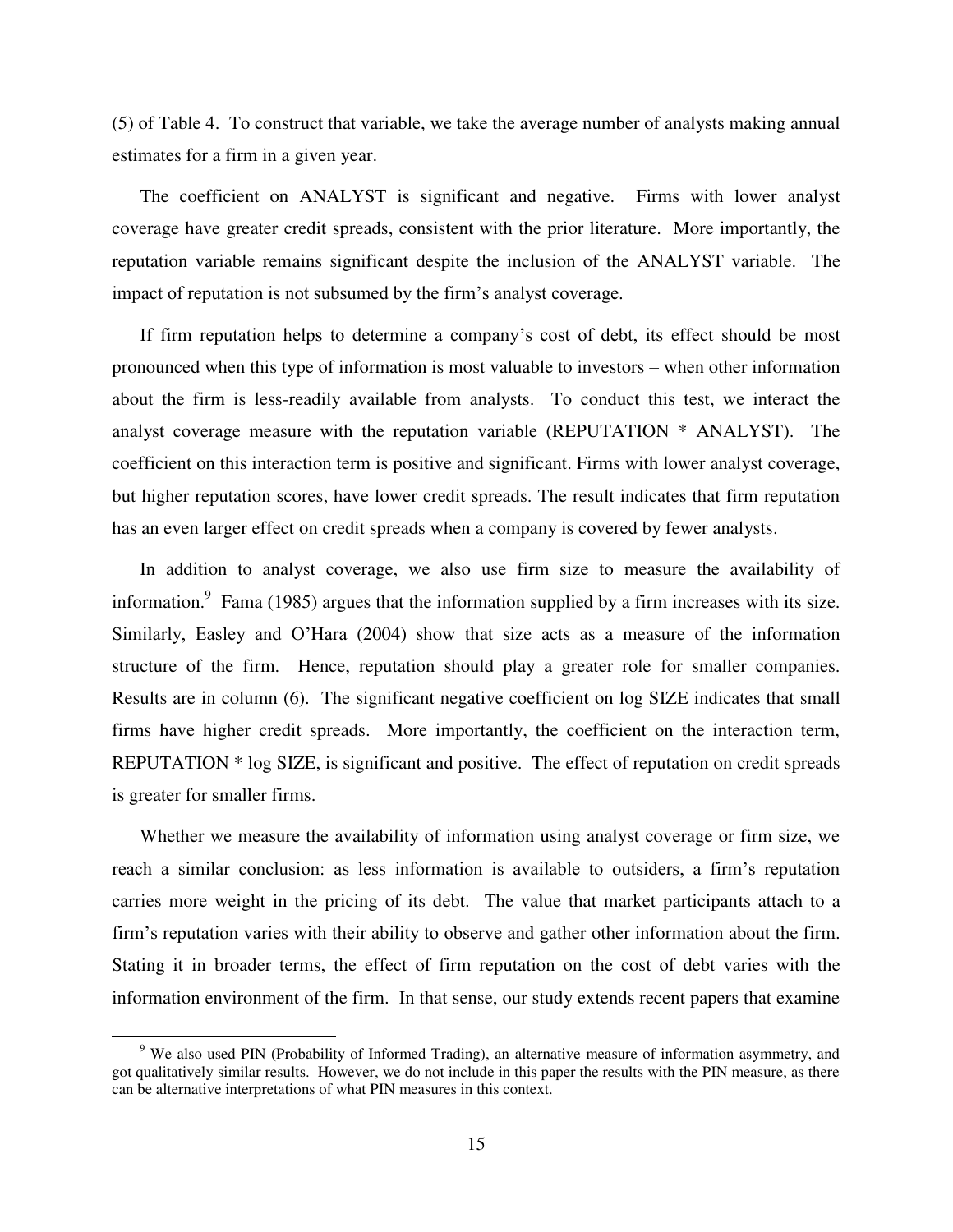how firms can lower borrowing costs by engaging reputable third-party certifiers, such as auditors, underwriters, banks and securities exchanges. Studies suggest that third-party certification can lower borrowing costs by overcoming information problems between insiders and outsiders (Fang 2005; Pittman and Fortin 2004; Mansi, Maxwell and Miller 2004; Andres, Betzer and Limbach 2012; Livingston and Miller 2000). We show that, in addition to exploiting the reputations of third-party certifiers, firms can also exploit their own good reputations to lower their cost of debt.  $10<sup>10</sup>$ 

In sum, we find a robust and significant inverse relation between the Fortune reputation score and the cost of debt. A half-point (0.5) improvement in the reputation score, or moving up a quintile in reputation rankings, reduces the cost of debt by approximately 6.2 to 21 basis points, even after taking into account the effect of other firm-level variables that are known to affect credit risk. This impact is more significant for smaller firms and when other information about the firm is disseminated less widely.

# *5.1.1 Reputation and Credit Spreads: Instrumental Variable Analysis*

 $\overline{a}$ 

Diamond (1991) suggests that firm age can be used as a proxy for firm reputation. For robustness, we use age of the firm from its initial public offering as an instrumental variable for Fortune scores to alleviate potential endogeneity concerns. Prior research suggests that firm age is related to reputation and is likely to affect corporate bond spreads through the reputation channel.

In columns (8) and (9) of Table 4 we report the results of the first stage and second stage instrumental variable analyses where Reputation is instrumented via firm age. Results reported in column (8) show that firm age is significantly related to Fortune scores. Results reported in

<sup>&</sup>lt;sup>10</sup> The existing literature on the cost of debt has attempted to proxy for firm reputation by measuring narrower attributes of a company. To ensure that our reputation measure contains unique information not contained in these other measures, we included them as independent variables in our regressions. Controls for firm size, analyst coverage and credit rating are included in the results shown in Table 4. We also added controls for disclosure quality, auditor quality, underwriter quality, CEO tenure, and length of time the bonds have been outstanding. Since these additional controls are generally available for smaller subsamples of firms, we did not include them in the results shown in this paper but analyzed them separately as robustness tests. We find that our reputation measure is not subsumed by these other measures and is instead robust to their inclusion. The results suggest that the Fortune score is capturing unique information about company reputation.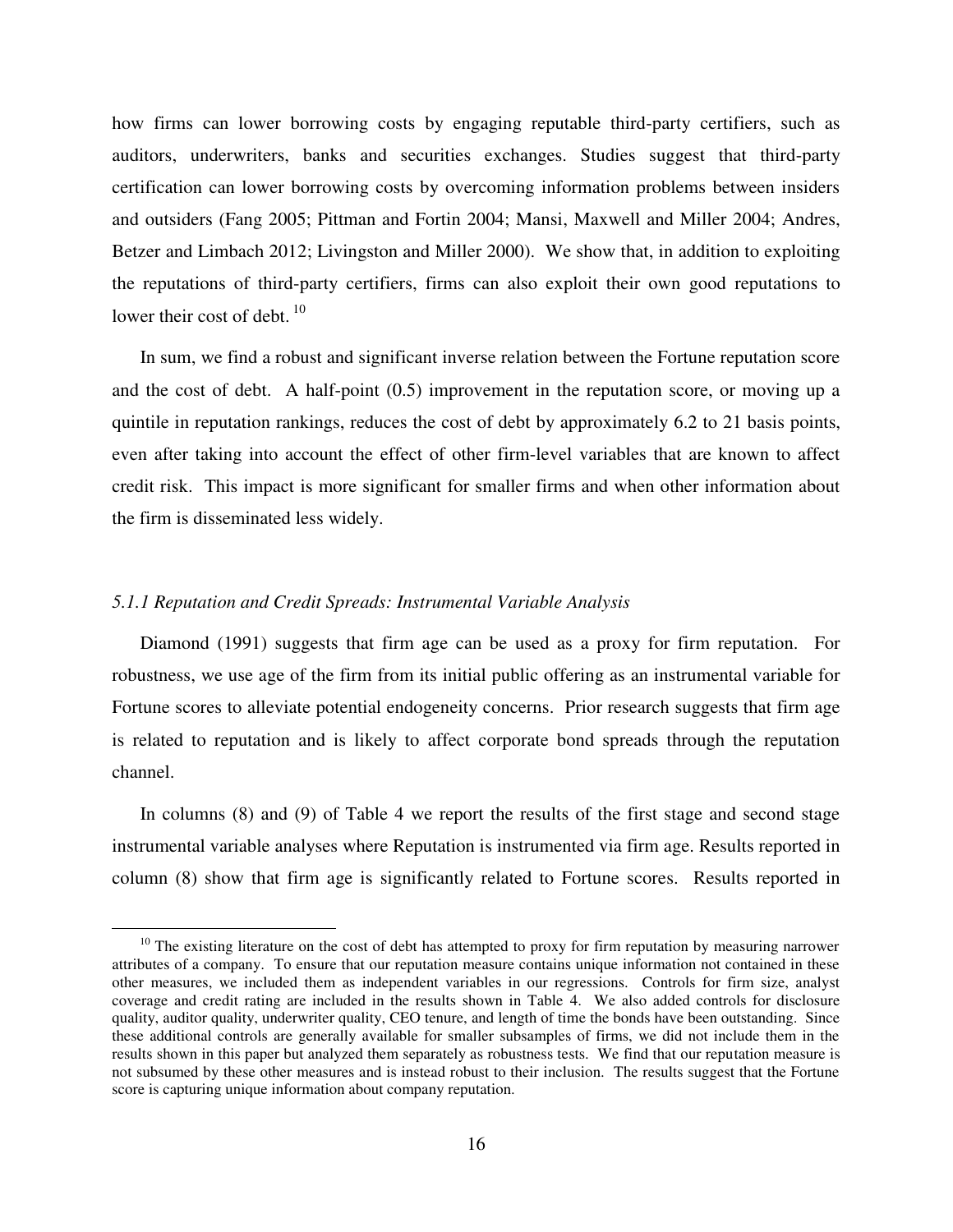column (9) verify earlier findings by showing a significant negative relationship between corporate bond spreads and firm reputation using firm age as an instrument.

#### *5.2 Reputation and Covenants*

 The agency theory of covenants predicts that small, highly levered, volatile firms with significant information asymmetries would be more likely to include covenants in their debt agreements (Bradley and Roberts 2004). As it was shown earlier, highly reputable firms tend to be larger, with smaller leverage, lower volatility as well as being more transparent in their financial reporting, which taken together suggest that more reputable firms should face fewer covenant restrictions. In an attempt to measure the marginal effect of firm reputation on covenant intensity we control for variables such as firm size, leverage, volatility and analyst coverage that are known to affect covenant intensity and at the same time are highly correlated with firm reputation.

We obtain covenant information from FISD. For each bond issue, FISD reports more than 50 variables on bondholder protective, issuer restrictive, and subsidiary restrictive covenants. Because there can be multiple covenants that restrict the same activity, we group the covenant variables into 22 dummies, which indicate whether a specific type of activity is restricted.

Our construction of the 22 covenant dummies is similar to that of Mansi, Qi, and Wald (2013) and Billett, King, and Mauer (2007). Appendix II provides details on the covenant variables. Finally, we create an overall covenant intensity index by summing the 22 covenant indicators for each bond (TOTAL COVENANTS). We also create a dichotomous variable taking the value of 1 if the bond contains more than the median number of covenants (HIGH COVENANTS).

Table 5 reports the effect of firm reputation (REPUTATION) on the number of covenants. Columns (1) and (2) report results from logit regressions of the covenant indicator variable HIGH COVENANTS on REPUTATION and other predictor variables. REPUTATION has a significant negative effect on HIGH COVENANTS. Firms with higher reputations are less likely to issue bonds with extensive covenants. Columns (3) through (6) report results from Poisson regressions of the total number of a bond's covenants (TOTAL COVENANTS) on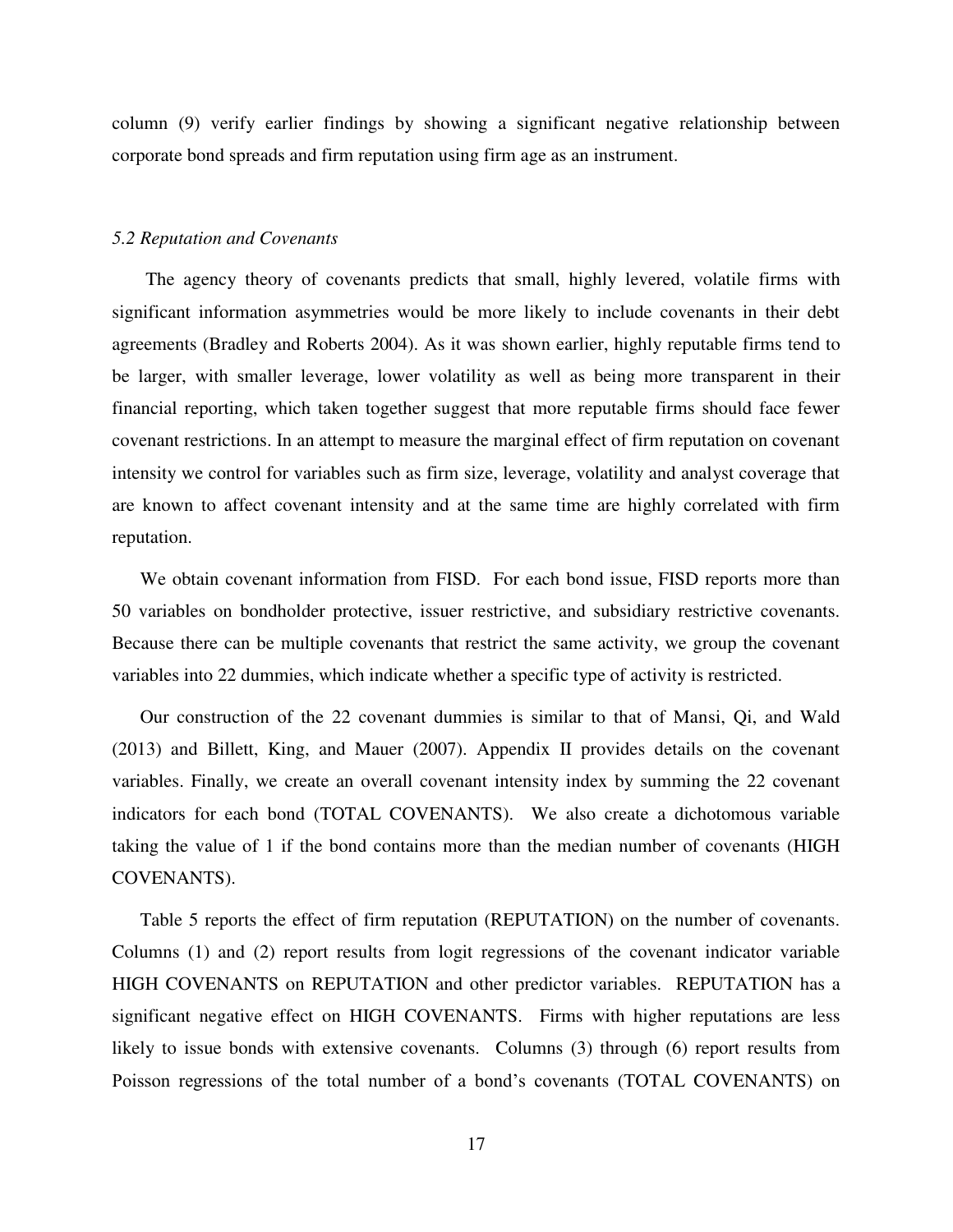REPUTATION and other predictor variables. Again, firms with higher reputations are less likely to issue bonds with extensive covenants. These results suggest that the participants in the bond market recognize the firm level differences in reputations and incorporate this information in the way they design bond contracts.

#### **[Insert Table 5 Here]**

#### *5.3 Reputation and Fraud*

As discussed earlier, firms with high reputations are more likely to avoid fraudulent behavior in an attempt to preserve their lower costs of borrowing. Diamond (1991) theorizes that firms borrow and repay consistently in order to establish a good credit history and build up reputation over time. We conjecture that the reputation is a valuable asset that firms attempt to preserve by avoiding actions that may reduce its value. In particular, Karpoff and Lott (1993) and Karpoff, Lee, and Martin (2008) show that reputational costs of corporate fraud are large and constitute most of the costs incurred by firms accused or convicted of fraud. We test whether firms with high reputation scores avoid fraudulent behavior. In particular, we examine the empirical relation between a firms' Fortune scores and SEC enforcement actions due to fraud.

We identify firms that have been subject to enforcement actions by the U.S. Securities and Exchange Commission (SEC) for allegedly violating a securities fraud statue under either the Securities Act of 1933 or the Securities Exchange Act of 1934. Data on fraud come from the SEC Enforcement Action Database of Karpoff, Lee, and Martin (2008) updated to September 2009. The charges filed by the SEC against the firm identify the period over which the firm allegedly engaged in financial misconduct. We classify as fraud years the violation period in which the firm engaged in financial misconduct. We create an indicator variable (FRAUD FLAG) taking the value of 1 if an SEC enforcement action includes a violation of a securities fraud statue under either the Securities Act of 1933 or the Securities Exchange Act of 1934.

Table 6 reports results from logit regressions of FRAUD FLAG on REPUTATION and other control variables. The controls that we use are similar to those used in the literature that has examined fraud prediction. The prior literature suggests that corporate governance may also be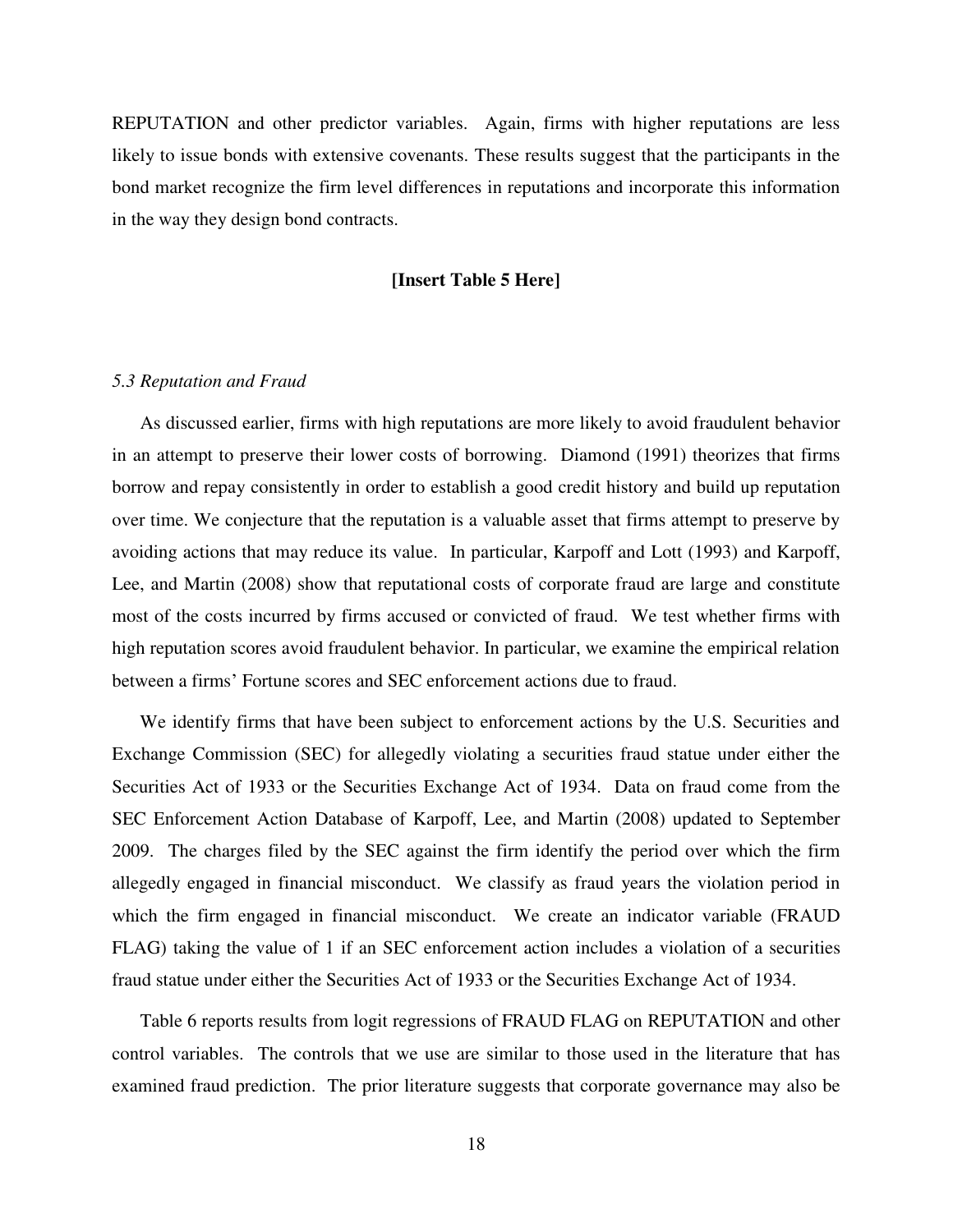an important determinant of fraudulent behavior (see for instance, Agrawal and Chadha 2005). We control for corporate governance in separate regressions as its inclusion results in a significant reduction in the number of observations in the sample. We also report results separately for the full sample of firms with Fortune scores as well as the sample of firms with Fortune scores that have corporate bonds outstanding.

Columns (1) and (2) report results from the full sample, and columns (3) and (4) report results for the subset of firms with bonds outstanding. For all the specifications reported in Table 6, the coefficient on REPUTATION is significant and negative suggesting that firms with better reputations are less likely to face SEC enforcement due to fraud. The effect of the control variables on the probability of fraud are similar to those reported in the prior studies. The results become slightly weaker when we consider only firms with bonds outstanding, which results in a reduction in the number of observations included in the regression. Overall, the empirical results are consistent with the notion that firms with high reputations avoid fraudulent behavior to preserve their lower costs of borrowing. These results are also consistent with the theoretical literature that emphasizes that reputation built over time is an important intangible asset that affects credit relationships.

## **[Insert Table 6 Here]**

#### *5.4 Reputation and Failure Prediction*

In Section 5.1 we show that higher reputation leads to lower cost of debt, in section 5.2 we document that firms with better reputations face less covenant restrictions and in section 5.3 we show that highly reputable firms are less likely to face S.E.C enforcement actions due to fraud. In this section, we show that highly reputable firms are less likely to face bankruptcy lending further support to our findings in the previous sections.

To measure the probability of a corporate failure, we estimate a dynamic panel model using a logit specification, following Anginer and Yildizhan (2012), Shumway (2001), Chava and Jarrow (2004), and CHS (2008). We use information available at the end of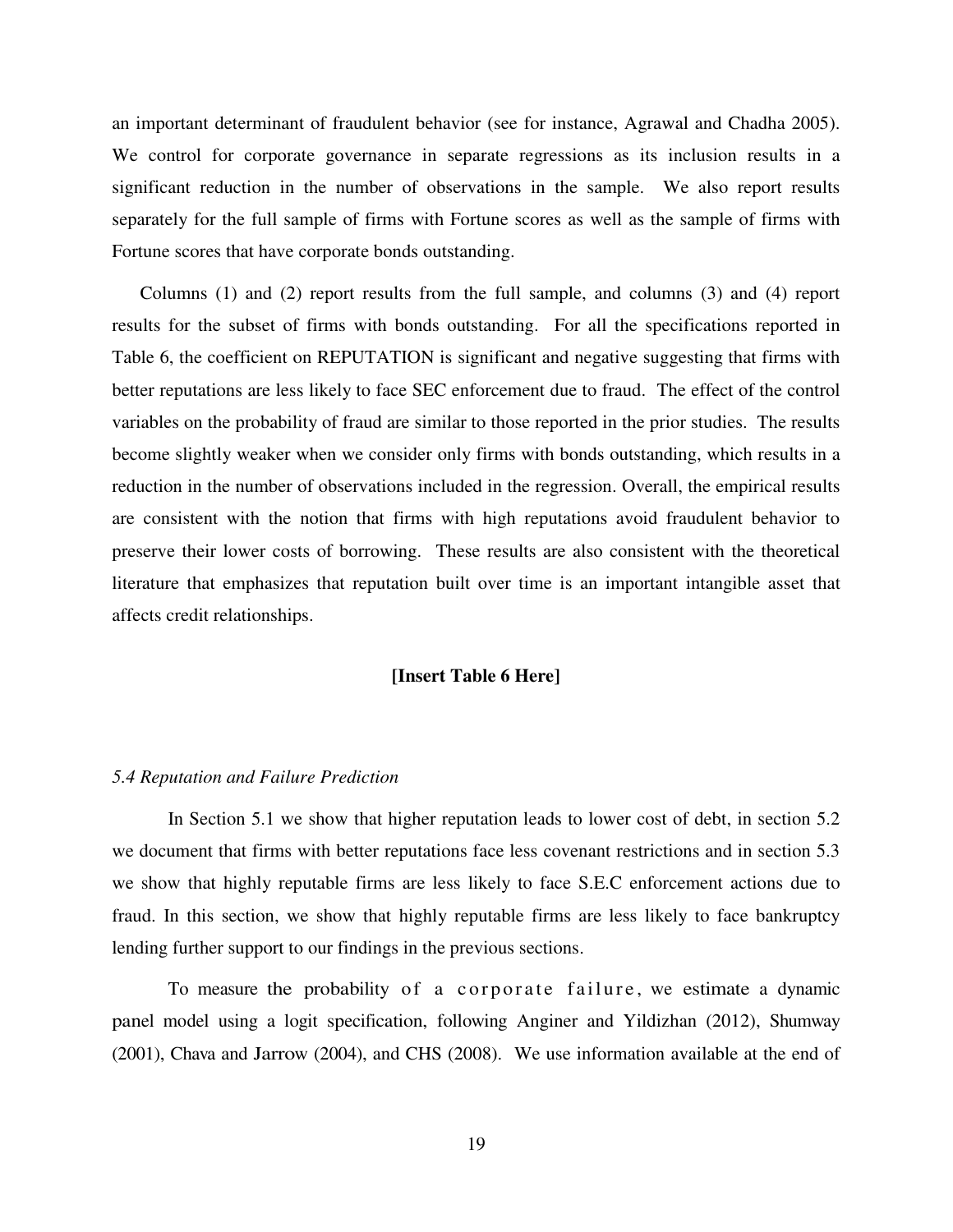the calendar year to predict failures twelve months ahead. Specifically, the marginal probability of failure (*PF*) for company *i* over the next year *t* is assumed to follow a logistic distribution:

$$
PF_t^i = \frac{1}{1 + \exp(-\alpha - \beta X_t^i)}
$$
(1)

where *X* is a vector of explanatory variables available at the time of prediction, and includes a comprehensive list of explanatory variables that have been used by previous papers to predict corporate failures. Our failure measure is defined as rating downgrade to CCC+ or below by Standard and Poor's, a severely negative assessment of a company's capability of meeting its obligations. We employ accounting variables used in CHS (2008) as well as Merton's distanceto-default measure. All variables included in the hazard regressions that follow are described in detail in Appendix I.

Results are reported in Table 7. In the first two columns, we include only covariates used by CHS (2008). The first column includes all observations, and the second column includes only observations with an associated reputation score. The coefficient estimates, and the McFadden's pseudo  $R^2$  values<sup>11</sup>, are very similar, indicating that the sub-sample of firms with a reputation score does not differ significantly from the overall sample. The coefficients on PROFITABILITY and EXCESS RETURN are significant and negative, indicating that greater profitability and greater stock performance lower default probability, in line with the literature's findings. The coefficients on LEVERAGE and IDIOVOL are significant and positive, indicating that greater leverage and greater stock volatility increase default probability, again in line with established results. The coefficients on CASH and MARKET-TO-BOOK are statistically insignificant, which is not surprising given that these are large firms.

## **[Insert Table 7 Here]**

 $\overline{a}$ 

<sup>&</sup>lt;sup>11</sup> McFadden's pseudo  $R^2$  is calculated as  $1 - L1/L0$ , where L1 is the log likelihood of the estimated model and L0 is the log likelihood of a null model that includes only a constant term.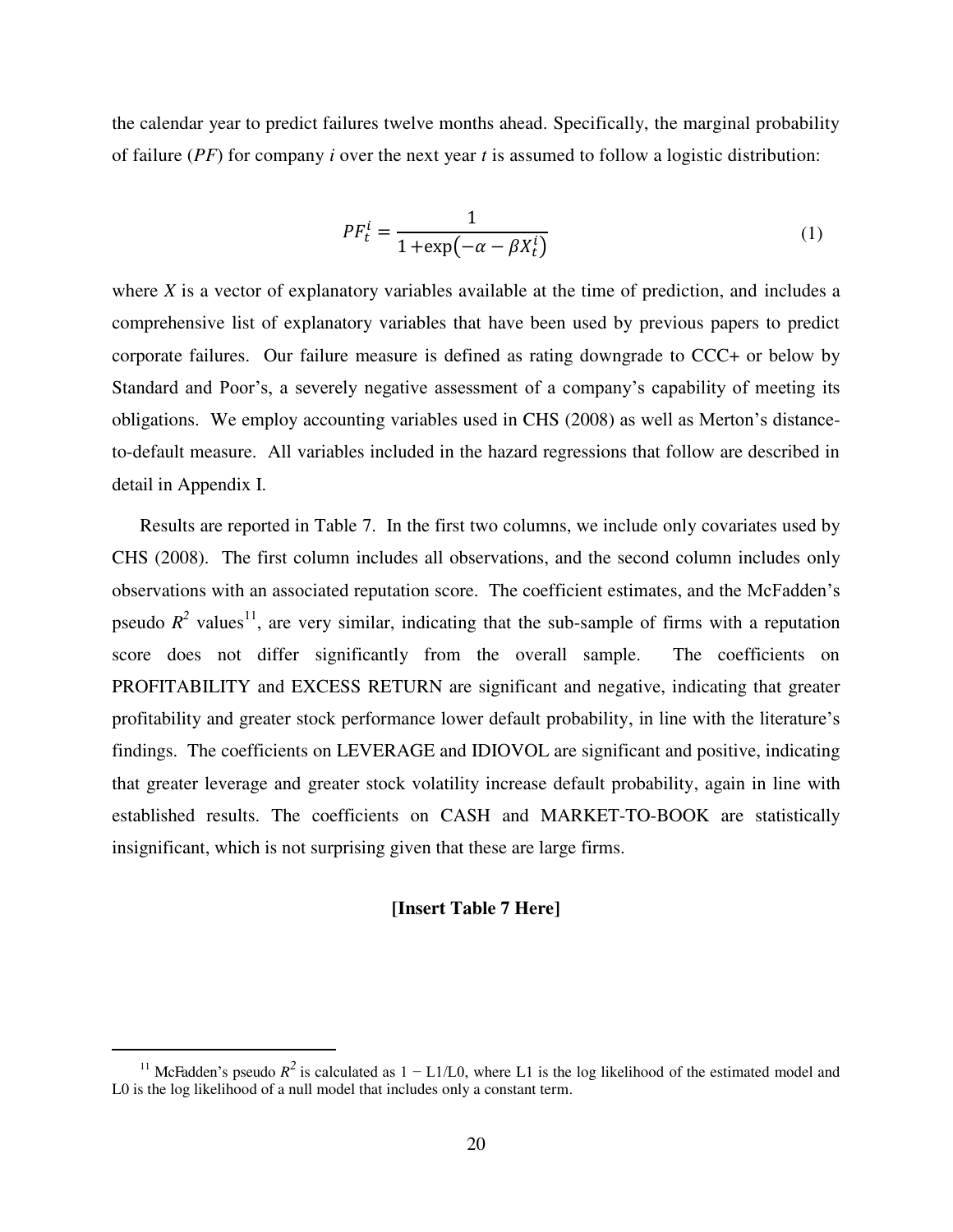In the third column, we add the reputation score, REPUTATION, as an additional covariate to the credit risk variables. A higher reputation score significantly lowers failure probability, even with the credit risk control variables included.

We confirm the results by running additional regressions in columns (4) and (5). Column (4) uses Merton's distance to default alone. The reputation score is added as a covariate to Merton's distance to default in column (5). The coefficient on REPUTATION remains highly significant, with the anticipated negative sign. The reputation score contributes failure-related information that is not already captured by Merton's distance to default.

The conclusion is that the reputation of a firm among industry experts improves failure prediction, even after we control for the more traditional determinants of credit risk. The success of the reputation variable in failure prediction suggests that reputation captures unique information not contained in the standard credit risk measures. The results also suggest that reduction in default risk (and its associated costs) is the channel through which reputation affects credit spreads.

## **6. Conclusion**

We show that firm reputation plays an important role in determining the cost of debt. We employ a direct and comprehensive measure of company reputation using the annual ranking of "most admired companies" published by Fortune magazine, which surveys industry experts about firm reputations along a host of dimensions. We find a robust inverse relation between a firm's reputation as measured by its score in the Fortune survey and the firm-level valueweighted credit spread on its bonds. A half-point (0.5) improvement in the reputation score, or moving up one quintile in the reputation ranking, leads to a reduction of 14 basis points in the cost of debt, after controlling variables that are known to impact bond spreads as well as other traditional reputation proxies used in prior work. We find that the impact of reputation on the cost of debt is more pronounced when other information about the firm is less-widely disseminated. In addition, we find that reputation's impact is more pronounced in smaller firms and firms with higher distress risk.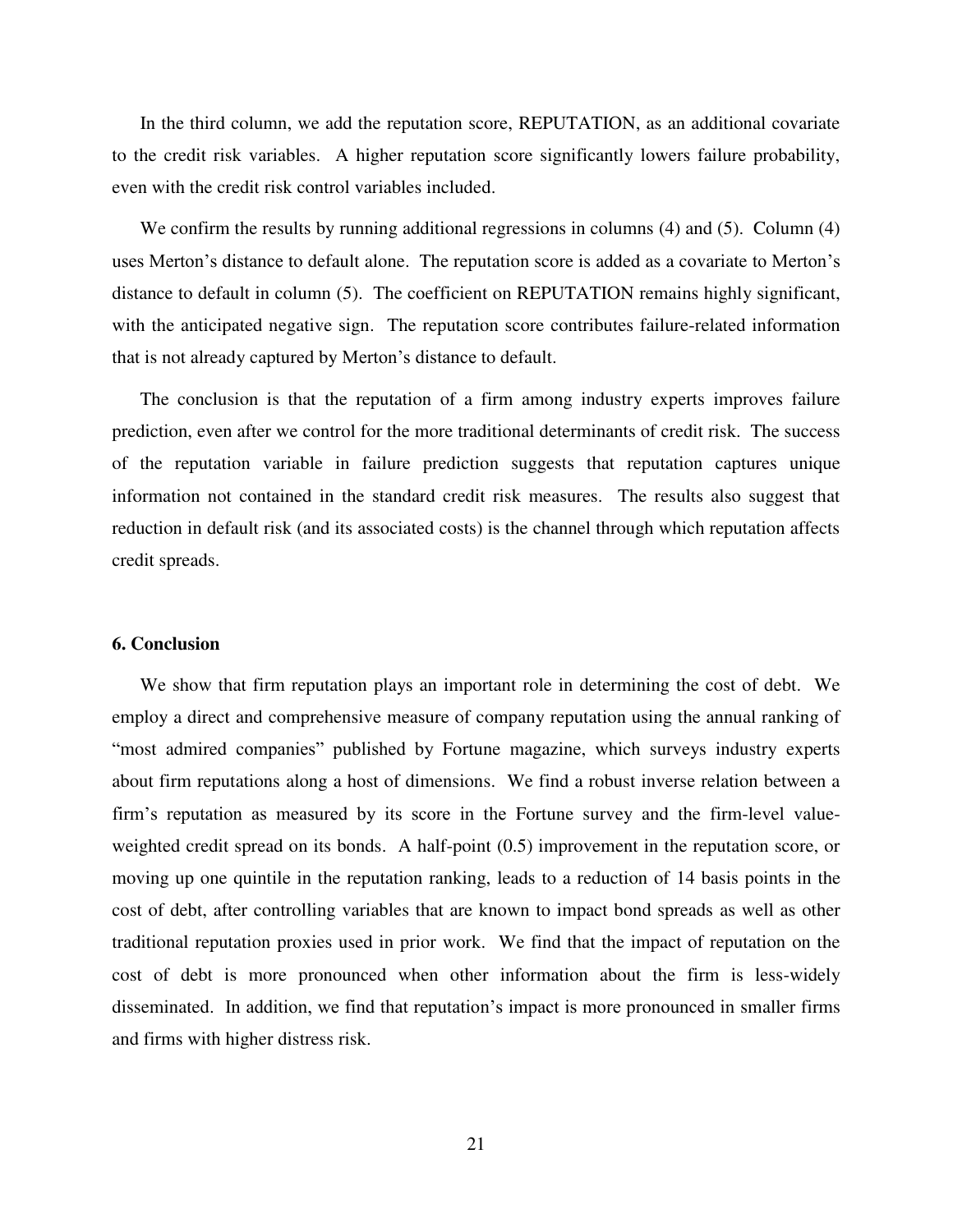We show how the Fortune reputation score helps to explain variation in credit spreads: it captures unique information about whether a firm will honor its commitments. The Fortune reputation variable is a good ex ante predictor of corporate distress, improving upon standard measures used in the literature. It contains information about default risk above and beyond that conveyed by accounting and market variables, corporate ratings and structural parameters. We also find that firms with high reputation face less stringent covenants and are less likely to be the target of SEC fraud investigations. In all, we find that by explicitly accounting for firm reputation, we improve our understanding of credit risk. We also find that favorable firm reputation conveys tangible financial benefits to a company through a reduction in its cost of debt capital.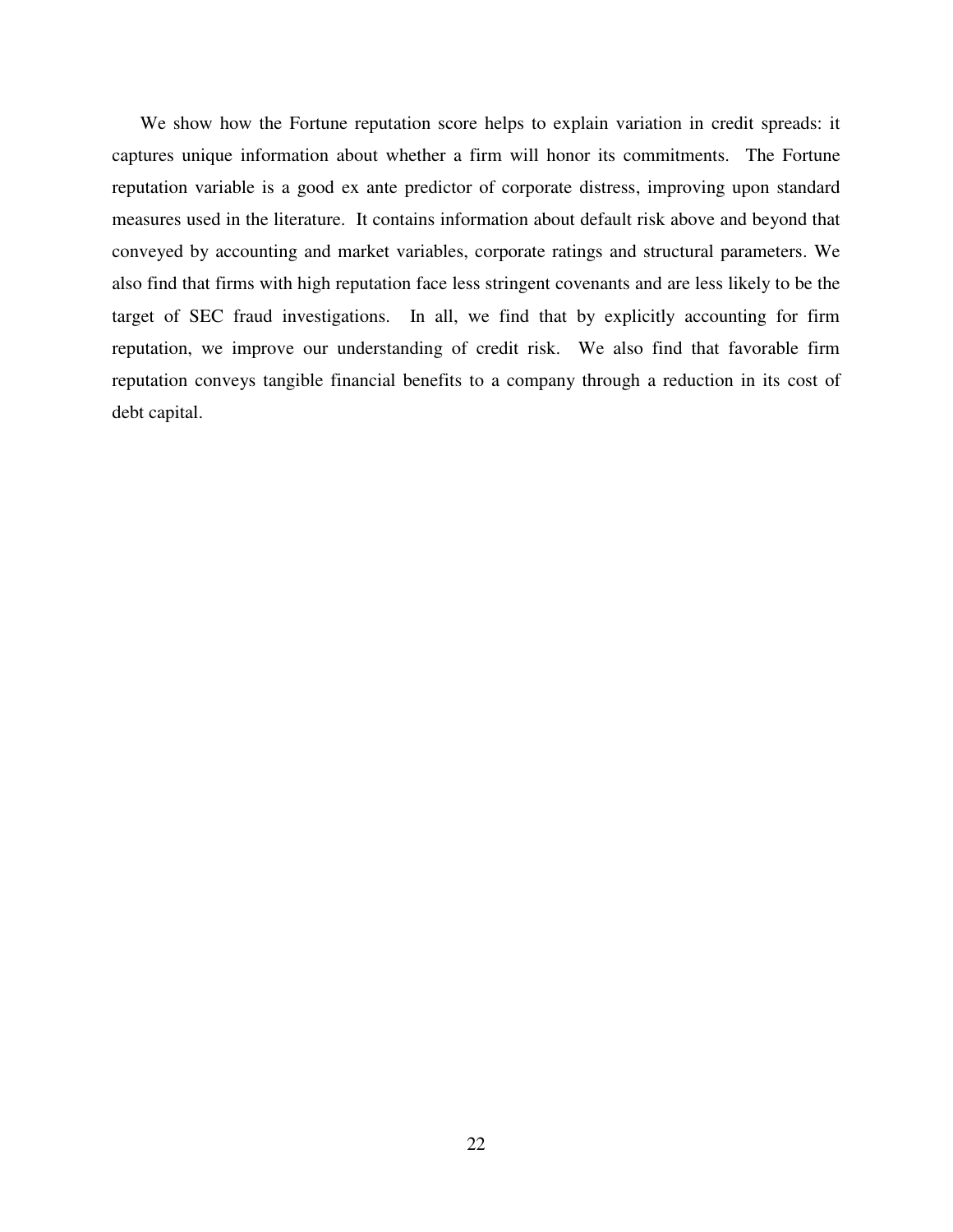## **References**

- Agarwal, P. and M. O'Hara, 2006. Information risk and capital structure. Working Paper, Cornell University.
- Agrawal, A. and S. Chadha, 2005. Corporate governance and accounting scandals. Journal of Law and Economics 48, 371-406.
- Allen, F., 1984. Reputation and product quality. Rand Journal of Economics 23, 311-327.
- Amato, J. and E. Remolona, 2003. The credit spread puzzle. BIS Quarterly Review, 51-63.
- Andres, C., A. Betzer, and P. Limbach, 2012. Reputation and the quality of certification: Evidence from high-yield bonds. Working Paper, University of Wuppertal.
- Anginer, D. and M. Statman, 2010. Stocks of admired and spurned companies. Journal of Portfolio Management 36, 71-77.
- Anginer, D. and A. Warburton, 2014. The Chrysler effect: The impact of government intervention on borrowing costs. Journal of Banking and Finance 40, 62-79.
- Anginer, D. and C. Yildizhan, 2012. Is there a distress risk anomaly? Corporate bond spread as a proxy for default risk. World Bank Policy Research Working Paper No. 5319.
- Armstrong, C., W. Guay, and J. Weber, 2010. Role of information and financial reporting in corporate governance and debt contracting. Journal of Accounting and Economics 50, 179–234.
- Ball, R., A. Robin, and G. Sadka, 2008. Is financial reporting shaped by equity markets or by debt markets? An international study of timeliness and conservatism. Review of Accounting Studies 13, 168-205.
- Banerjee, A., and E. Duflo, (2000): "Reputation Effects and the Limits of Contracting: A Study of the Indian Software Industry," Quarterly Journal of Economics 115, 989-1017.
- Barber, B., C. Heath, and T. Odean, 2003. Good reasons sell: Reason-based choice among group and individual investors in the stock market. Management Science 49, 1636-1652.
- Bauer, R., J. Derwall, and D. Hann, 2009. Employee relations and credit risk. Maastricht University, Working Paper.
- Begley, J., 1994. Restrictive covenants included in public debt agreements: An empirical investigation. University of British Columbia, Working Paper.
- Billett, M., D. King, and D. Mauer, (2007): "Growth Opportunities and the Choice of Leverage, Debt Maturity, and Covenants," Journal of Finance 62, 697-730.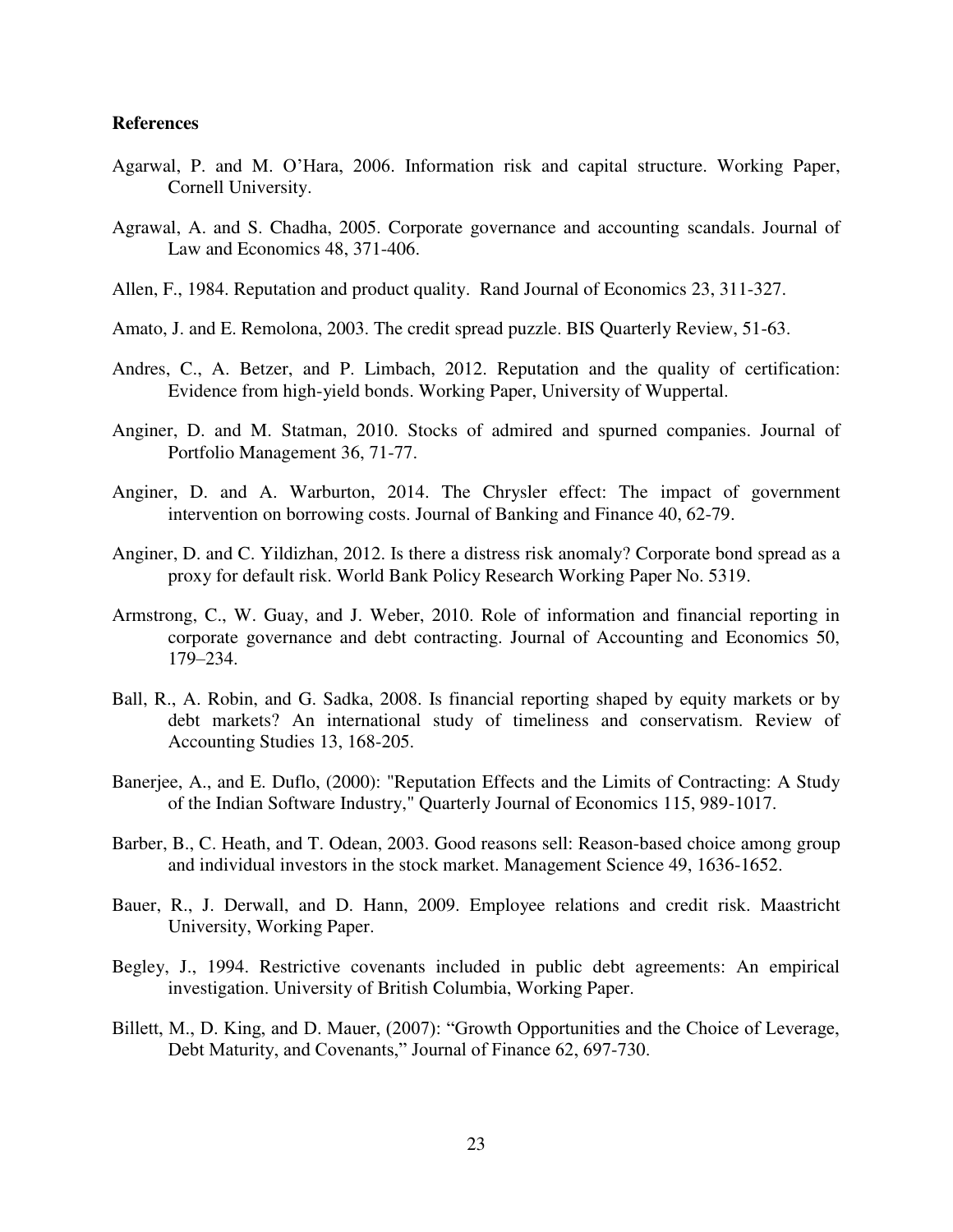- Bradley M. and M. Roberts, 2004. The structure and pricing of debt covenants. Working Paper, Duke University.
- Brennan, M. and P. Hughes, 1991. Stock prices and the supply of information. Journal of Finance 46, 1665–1691.
- Campbell, J., J. Hilscher, and J. Szilagyi, 2008. In search of distress risk. Journal of Finance 63, 2899-2939.
- Cao, Y., J. Myers, L. Myers, and T. Omer, 2014. Company reputation and the cost of equity capital. Review of Accounting Studies, Forthcoming.
- Cao, Y., L. Myers, and T. Omer, 2012. Does company reputation matter for financial reporting wquality? Evidence from restatements. Contemporary Accounting Research 29, 956-990.
- Chave, S., K. Huang, and S. Johnson, 2014. The Dynamics of Borrower Reputation Following Financial Misreporting. Working Paper, Georgia Tech.
- Chava, S. and R. Jarrow, 2004. Bankruptcy prediction with industry effects. Review of Finance 8, 537-569.
- Collin-Dufresne, P., R. Goldstein, and J. Martin, 2001. The determinants of credit spread changes. Journal of Finance 56, 2177–2207.
- Davis, J., E. Fama, and K. French, 2000. Characteristics, covariances and average returns: 1929- 1997. Journal of Finance 55, 389-406.
- Dechow, P. M., R. G. Sloan, and A. P. Sweeney. 1996. Causes and consequences of earnings misstatement: An analysis of firms subject to enforcement actions by the SEC. Contemporary Accounting Research 13 (1): 1–36.
- Diamond, D., 1991. Monitoring and reputation: The choice between bank loans and directly placed debt. Journal of Political Economy 99, 689-721.
- Diamond, D., 1989. Reputation acquisition in debt markets. Journal of Political Economy 97, 828-862.
- Duffee, G., 1999. Estimating the price of default risk. Review of Financial Studies 12, 197-266.
- Easley, D. and M. O'Hara, 2004. Information and the cost of capital. Journal of Finance 59, 1553-1583.
- Edmans, A., 2011. Does the stock market fully value intangibles? Employee satisfaction and equity prices. Journal of Financial Economics 101, 621-640.
- Elton, E., M. Gruber, D. Agrawal, and C. Mann, 2001. Explaining the rate spread on corporate bonds. Journal of Finance 56, 247-277.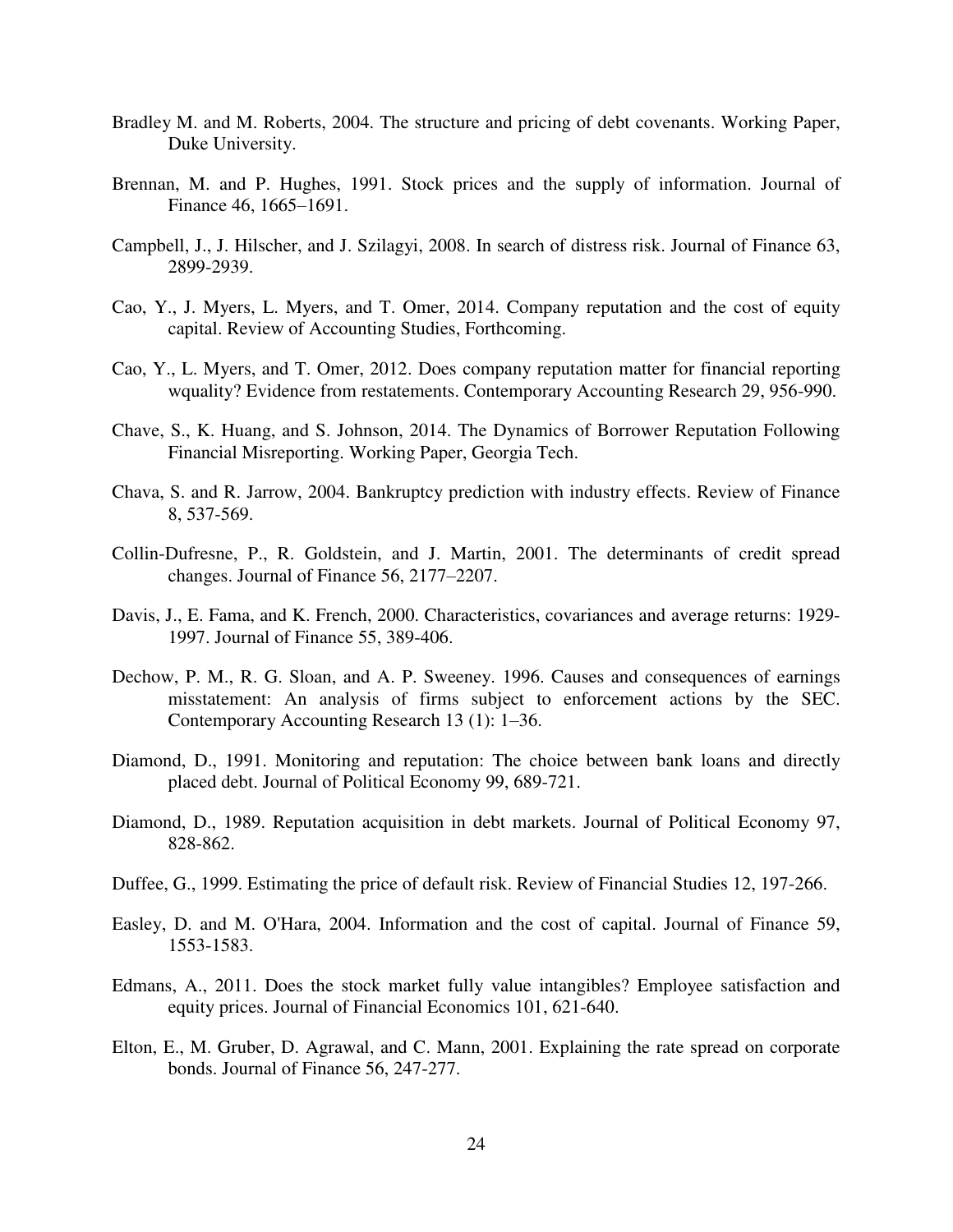- Fama, E. and K. French, 1993. Common risk factors in the returns on stocks and bonds. Journal of Financial Economics 33, 3–56.
- Fama, E., 1985. What's different about banks. Journal of Monetary Economics 15, 29-39.
- Fang, L.H., 2005. Investment bank reputation and the price and quality of underwriting services. Journal of Finance 60, 2729-2761.
- Fich, E. and A. Shivdasani, 2007. Financial fraud, director reputation, and shareholder wealth. Journal of Financial Economics 86, 306–36.
- Flanagan, D. and K. O'Shaughnessy, 2005. The effect of layoffs on firm reputation. Journal of Management 31, 445–463.
- Fombrun, C., N. Gardberg, and J. Sever, 1999. The reputation quotient: A multi-stakeholder measure of corporate reputation. Journal of Brand Management 7, 241-255.
- Fombrun, C. and M. Shanley, 1990. What's in a name? Reputation building and corporate strategy. Academy of Management Journal 33, 233–58.
- Gompers, P., J. Ishii, and A. Metrick, 2003. Corporate governance and equity prices. The Quarterly Journal of Economics 118, 107-155.
- Hillegeist, S., E. Keating, D. Cram, and K. Lunstedt, 2004. Assessing the probability of bankruptcy. Review of Accounting Studies 9, 5-34.
- Hong, H., Lim, T., and J. Stein, 2000. Bad news travels slowly: Size, analyst coverage and the profitability of momentum strategies. Journal of Finance 55, 265–296.
- Jackson, A., 2005. Trade generation, reputation and sell-side analysts. Journal of Finance 60, 673–717.
- Jensen, M., Meckling, W., 1976. Theory of the firm: managerial behavior, agency costs, and ownership structure. Journal of Financial Economics 3, 305–360.
- Jones, G., B. Jones, and P. Little, 2000. Reputation as reservoir: Buffering against loss in times of economic crisis. Corporate Reputation Review 3, 21–29.
- Karpoff, J., D. Lee, and G. Martin, 2008. The consequences to managers of financial misrepresentation. Journal of Financial Economics, 88, 193-215.
- Karpoff, J. and J. Lott, 1993. The reputational penalty firms bear from committing criminal fraud. Journal of Law and Economics 36, 757–802.
- Klein, A., 2002. Audit committee, board of director characteristics, and earnings management. Journal of Accounting and Economics 33, 375–400
- Klein, B. and K. Leffler, 1981. The role of market forces in assuring contractual performance. Journal of Political Economy 89, 615-641.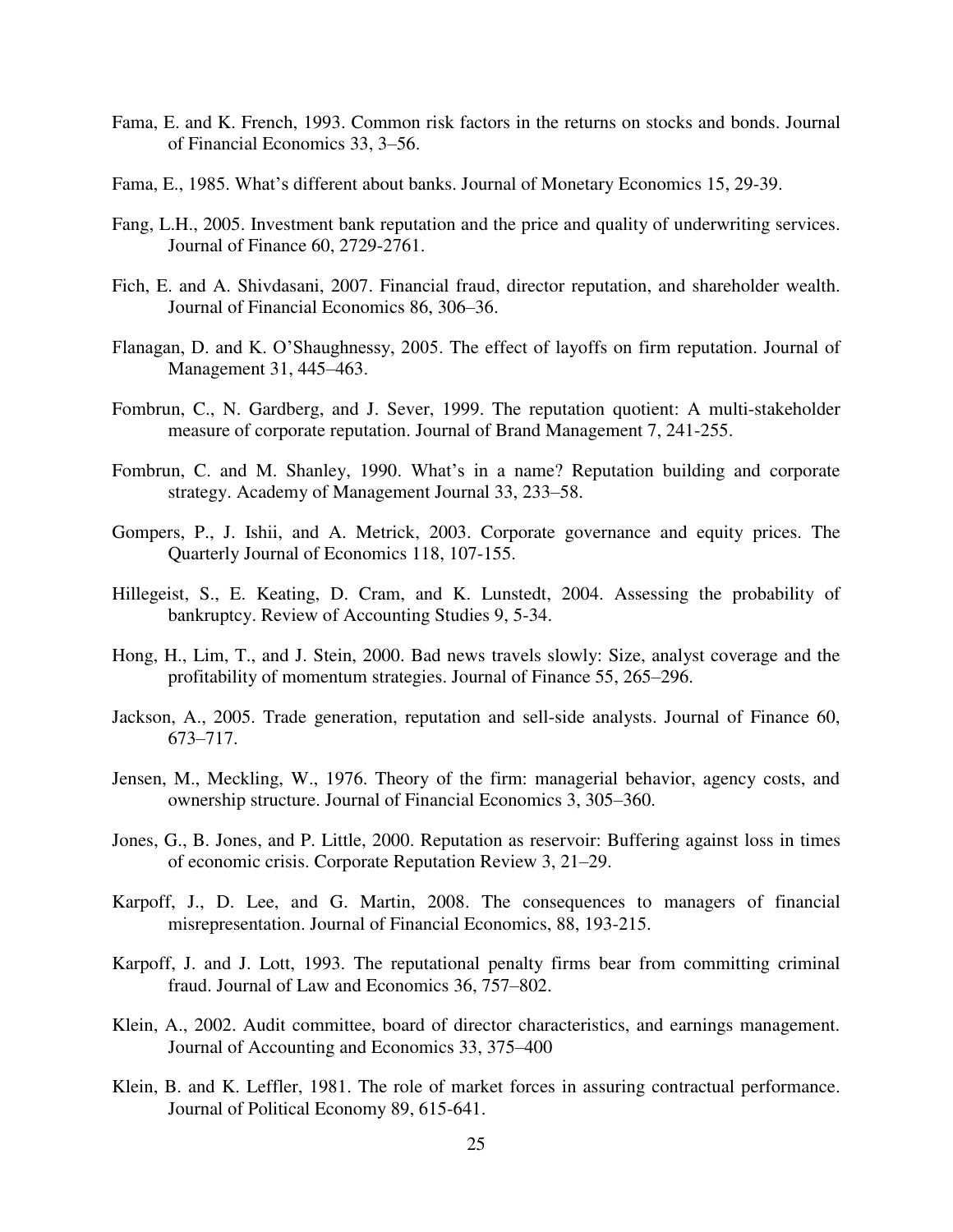- Krishnan. G. and G. Visvanathan, 2008. Does the SOX definition of an accounting expert matter? The association between audit committee directors' accounting expertise and accounting conservatism. Contemporary Accounting Research 25, 827–857
- Lang, M., and R. Lundholm, 1996. Corporate disclosure policy and analyst behavior. The Accounting Review 71, 467–492.
- Larcker, D., and S. Richardson, 2004. Fees paid to audit firms, accrual choices, and corporate governance. Journal of Accounting Research 42, 625–58.
- Livingston, M., and R. Miller, 2000. Investment bank reputation and the underwriting of nonconvertible debt. Financial Management 29, 21–34.
- Ljungqvist, A., F. Marston, L. Starks, K. Wei, and H. Yan, 2007. Conflicts of interest in sell-side research and the moderating role of institutional investors. Journal of Financial Economics 85, 420–56.
- MacLeod, W., 2007. Reputations, relationships, and contract enforcement. Journal of Economic Literature 45, 595-628.
- Mailath, G. and L. Samuelson, 2001. Who wants a good reputation? Review of Economic Studies 68, 415-41.
- Malitz, I., 1986. On financial contracting: The determinants of bond covenants. Financial Management 15, 18-25.
- Mansi, S., W. Maxwell, and D. Miller, 2011. Analyst forecast characteristics and the cost of debt. Review of Accounting Studies 16, 116-142.
- Mansi, S., W. Maxwell, and D. Miller, 2004. Does auditor quality and tenure matter to investors? Evidence from the bond market. Journal of Accounting Research 42, 755-793.
- Mansi, S., Y. Qi, and J. Wald, 2013. Debt covenants, bankruptcy risk, and issuance costs. Working paper, Virginia Tech.
- McMillan, J., and C. Woodruff, 1999. Inter firm relationships and informal credit in Vietnam. Quarterly Journal of Economics 114, 1285-1320.
- Merton R., 1974. On the pricing of corporate debt: The risk structure of interest rates. Journal of Finance 29, 449–70.
- Milgrom, P. and J. Roberts, 1986. Price and advertising signals of product quality. Journal of Political Economy 94, 796-821.
- Milgrom, P. and J. Roberts, 1982. Predation, reputation, and entry deterrence. Journal of Economic Theory 27, 280–312.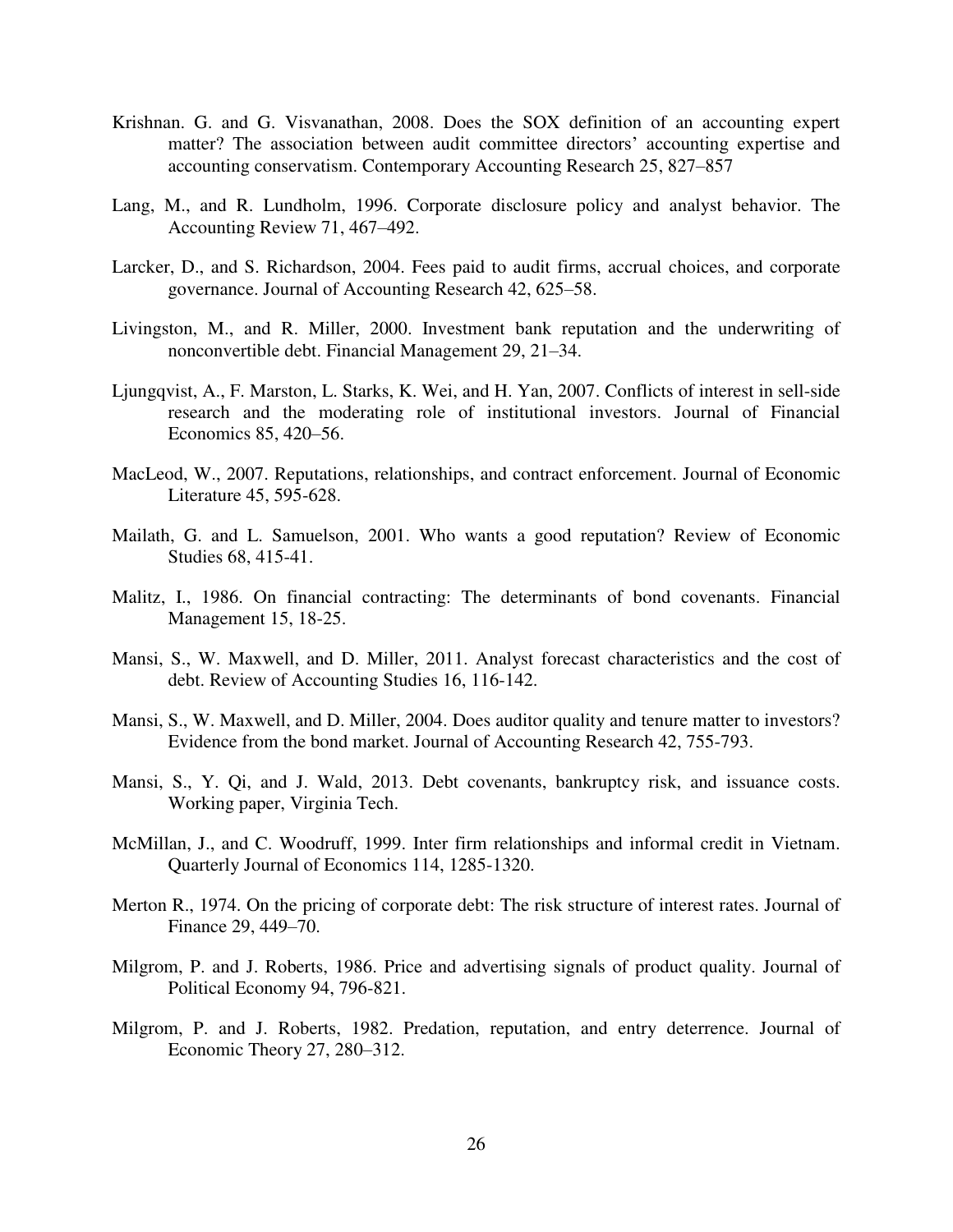- Nagel, S., 2005. Short sales, institutional investors and the cross-section of stock returns. Journal of Financial Economics 78, 277-309.
- Pittman, J. and S. Fortin, 2004. Auditor choice and the cost of debt capital for newly public firms. Journal of Accounting and Economics 37, 113-36.
- Reeb, D. and L. Roth, 2010. Soft information and creditor reliance on hard information. Working Paper, National University of Singapore.
- Reynolds, J. and J. Francis, 2001. Does size matter? The influence of large clients on office-level auditor reporting decisions. Journal of Accounting and Economics 30, 375–400.
- Roberts, P. and G. Dowling, 2002. Corporate reputation and sustained superior financial performance. Strategic Management Journal 23, 1077-1093.
- Shumway, T., 2001. Forecasting bankruptcy more accurately: A simple hazard model. Journal of Business 74, 101-124.
- Smith C.W., Warner, J.B., 1979. On financial contracting: an analysis of bond covenants. Journal of Financial Economics 7, 117-161.
- Verwijmeren, P., and J. Derwall, 2010. Employee well-being, firm leverage, and bankruptcy risk. Journal of Banking & Finance 34, 956-964.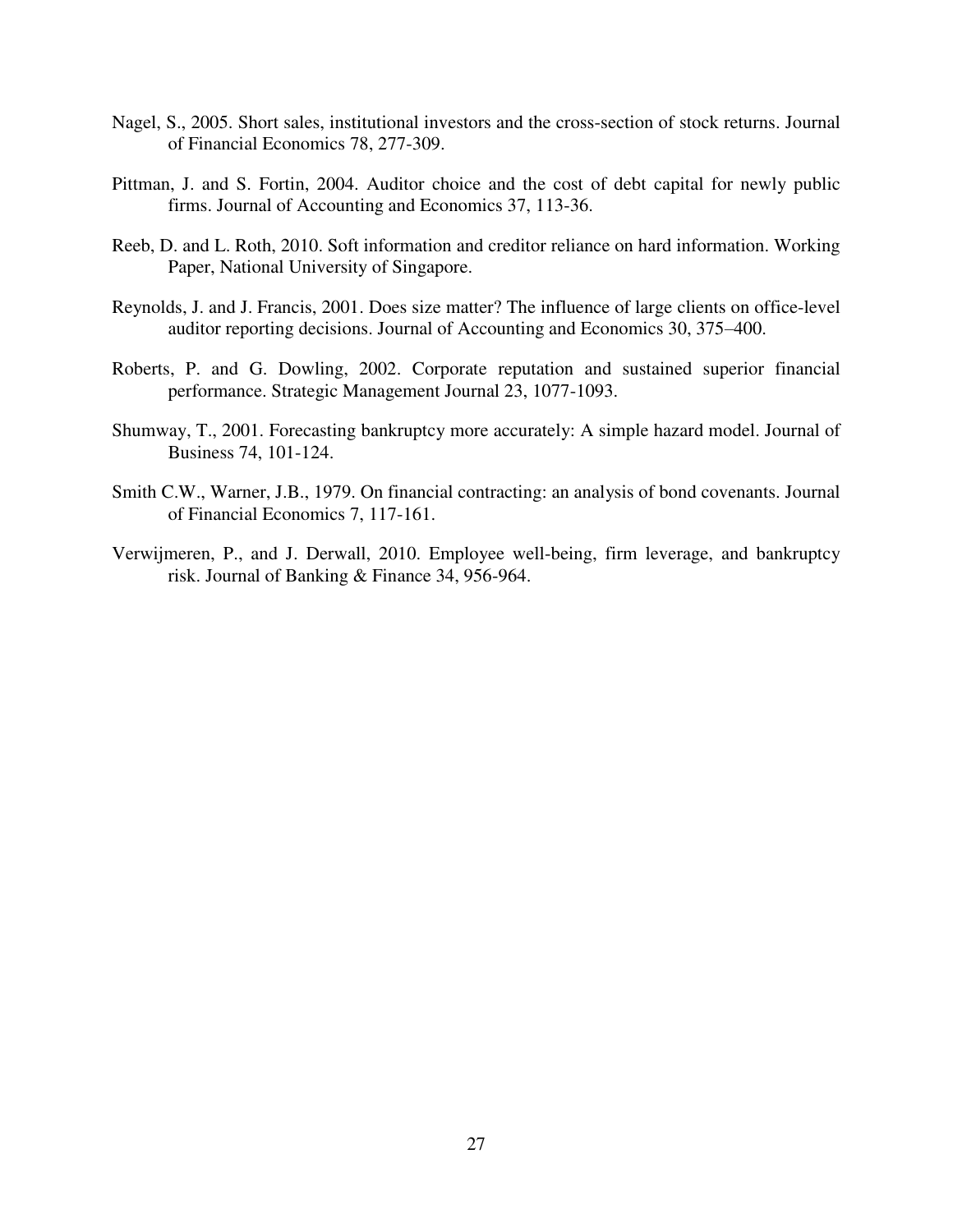|                       |          |        | Standard  | 25th       | 75 <sub>th</sub> |
|-----------------------|----------|--------|-----------|------------|------------------|
| Variable              | Mean     | Median | Deviation | Percentile | Percentile       |
| <b>REPUTATION</b>     | 6.431    | 6.440  | 0.903     | 5.860      | 7.050            |
| <b>SPREAD</b>         | 140.1    | 100.3  | 160.2     | 70.4       | 150.2            |
| <b>PROFITABILITY</b>  | 0.006    | 0.007  | 0.008     | 0.003      | 0.010            |
| LEVERAGE              | 0.492    | 0.475  | 0.232     | 0.309      | 0.648            |
| <b>EXCESS RETURN</b>  | $-0.003$ | 0.000  | 0.027     | $-0.018$   | 0.014            |
| <b>CASH</b>           | 0.042    | 0.022  | 0.057     | 0.009      | 0.050            |
| <b>IDIOVOL</b>        | 0.016    | 0.014  | 0.007     | 0.012      | 0.018            |
| <b>MARKET-TO-BOOK</b> | 2.354    | 2.096  | 1.284     | 1.396      | 3.061            |
| <b>SIZE</b>           | 8,258    | 1,956  | 23,880    | 586        | 6,059            |
| <b>MERTONDD</b>       | 8.999    | 8.059  | 4.845     | 5.539      | 11.501           |
| CHS-Z                 | 7.914    | 7.983  | 0.547     | 7.594      | 8.297            |
| <b>RATING</b>         | 7.617    | 7.000  | 2.728     | 6.000      | 9.000            |
| <b>MOMENTUM</b>       | 0.165    | 0.149  | 0.372     | $-0.044$   | 0.323            |
| <b>GOVERNANCE</b>     | 9.851    | 10.000 | 2.625     | 8.000      | 12.000           |
| <b>INST OWNERSHIP</b> | 0.616    | 0.624  | 0.151     | 0.526      | 0.717            |

# **Table 1 Summary Statistics**

*Note*: This table reports summary statistics for firm characteristics and distress measures for companies in the sample. REPUTATION is the firm's reputation score, SPREAD is the firm-level credit spread, PROFITABILITY is net income to total assets, LEVERAGE is the total liabilities to total assets, EXCESS RETURN is the average monthly return in excess of the S&P 500 index, CASH is cash to total assets, IDIOVOL is idiosyncratic volatility, MARKET-TO-BOOK is the market-to-book ratio, SIZE is market capitalization (measured in millions), MERTONDD is Merton's distance to default, CHS-Z is CHS z-score, RATING is the Standard & Poor's corporate rating converted into numeric value (AAA=1, ..., CC=20), MOMENTUM is cumulative return over the prior twelve months, GOVERNANCE is a governance index, INST OWNERSHIP is the fraction of shares outstanding held by institutional investors. The variables are defined in Appendix I. P25, P50 and P75 represent  $25<sup>th</sup>$ ,  $50<sup>th</sup>$  and  $75<sup>th</sup>$ percentiles, respectively.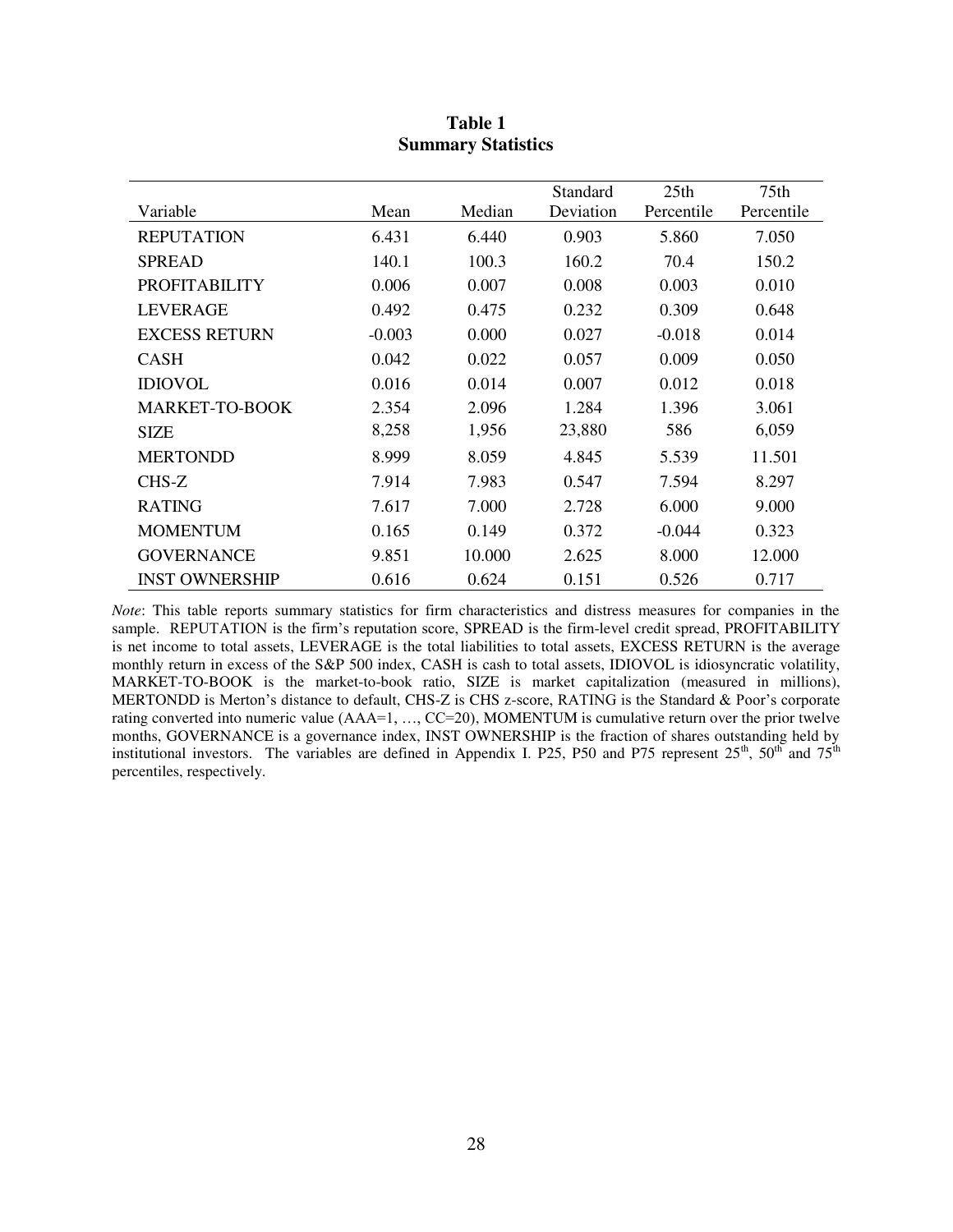|                       | L        | $\overline{2}$ | 3        | $\overline{4}$ | H      | $H-L$                 |
|-----------------------|----------|----------------|----------|----------------|--------|-----------------------|
| <b>REPUTATION</b>     | 5.176    | 5.972          | 6.430    | 6.908          | 7.663  | $2.487***$            |
| <b>SPREAD</b>         | 207.5    | 133.0          | 118.8    | 105.5          | 82.1   | $-125.4***$           |
| <b>PROFITABILITY</b>  | 0.003    | 0.006          | 0.007    | 0.007          | 0.008  | $0.005***$            |
| <b>LEVERAGE</b>       | 0.612    | 0.547          | 0.492    | 0.453          | 0.364  | $-0.248***$           |
| <b>EXCESS RETURN</b>  | $-0.007$ | $-0.003$       | $-0.005$ | $-0.001$       | 0.002  | $0.009***$            |
| <b>CASH</b>           | 0.053    | 0.039          | 0.044    | 0.039          | 0.038  | $-0.014***$           |
| <b>IDIOVOL</b>        | 0.020    | 0.016          | 0.015    | 0.015          | 0.014  | $-0.006***$           |
| <b>MARKET-TO-BOOK</b> | 1.853    | 2.072          | 2.191    | 2.437          | 3.189  | $1.335***$            |
| <b>SIZE</b>           | 4,441    | 6,848          | 8,547    | 13,603         | 34,712 | 30,271                |
| <b>MERTONDD</b>       | 6.782    | 8.213          | 8.821    | 9.494          | 11.512 | $4.730***$            |
| CHS-Z                 | 7.636    | 7.832          | 7.941    | 7.996          | 8.147  | $0.511***$            |
| <b>RATING</b>         | 9.496    | 8.380          | 7.730    | 7.159          | 5.642  | $-3.853***$           |
| <b>MOMENTUM</b>       | 0.196    | 0.162          | 0.144    | 0.186          | 0.140  | $-0.056$ <sup>*</sup> |
| <b>GOVERNANCE</b>     | 9.772    | 10.152         | 10.004   | 10.058         | 9.257  | $-0.515***$           |
| <b>INST OWNERSHIP</b> | 0.558    | 0.601          | 0.612    | 0.609          | 0.597  | $0.039***$            |

**Table 2 Fortune Companies** 

*Note*: This table reports summary statistics for firm characteristics and distress measures for portfolios of companies sorted by the level of the REPUTATION score from low (L) to high (H). H-L reports the difference between the highest reputation portfolio and the lowest. REPUTATION is the firm's reputation score, SPREAD is the firm-level credit spread in basis points, PROFITABILITY is net income to total assets, LEVERAGE is the total liabilities to total assets, EXCESS RETURN is the average monthly return in excess of the S&P 500 index, CASH is cash to total assets, IDIOVOL is idiosyncratic volatility, MARKET-TO-BOOK is the market-to-book ratio, SIZE is market capitalization (measured in millions), MERTONDD is Merton's distance to default, CHS-Z is CHS z-score, RATING is the Standard & Poor's corporate rating converted into numeric value (AAA=1, ..., CC=20), MOMENTUM is cumulative return over the prior twelve months, GOVERNANCE is a governance index, INST OWNERSHIP is the fraction of shares outstanding held by institutional investors. The variables are defined in Appendix I. Statistical significance at the 10%, 5% and 1% levels is denoted by \*, \*\*, and \*\*\*, respectively.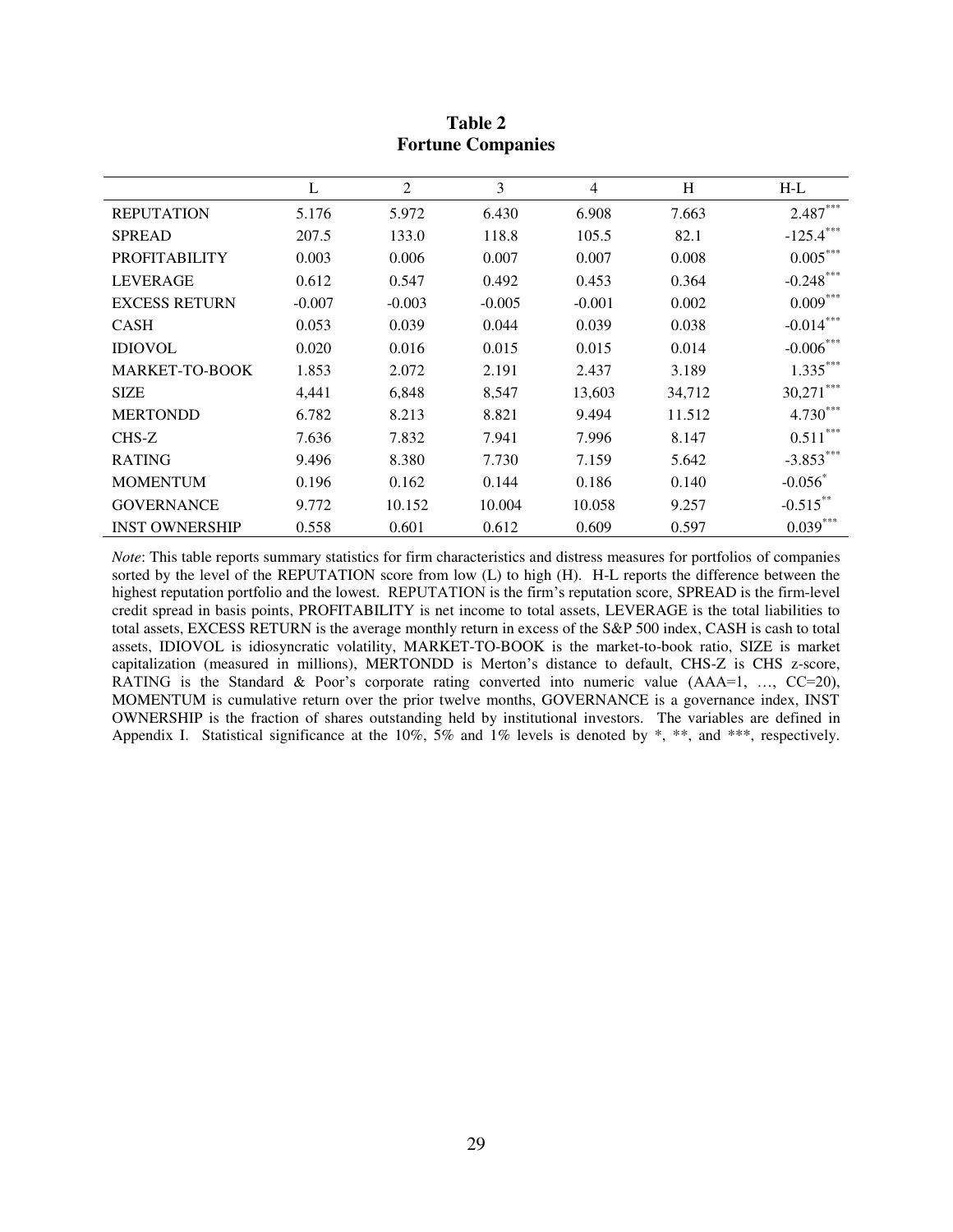# **Table 3 Cost of Capital in Reputation-Sorted Portfolios, Controlling for Default Risk Measures**

|                 |                     | $H-L$     |           |           |            |             |
|-----------------|---------------------|-----------|-----------|-----------|------------|-------------|
| <b>MERTONDD</b> | $4.36***$           | $6.22***$ | $7.79***$ | $9.53***$ | $13.77***$ | $9.41***$   |
| <b>RATING</b>   | $117^{***}$<br>11.7 | $8.96***$ | $7.21***$ | $5.78***$ | $4.18***$  | $-7.49$ *** |
| CHS-Z           | $7.27***$<br>ر .    | $7.87***$ | $ *$ ***  | $8.41***$ | $8.83***$  | $1.48***$   |

*Panel A: Mean Values of Default Risk Measures in Reputation-Sorted Portfolios* 

|  |  |  | Panel B: Cost of Capital in Double-Sorted Portfolios Based on CHS Z-Score and Reputation |
|--|--|--|------------------------------------------------------------------------------------------|
|  |  |  |                                                                                          |

|                             | <b>REPUTATION</b> |                             |              |             |            |                 |  |  |
|-----------------------------|-------------------|-----------------------------|--------------|-------------|------------|-----------------|--|--|
| CHS-Z                       |                   | $\mathcal{D}_{\mathcal{L}}$ | 3            | 4           | H          | $H-L$           |  |  |
| L                           | 383.57***         | ***<br>225.21               | 158.88***    | $127.46***$ | 99.02***   | $-284.54***$    |  |  |
| <b>Highest Default Risk</b> | (5.25)            | (3.90)                      | (10.08)      | (7.76)      | (10.02)    | (4.16)          |  |  |
| 2                           | 240.55***         | 152.04***                   | 109.92***    | $114.76***$ | $91.71***$ | $-148.84***$    |  |  |
|                             | (6.48)            | (9.84)                      | (11.86)      | (8.76)      | (9.03)     | (4.66)          |  |  |
| 3                           | 214.48***         | 130.84***                   | 120.49       | 114.37      | $76.73***$ | $-137.76***$    |  |  |
|                             | (4.38)            | (8.48)                      | (11.370)     | (8.70)      | (11.76)    | (3.03)          |  |  |
| 4                           | $147.93***$       | 128.85***                   | $105.13***$  | $102.15***$ | 76.32***   | ***<br>$-71.61$ |  |  |
|                             | (8.25)            | (9.41)                      | (11.48)      | (13.97)     | (13.53)    | (4.09)          |  |  |
| H                           | $136.50***$       | $111.78***$                 | $107.44$ *** | $91.55***$  | $78.81***$ | $-57.70***$     |  |  |
| Lowest Default Risk         | (8.14)            | (8.32)                      | (7.92)       | (8.72)      | (11.80)    | (3.80)          |  |  |

*Panel C: Average Spreads for Reputation-Sorted Portfolios (in basis points) Before and After Controlling for Default Risk* 

|                          |               | <b>REPUTATION</b>           |              |                        |            |                         |  |  |  |  |
|--------------------------|---------------|-----------------------------|--------------|------------------------|------------|-------------------------|--|--|--|--|
|                          |               | $\mathfrak{D}$              | 3            | $\overline{4}$         | H          | $H-L$                   |  |  |  |  |
| Before controls          | $203.6***$    | $142.5***$                  | ***<br>118.1 | 113.2                  | $94.1***$  | $-109.5$ <sup>***</sup> |  |  |  |  |
|                          | (9.31)        | (11.21)                     | (18.66)      | (13.67)                | (11.66)    | (5.05)                  |  |  |  |  |
|                          |               |                             |              |                        |            |                         |  |  |  |  |
|                          | $226.6^{***}$ | $148.9***$                  | $129.8***$   | $112.6***$             | $96.6***$  | $-129.9$ <sup>***</sup> |  |  |  |  |
| Controlling for MERTONDD | (7.23)        | (10.26)                     | (9.27)       | (12.74)                | (12.70)    | (4.78)                  |  |  |  |  |
|                          |               |                             |              |                        |            |                         |  |  |  |  |
|                          | ***<br>212.1  | ***<br>$163.4$ <sup>*</sup> | $136.6$ ***  | $110.4***$             | $88.8***$  | $-123.3$ <sup>***</sup> |  |  |  |  |
| Controlling for RATING   | (8.65)        | (7.48)                      | (5.44)       | (7.77)                 | (13.87)    | (5.61)                  |  |  |  |  |
|                          |               |                             |              |                        |            |                         |  |  |  |  |
|                          | $198.8***$    | $141.8***$                  | $131.4***$   | $112.1$ <sup>***</sup> | $105.2***$ | $-93.6***$              |  |  |  |  |
| Controlling for CHS-Z    | (6.71)        | (10.02)                     | (7.98)       | (13.03)                | (10.07)    | (4.25)                  |  |  |  |  |

*Note*: This table reports the mean annual spreads (in basis points) for reputation portfolios after controlling for different measures of default risk, i.e. Merton's distance to default (MERTONDD), S&P ratings (RATING) and CHS z- score (CHS-Z). Default risk portfolios are formed by sorting firms into five groups each September from 1982 to 2006 according to the most recent measure of distress risk (using, alternatively, MERTONDD, RATING, and CHS-Z). Then within each default risk group we sort firms into five groups based on the Fortune reputation score (REPUTATION), creating a total of 25 portfolios. The spread (SPREAD) in basis points for the five reputation portfolios are averaged over each distance to default portfolio to account for the impact of distress risk. Hence, the reputation portfolios control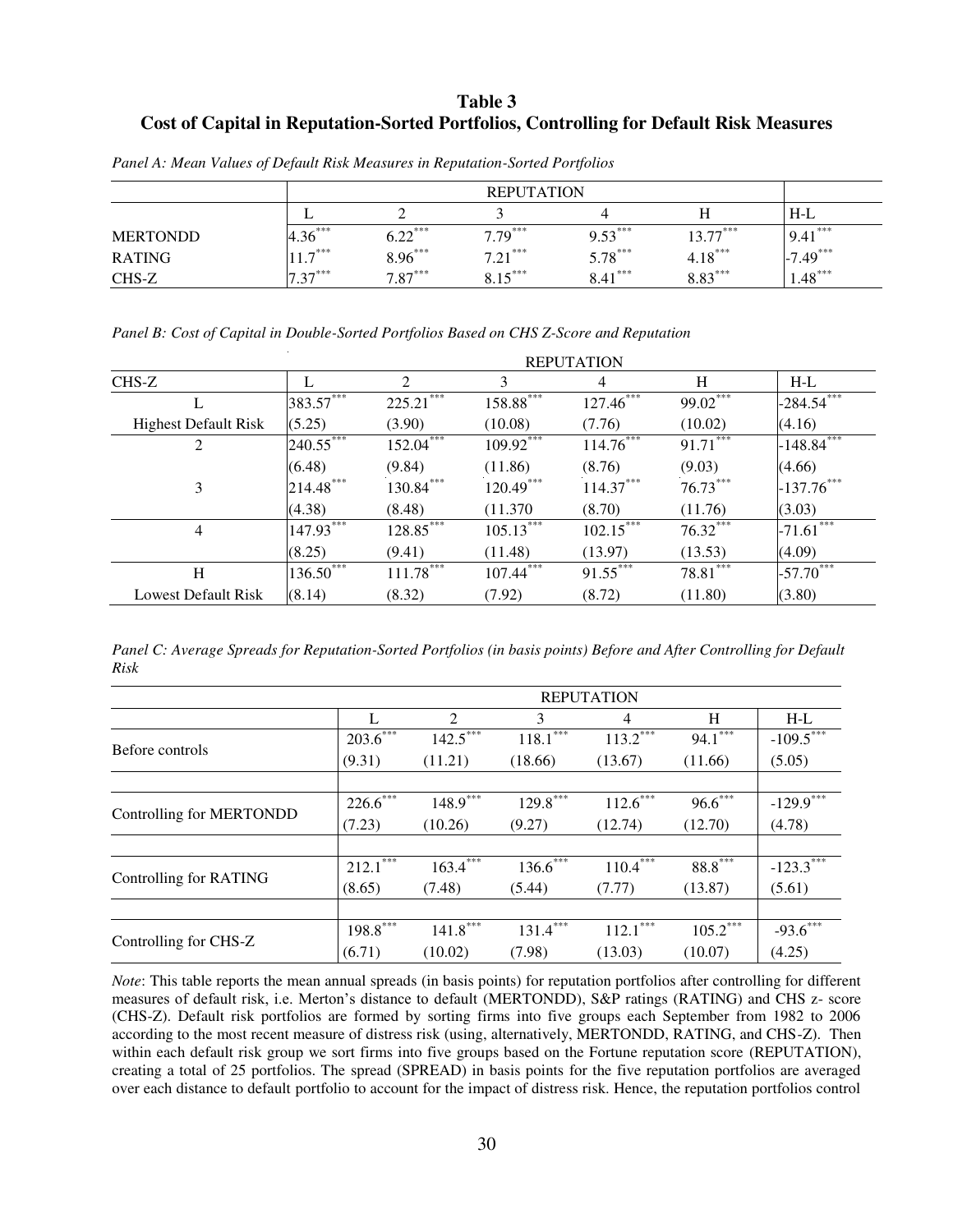for distress risk. The same procedure is repeated for S&P rating (RATING) and CHS z-score (CHS-Z). Finally we calculate the spread for a high-reputation minus low-reputation hedge portfolio. Panel A reports the average values of different distress risk measures in the five reputation portfolios as well as the mean difference for these measures for the high-reputation minus low-reputation hedge portfolio. Panel B reports the average spread in basis points for the 25 portfolios formed by double-sorting based on CHS-Z and REPUTATION. Panel C reports the mean annual spread in basis points for reputation portfolios before and after controlling for the different measures of default risk (MERTONDD, RATING, CHS-Z). The variables are defined in Appendix I. Absolute values of t-statistics are reported in parentheses below coefficient estimates. Statistical significance at the 10%, 5% and 1% levels is denoted by  $\stackrel{*,}{\cdot}$ ,  $\stackrel{***}{\cdot}$ , and  $\stackrel{***}{\cdot}$ , respectively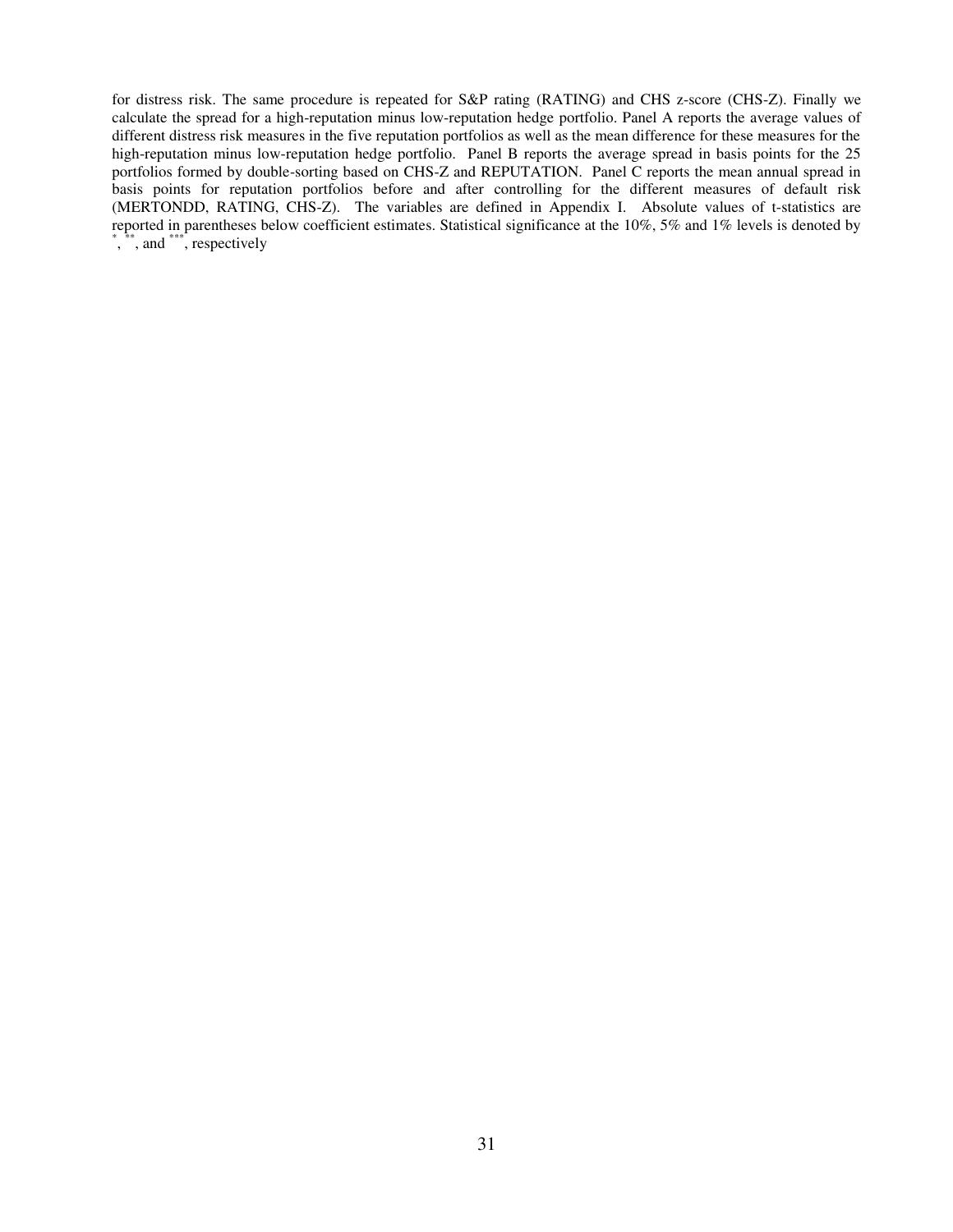|                       | (1)                               | (2)                      | (3)                      | (4)           | (5)                               | (6)                              | (7)           | (8)                          | (9)                               |
|-----------------------|-----------------------------------|--------------------------|--------------------------|---------------|-----------------------------------|----------------------------------|---------------|------------------------------|-----------------------------------|
|                       | <b>OLS</b>                        | <b>OLS</b>               | <b>OLS</b>               | <b>OLS</b>    | <b>OLS</b>                        | <b>OLS</b>                       | Fama          | IV                           | IV                                |
|                       |                                   |                          |                          |               |                                   |                                  | MacBeth       | STEP-1                       | STEP-2                            |
| <b>VARIABLES</b>      | <b>SPREAD</b>                     | <b>SPREAD</b>            | <b>SPREAD</b>            | <b>SPREAD</b> | <b>SPREAD</b>                     | <b>SPREAD</b>                    | <b>SPREAD</b> |                              | <b>SPREAD</b>                     |
|                       |                                   |                          |                          |               |                                   |                                  |               |                              |                                   |
| <b>REPUTATION</b>     | $-27.50**$                        | $-25.90^*$               | $-27.50***$              | $-33.6*$      | $-42.0$ ***                       | $\textbf{-185.5}^{\ast\ast\ast}$ | $-12.8***$    |                              | $-75.3***$                        |
|                       | (2.08)                            | (1.80)                   | (3.20)                   | (1.83)        | (2.66)                            | (4.71)                           | (3.50)        |                              | (2.67)                            |
| <b>PROFITABILITY</b>  | $\textbf{-1518.6}^{\ast\ast\ast}$ | $-1551.0$ ***            | $-1239.7***$             | $-2091.3***$  | $\textbf{-1748.4}^{\ast\ast\ast}$ | $-1545.6$ ***                    | $-282.30$     | $7.319***$                   | $-277.2$                          |
|                       | (2.68)                            | (2.66)                   | (2.27)                   | (2.39)        | (3.34)                            | (2.69)                           | (0.50)        | (2.16)                       | (0.37)                            |
| <b>LEVERAGE</b>       | 85.30                             | 61.20                    | $96.70***$               | 4.00          | 95.60 <sup>*</sup>                | 48.50                            | 99.70**       | $-0.354***$                  | 5.00                              |
|                       | (1.63)                            | (1.06)                   | (3.19)                   | (0.06)        | (1.69)                            | (0.89)                           | (2.59)        | (3.28)                       | (0.18)                            |
| <b>CASH</b>           | 85.50                             | 94.90                    | $-71.90$                 | 58.40         | 92.30                             | 121.10                           | $-1.20$       | $\textbf{-0.688}^{\ast\ast}$ | $\textbf{-168.40}^{***}$          |
|                       | (1.06)                            | (0.97)                   | (1.07)                   | (0.57)        | (0.96)                            | (1.31)                           | (0.02)        | (2.16)                       | (2.74)                            |
| <b>RETURN</b>         | $-201.80$ <sup>*</sup>            | $-157.30$                | $-212.60$ **             | 25.7          | $-170.4$                          | $-187.90$ <sup>*</sup>           | $-471.8$ **   | 0.052                        | $-185.30$                         |
|                       | (1.80)                            | (1.46)                   | (1.98)                   | (0.24)        | (1.50)                            | (1.77)                           | (2.23)        | (0.06)                       | (1.03)                            |
| <b>IDIOVOL</b>        | $7516.30***$                      | $\textbf{8002.30}^{***}$ | $8058.80^{\ast\ast\ast}$ | $5522.40***$  | $7825.00^{\ast\ast\ast}$          | $7718.90^{\ast\ast\ast}$         | $6426.00**$   | $-15.726***$                 | $5885.90^{\ast\ast\ast}$          |
|                       | (5.08)                            | (5.44)                   | (6.63)                   | (3.36)        | (5.88)                            | (5.59)                           | (2.63)        | (3.38)                       | (4.12)                            |
| MARKET-TO-BOOK        | $-60.20*$                         | $-54.40$ <sup>*</sup>    | $-51.30***$              | $-84.60**$    | 6.30                              | 4.20                             | $12.30***$    | $0.057***$                   | $11.50^*$                         |
|                       | (1.89)                            | (1.65)                   | (2.62)                   | (2.40)        | (0.73)                            | (0.51)                           | (3.16)        | (2.85)                       | (1.95)                            |
| Log SIZE              | $-59.70^{***}$                    | $-67.40^{***}$           | $-10.50$ <sup>**</sup>   | $-81.10***$   | $-60.90***$                       | $-190.00$ ***                    | $-13.70$ **   | $0.262***$                   | $27.10^*$                         |
|                       | (3.13)                            | (3.12)                   | (2.33)                   | (2.90)        | (2.73)                            | (5.09)                           | (2.26)        | (13.79)                      | (1.92)                            |
| <b>RATING</b>         | $5.10*$                           | 2.60                     | $7.00***$                | $-1.50$       | 2.60                              | 2.60                             | $11.00***$    | $-0.049***$                  | 0.60                              |
|                       | (1.82)                            | (0.67)                   | (3.33)                   | (0.30)        | (0.70)                            | (0.68)                           | (3.61)        | (5.44)                       | (0.17)                            |
| <b>INST OWNERSHIP</b> | $-0.80$                           | $-0.70$                  | $-0.60$                  | $-0.50$       | $-0.50$                           | $-1.10$                          | $-37.80$ **   | $-0.008*$                    | $-2.10$ **                        |
|                       | (1.14)                            | (1.17)                   | (1.00)                   | (0.83)        | (0.83)                            | (1.57)                           | (2.19)        | (1.69)                       | (2.33)                            |
| <b>GOVERNANCE</b>     |                                   | 5.60                     | $-0.00$                  | $6.20*$       | 4.70                              | 4.70                             | 1.42          |                              | $\textbf{-153.50}^{\ast\ast\ast}$ |
|                       |                                   | (1.40)                   | (0.00)                   | (1.77)        | (1.21)                            | (1.15)                           | (0.96)        |                              | (2.64)                            |
| <b>ANALYST</b>        |                                   |                          |                          |               | $-11.90***$                       |                                  |               |                              |                                   |
|                       |                                   |                          |                          |               | (2.90)                            |                                  |               |                              |                                   |
| REPUTATION×ANALYST    |                                   |                          |                          |               | $2.00***$                         |                                  |               |                              |                                   |
|                       |                                   |                          |                          |               | (3.33)                            |                                  |               |                              |                                   |
| REPUTATION×Log SIZE   |                                   |                          |                          |               |                                   | $0.191^{\ast\ast\ast}$           |               |                              |                                   |
|                       |                                   |                          |                          |               |                                   | (4.90)                           |               |                              |                                   |
| <b>FIRM AGE</b>       |                                   |                          |                          |               |                                   |                                  |               | $0.005\overset{***}{ }$      |                                   |

**Table 4 Reputation Regressions**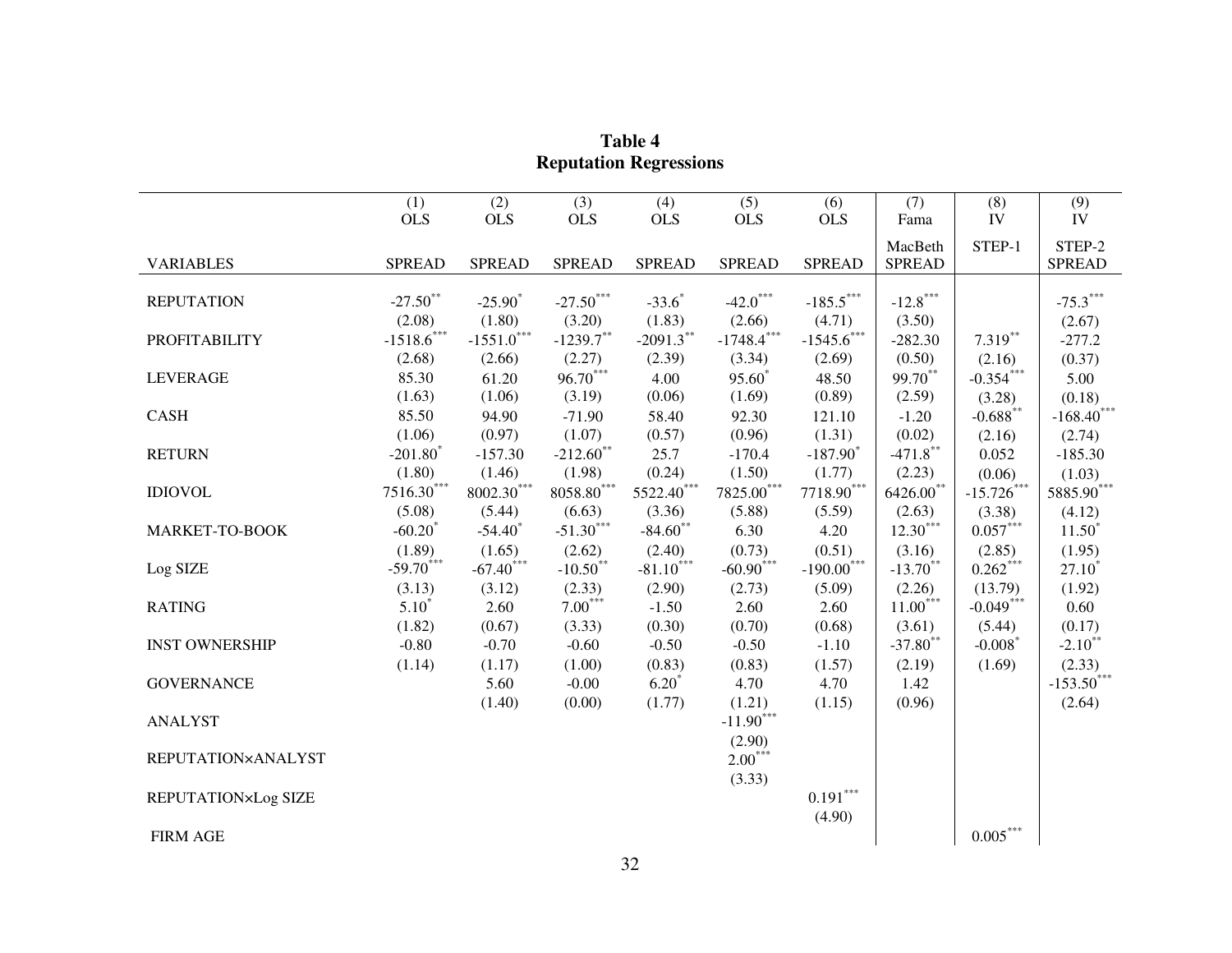|                    |       |       |       |       |       |       |       | (5.10) |       |
|--------------------|-------|-------|-------|-------|-------|-------|-------|--------|-------|
|                    |       |       |       |       |       |       |       |        |       |
| Firm FE            |       |       | N     | N     |       |       | N     | N      | N     |
| <b>Industry FE</b> | N     | N     |       | N     | N     | N     | N     | N      | N     |
| CEO FE             | N     | N     | N     |       | N     |       | N     | N      | N     |
| Year FE            |       |       |       |       |       |       | N     | v      | v     |
| Observations       | 2,798 | 2,029 | 2,029 | 1,796 | 2,026 | 2,029 | 2,029 | 2,187  | 2,187 |
| R-squared          | 0.775 | 0.788 | 0.636 | 0.85  | 0.792 | 0.796 | 0.583 | 0.385  | 0.388 |

*Note*: Table 4 reports OLS and Fama-Macbeth regressions of SPREAD on firm characteristics and distress measures. SPREAD is the firm-level credit spread, REPUTATION is the firm's reputation score, PROFITABILITY is net income to total assets, LEVERAGE is the total liabilities to total assets, CASH is cash to total assets, RETURN is the cumulative return over the past year, IDIOVOL is idiosyncratic volatility, MARKET-TO-BOOK is the market-to-book ratio, Log SIZE is the logarithm of market capitalization (measured in millions), RATING is the Standard  $\&$  Poor's corporate rating converted into numeric value (AAA=1, …, CC=20), INST OWNERSHIP is the fraction of shares outstanding held by institutional investors, GOVERNANCE is a governance index, ANALYSTS is the number of analysts (divided by 100) that follow the firm. The variables are defined in Appendix I. Columns 1 through 6 report OLS coefficient estimates using year fixed effects. In addition, firm fixed effects are used in columns 1, 2, 5, and 6, industry fixed effects are used in column 3, and CEO fixed effects are used in column 4. Column 7 reports results using Fama-Macbeth regressions. Absolute values of t-statistics are reported in parentheses below coefficient estimates. Statistical significance at the 10%, 5% and 1% levels is denoted by  $\hat{ }$ ,  $\hat{ }$ , and  $\hat{ }$ , respectively.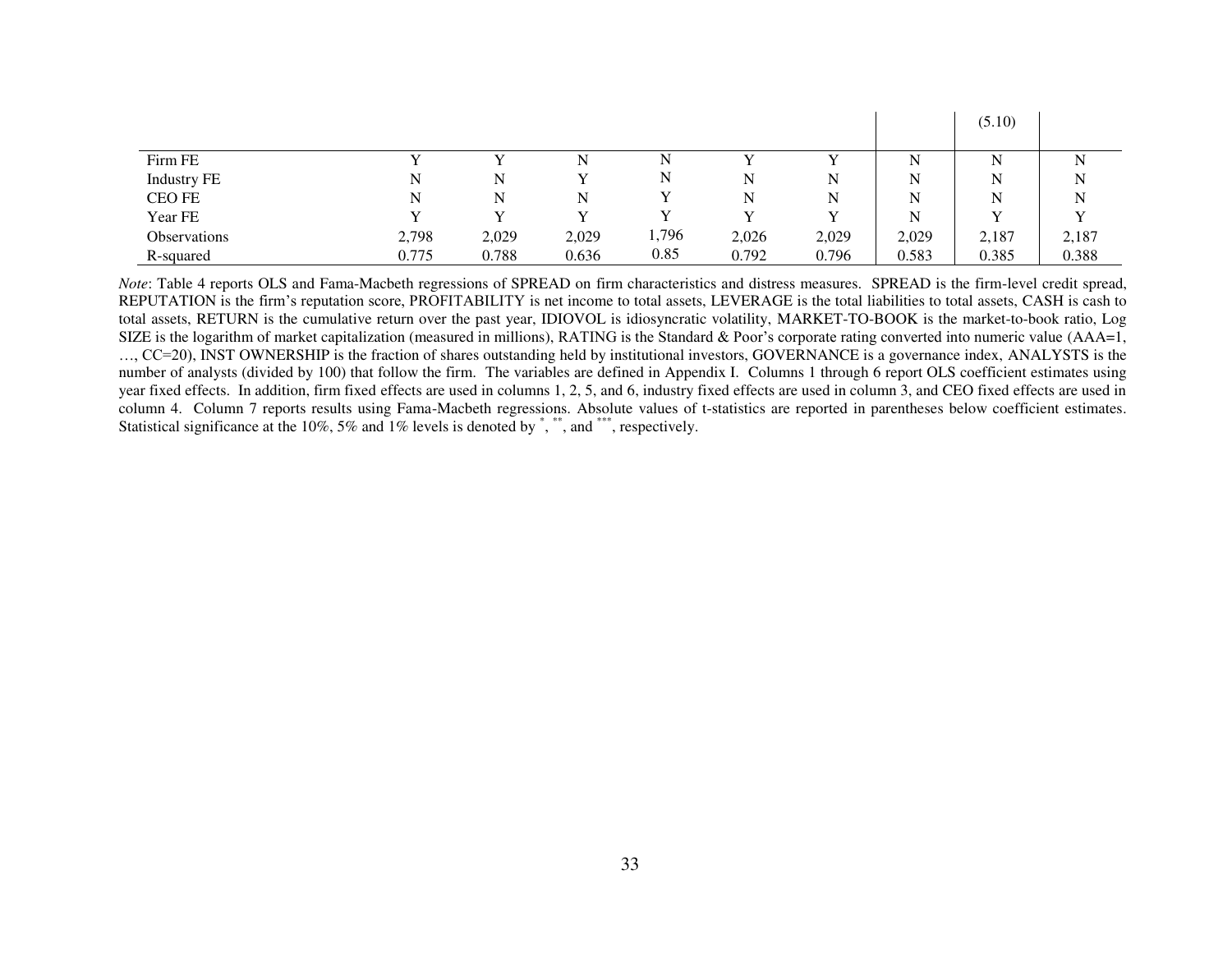|                       | (1)                              | (2)          | (3)                    | (4)                    | (5)                   | (6)                              |
|-----------------------|----------------------------------|--------------|------------------------|------------------------|-----------------------|----------------------------------|
|                       | Logit                            | Logit        | Poisson                | Poisson                | Poisson               | Poisson                          |
|                       | High                             | High         | Total                  | Total                  | Total                 | Total                            |
| <b>VARIABLES</b>      | Covenants                        | Covenants    | Covenants              | Covenants              | Covenants             | Covenants                        |
| <b>REPUTATION</b>     | $\textbf{-0.107}^{\ast\ast\ast}$ | $-0.0915***$ | $-0.046$ <sup>**</sup> | $-0.046$ **            | $-0.011$ <sup>*</sup> | $-0.006$                         |
|                       | (0.00)                           | (0.03)       | (0.04)                 | (0.05)                 | (0.07)                | (0.09)                           |
| <b>PROFITABILITY</b>  | 18.894                           | 10.933       | 2.084                  | 1.982                  | $-0.203$              | $-0.328$                         |
|                       | (0.18)                           | (0.43)       | (0.31)                 | (0.32)                 | (0.88)                | (0.82)                           |
| <b>LEVERAGE</b>       | 0.452                            | 0.498        | $-0.149$               | $-0.162$               | $-0.258$ ***          | $-0.246$ **                      |
|                       | (0.59)                           | (0.55)       | (0.13)                 | (0.11)                 | (0.00)                | (0.01)                           |
| <b>CASH</b>           | $-8.413***$                      | $-9.659***$  | $-0.735***$            | $-0.872***$            | $-0.006$              | $-0.065$                         |
|                       | (2.483)                          | (2.716)      | (0.306)                | (0.307)                | (0.249)               | (0.256)                          |
| <b>RETURN</b>         | $7.236***$                       | $8.100***$   | 0.066                  | 0.060                  | 0.202                 | 0.209                            |
|                       | (0.03)                           | (0.02)       | (0.88)                 | (0.89)                 | (0.71)                | (0.73)                           |
| <b>IDIOVOL</b>        | 38.908*                          | 32.544       | 4.901                  | 5.470                  | 1.574                 | 2.398                            |
|                       | (0.06)                           | (0.12)       | (0.13)                 | (0.14)                 | (0.59)                | (0.50)                           |
| MARKET-TO-BOOK        | $0.255$ <sup>*</sup>             | $0.279***$   | $0.042***$             | $0.041^{\ast\ast}$     | 0.005                 | 0.005                            |
|                       | (0.08)                           | (0.04)       | (0.01)                 | (0.02)                 | (0.70)                | (0.70)                           |
| Log SIZE              | $\textbf{-0.578}^{\ast\ast\ast}$ | $-0.592***$  | $0.053***$             | $0.057^{\ast\ast\ast}$ | $-0.080^{***}\,$      | $\textbf{-0.081}^{\ast\ast\ast}$ |
|                       | (0.00)                           | (0.00)       | (0.00)                 | (0.00)                 | (0.00)                | (0.00)                           |
| <b>RATING</b>         | $0.399***$                       | $0.425***$   | $-0.106$ ***           | $-0.104***$            | $-0.005$              | $-0.006$                         |
|                       | (0.00)                           | (0.00)       | (0.00)                 | (0.00)                 | (0.62)                | (0.59)                           |
| <b>INST OWNERSHIP</b> | $-0.472$                         | $-0.566$     | $-0.002$               | $-0.003$               | $-0.001$              | $-0.002$                         |
|                       | (0.16)                           | (0.11)       | (0.69)                 | (0.55)                 | (0.62)                | (0.51)                           |
| <b>GOVERNANCE</b>     |                                  | $-0.125***$  |                        | $-0.016***$            |                       | $-0.005$                         |
|                       |                                  | (0.02)       |                        | (0.02)                 |                       | (0.32)                           |
| Lag COVENANTS         |                                  |              |                        |                        | $1.894^{***}$         | $1.929***$                       |
|                       |                                  |              |                        |                        | (0.00)                | (0.00)                           |
| Year FE               | Y                                | $\mathbf Y$  | Y                      | Y                      | $\overline{Y}$        | $\overline{Y}$                   |
| <b>Observations</b>   | 1,320                            | 1,259        | 1,331                  | 1,259                  | 580                   | 561                              |

| Table 5             |
|---------------------|
| <b>Covenant Use</b> |

*Note*: Table 5 reports the effect of firm reputation (REPUTATION) on the number of covenants in corporate bonds. Columns (1) and (2) report results from logit regressions of a covenant indicator variable (HIGH COVENANTS) on predictor variables. HIGH COVENANT is a dichotomous variable taking the value of 1 if a bond contains more than the median number of covenants. Columns (3) through (6) report results from Poisson regressions of the total number of a bond's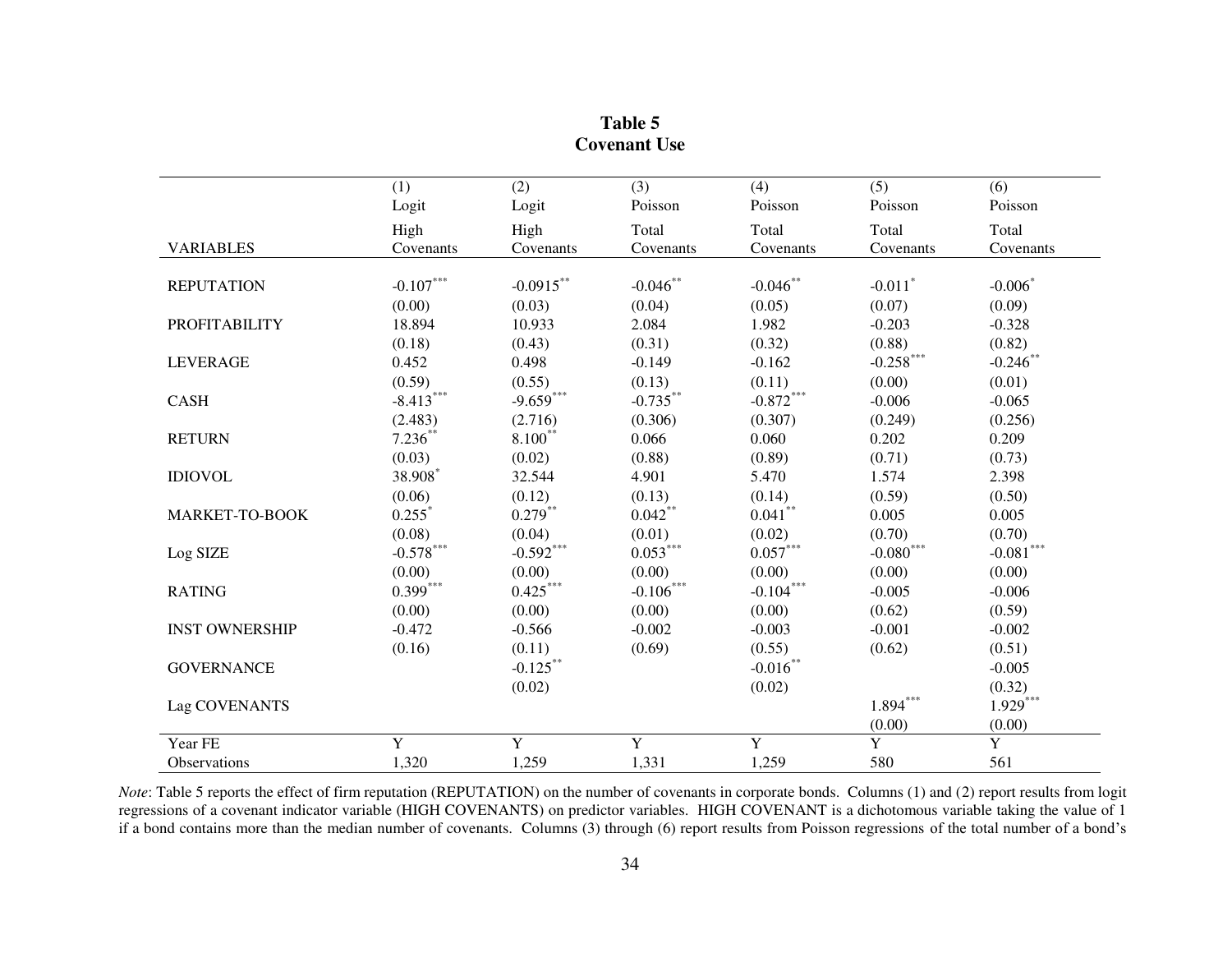covenants (TOTAL COVENANTS) on predictor variables. REPUTATION is the firm's reputation score, PROFITABILITY is net income to total assets, LEVERAGE is the total liabilities to total assets, CASH is cash to total assets, RETURN is the cumulative return over the past year, IDIOVOL is idiosyncratic volatility, MARKET-TO-BOOK is the market-to-book ratio, Log SIZE is the logarithm of market capitalization (measured in millions), RATING is the Standard & Poor's corporate rating converted into numeric value (AAA=1, …, CC=20), INST OWNERSHIP is the fraction of shares outstanding held by institutional investors, GOVERNANCE is a governance index, Lag COVENANTS is TOTAL COVENANTS lagged by one year. The variables are defined in Appendix I. All columns include year fixed effects. P-values are reported below coefficient estimates. Statistical significance at the 10%, 5% and 1% levels is denoted by \*, \*\*, and \*\*\*, respectively.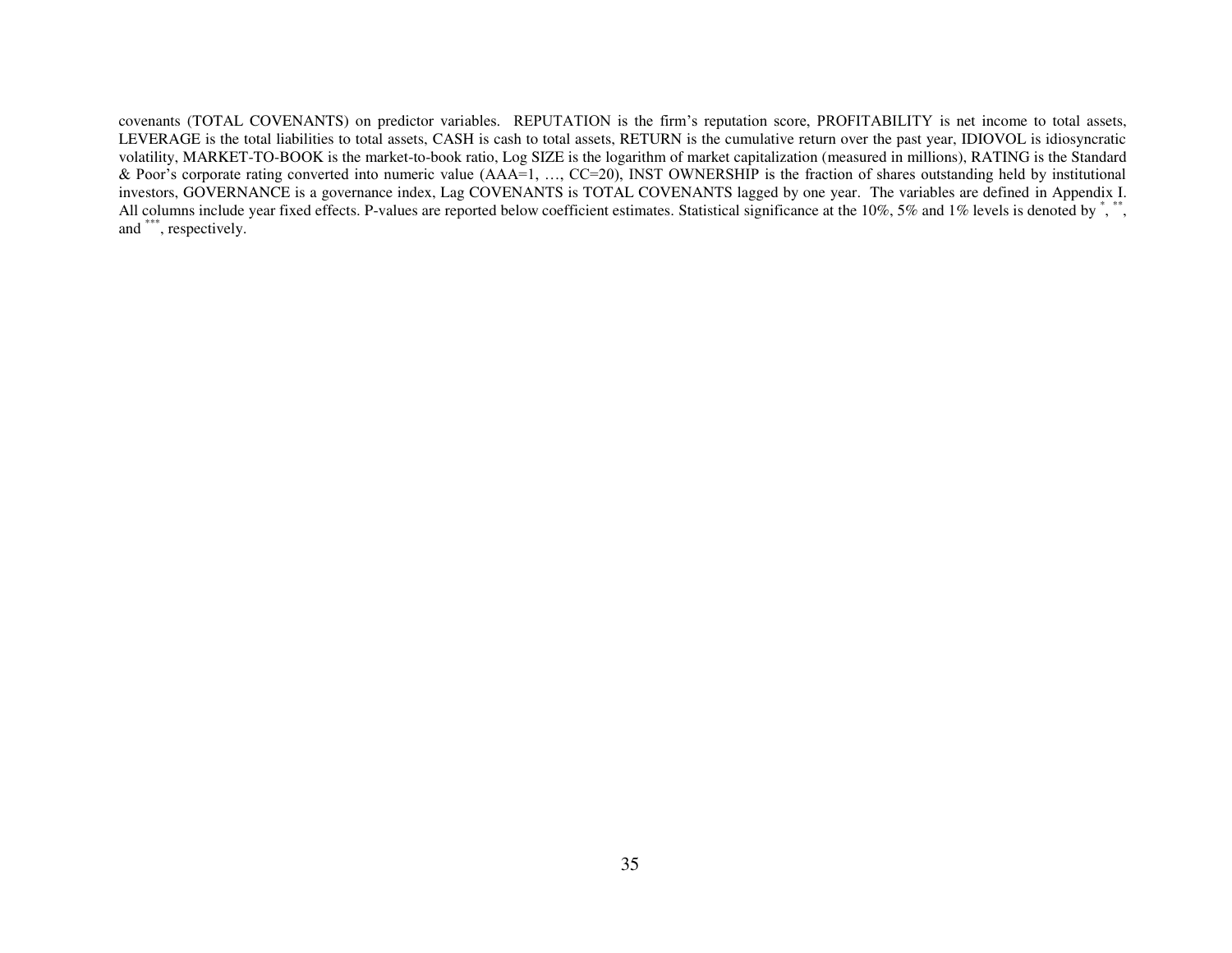|                      | (1)                    | (2)                    | (3)                | (4)                    |
|----------------------|------------------------|------------------------|--------------------|------------------------|
|                      | Logit                  | Logit                  | Logit              | Logit                  |
|                      |                        |                        |                    |                        |
|                      | Fraud Flag             | Fraud Flag             | Fraud Flag         | Fraud Flag             |
| Sample               | Full Sample            | Full Sample            | <b>Bond Sample</b> | <b>Bond Sample</b>     |
|                      |                        |                        |                    |                        |
| <b>REPUTATION</b>    | $-0.233***$            | $-0.186***$            | $-0.339*$          | $-0.407**$             |
|                      | (0.00)                 | (0.04)                 | (0.05)             | (0.03)                 |
| Log SIZE             | $0.529^{\ast\ast\ast}$ | $0.476^{\ast\ast\ast}$ | $0.683***$         | $0.876^{\ast\ast\ast}$ |
|                      | (0.00)                 | (0.00)                 | (0.00)             | (0.00)                 |
| MARKET-TO-BOOK       | $0.266***$             | $0.235***$             | 0.144              | 0.247                  |
|                      | (0.00)                 | (0.00)                 | (0.34)             | (0.12)                 |
| <b>LEVERAGE</b>      | $1.479***$             | $1.749***$             | 0.495              | 1.342                  |
|                      | (0.00)                 | (0.00)                 | (0.58)             | (0.14)                 |
| <b>IDIOVOL</b>       | $2.107***$             | $2.154***$             | $1.636*$           | 1.899*                 |
|                      | (0.00)                 | (0.00)                 | (0.07)             | (0.05)                 |
| <b>PROFITABILITY</b> | $-2.189$               | 8.904                  | $-8.091$           | $-11.05$               |
|                      | (0.79)                 | (0.45)                 | (0.67)             | (0.55)                 |
| <b>GOVERNANCE</b>    |                        | $-0.036$               |                    | $0.311***$             |
|                      |                        | (0.24)                 |                    | (0.00)                 |
| Pseudo R-squared     | 0.1051                 | 0.0844                 | 0.0894             | 0.1396                 |
| Observations         | 8,192                  | 5,572                  | 1,991              | 1,719                  |
| Fraud occurrences    | 188                    | 161                    | 42                 | 39                     |

## **Table 6 Fraud Prediction**

*Note*: This table reports results from logit regressions of a fraud indicator variable (FRAUD FLAG) on predictor variables. FRAUD FLAG is a dichotomous variable taking the value of 1 if a Securities and Exchange Commission (SEC) enforcement action includes a violation of a securities fraud statue under either the Securities Act of 1933 or the Securities Exchange Act of 1934. REPUTATION is the firm's reputation score, Log SIZE is the logarithm of market capitalization (measured in millions), MARKET-TO-BOOK is the market-to-book ratio, LEVERAGE is the total liabilities to total assets, IDIOVOL is idiosyncratic volatility, PROFITABILITY is net income to total assets, GOVERNANCE is a governance index. The variables are defined in Appendix I. P-values are reported below coefficient estimates. McFadden pseudo  $R^2$  values are reported for each regression. Statistical significance at the  $10\%, 5\%$  and  $1\%$  levels is denoted by  $\degree$ ,  $\degree$  and  $\degree$  respectively.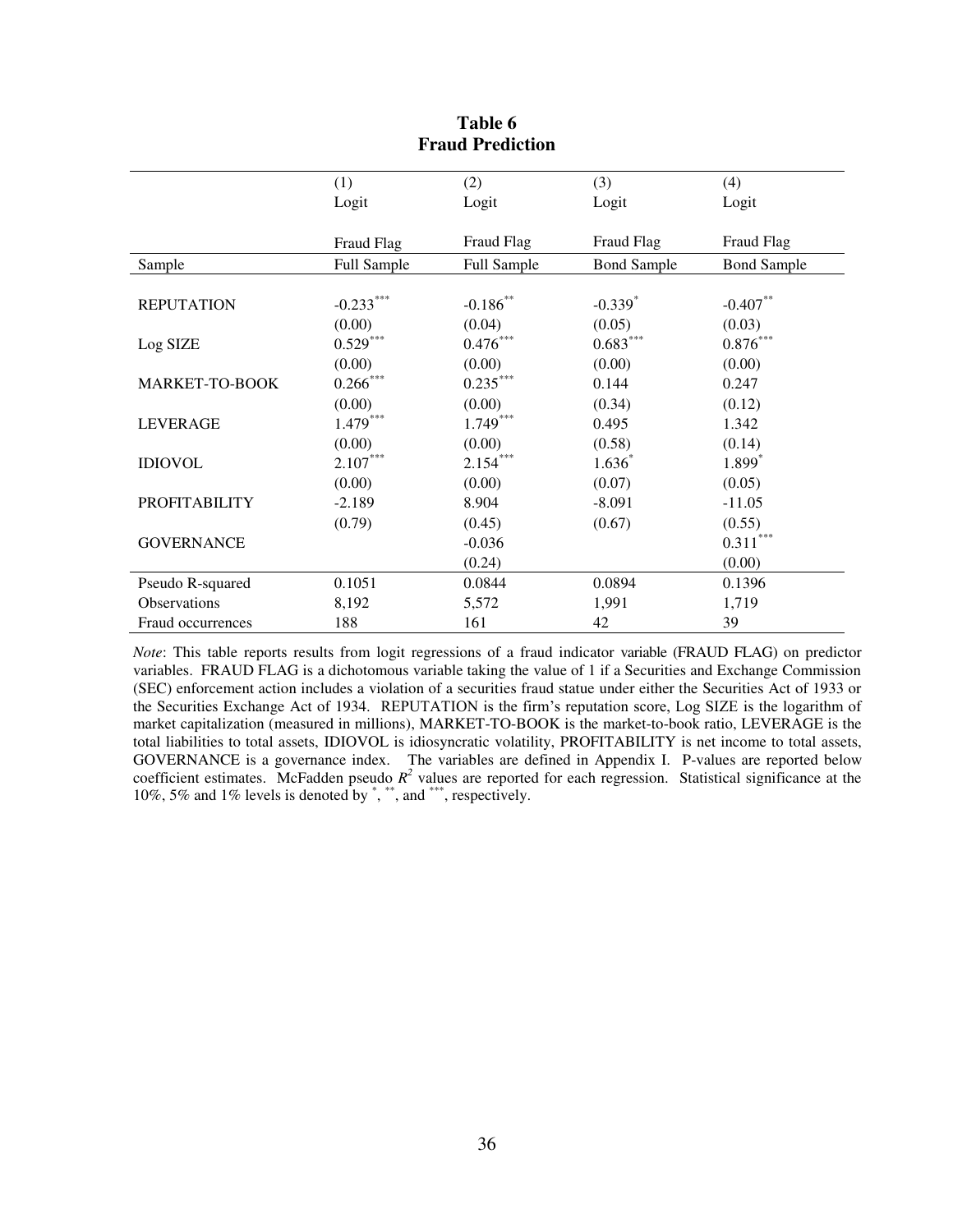|                       | (1)            | (2)           | (3)           | (4)           | (5)                  |
|-----------------------|----------------|---------------|---------------|---------------|----------------------|
|                       | Dynamic Logit  | Dynamic Logit | Dynamic Logit | Dynamic Logit | Dynamic Logit        |
|                       | Failure        | Failure       | Failure       | Failure       | Failure              |
| Sample Period:        | 1983-2007      | 1983-2007     | 1983-2007     | 1983-2007     | 1983-2007            |
| <b>PROFITABILITY</b>  | $-37.327***$   | $-38.796$ *** | $-36.142$     |               |                      |
|                       | (0.00)         | (0.00)        | (0.00)        |               |                      |
| <b>LEVERAGE</b>       | $2.597***$     | $3.842***$    | $3.513***$    |               |                      |
|                       | (0.00)         | (0.00)        | (0.00)        |               |                      |
| <b>EXCESS RETURN</b>  | $-11.385***$   | $-6.403***$   | $-7.478***$   |               |                      |
|                       | (0.00)         | (0.00)        | (0.00)        |               |                      |
| <b>IDIOVOL</b>        | $2.249***$     | $2.266$ ***   | $2.022***$    |               |                      |
|                       | (0.00)         | (0.00)        | (0.00)        |               |                      |
| <b>CASH</b>           | $-0.776$       | $-1.116$      | $-1.077$      |               |                      |
|                       | (0.45)         | (0.44)        | (0.47)        |               |                      |
| <b>MARKET-TO-BOOK</b> | $-0.109$       | $-0.119$      | $-0.118$      |               |                      |
|                       | (0.18)         | (0.43)        | (0.43)        |               |                      |
| <b>MERTONDD</b>       |                |               |               | $-0.593***$   | $\,$ - $0.556^{***}$ |
|                       |                |               |               | (0.00)        | (0.00)               |
| <b>REPUTATION</b>     |                |               | $-0.463***$   |               | $-0.471***$          |
|                       |                |               | (0.00)        |               | (0.00)               |
| <b>CONSTANT</b>       | $-6.548***$    | $-6.929***$   | $-3.892***$   | $-0.847***$   | $1.759***$           |
|                       | (0.00)         | (0.00)        | (0.00)        | (0.00)        | (0.03)               |
| Observations          | 17350          | 3689          | 3689          | 3479          | 3479                 |
| Failures              | 302            | 68            | 68            | 63            | 63                   |
| Pseudo R-squared      | 22.2%          | 22.6%         | 24.1%         | 21.6%         | 23.4%                |
| Sample                | CRSP/Compustat | Reputation    | Reputation    | Reputation    | Reputation           |

# **Table 7 Failure Prediction**

*Note*: This table reports results from logit regressions of a failure indicator variable (FAILURE) on predictor variables. FAILURE is dichotomous variable taking the value of 1 if a firm is predicted to be downgraded to CCC+ or below by Standard & Poor's in twelve months. PROFITABILITY is net income to total assets, LEVERAGE is the total liabilities to total assets, EXCESS RETURN is the average monthly return in excess of the S&P 500 index, IDIOVOL is idiosyncratic volatility, C ASH is cash to total assets, MARKET-TO-BOOK is the market-to-book ratio, MERTONDD is Merton's distance to default, REPUTATION is the firm's reputation score. The variables are defined in Appendix I. P-values are reported below coefficient estimates. McFadden pseudo  $R^2$  values are reported for each regression. Statistical significance at the 10%, 5% and 1% levels is denoted by  $\frac{1}{n}$ ,  $\frac{1}{n}$ , and  $\frac{1}{n}$ , respectively.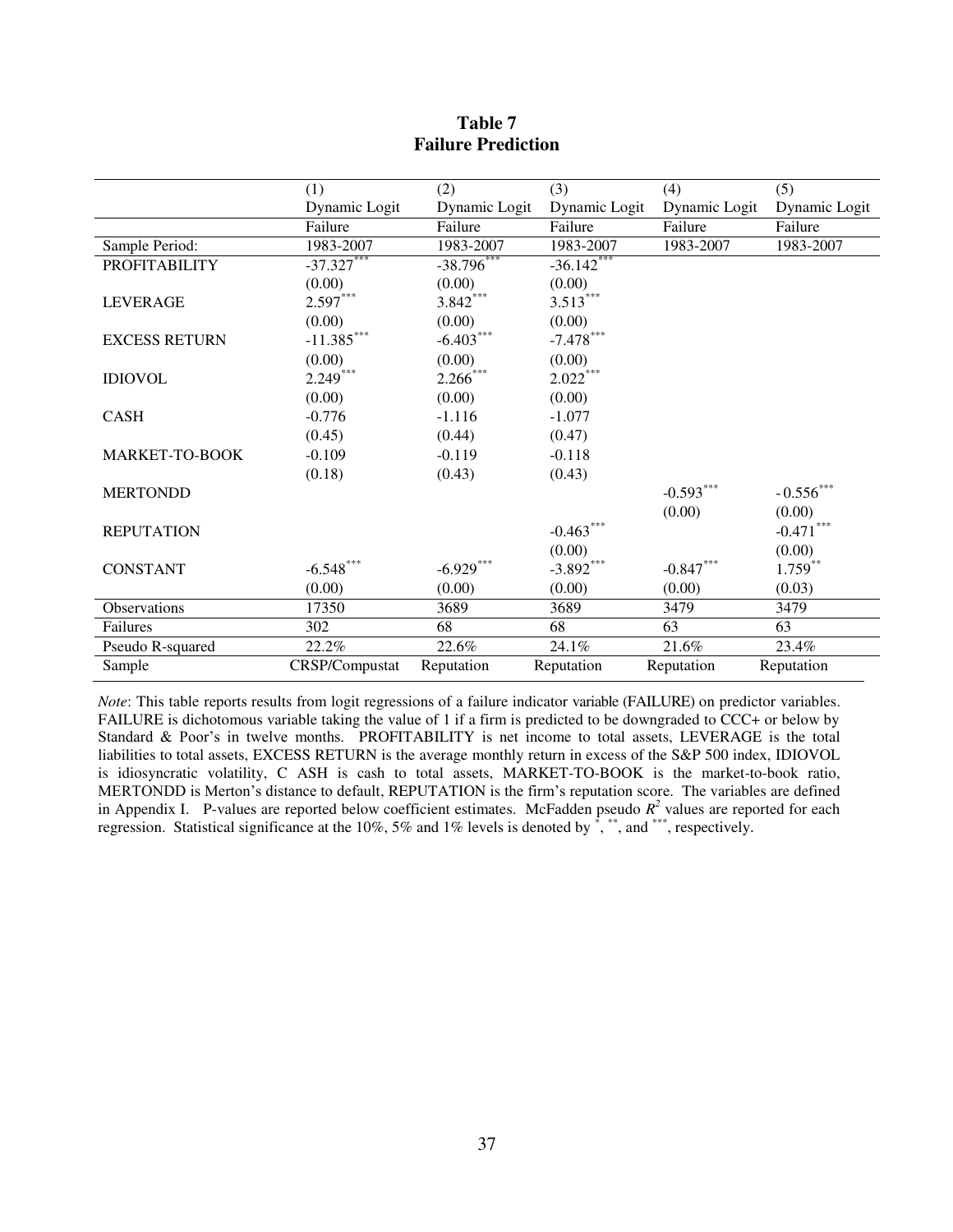# **Appendix I Variable Definitions**

| Variables            | <b>Definitions</b>                                                                                                                                                                                                                                                                   |  |  |
|----------------------|--------------------------------------------------------------------------------------------------------------------------------------------------------------------------------------------------------------------------------------------------------------------------------------|--|--|
| <b>SPREAD</b>        | Average firm-level monthly credit spread in basis points, calculated over the 12-month<br>period from October of year t to September of year t+1. Credit spread is defined as the                                                                                                    |  |  |
|                      | beginning-of-month difference between the yield on a firm's bond and the yield on the<br>corresponding maturity-matched Treasury bond. To compute credit spreads at a firm                                                                                                           |  |  |
|                      | level, a firm's outstanding bond spreads are averaged each month on a value-weight                                                                                                                                                                                                   |  |  |
|                      | basis using market values of the bonds as weights.                                                                                                                                                                                                                                   |  |  |
| <b>PROFITABILITY</b> | Geometrically declining average of past values of the ratio of net income                                                                                                                                                                                                            |  |  |
|                      | (COMPUSTAT quarterly data item: NIQ) to adjusted total assets:                                                                                                                                                                                                                       |  |  |
|                      | PROFITABILITY <sub>t-1, t-12</sub> = $\frac{1-\phi^2}{1-\phi^{12}}$ (NIMTA <sub>t-1,t-3</sub> +  + NIMTA <sub>t-10,t-12</sub> )                                                                                                                                                      |  |  |
|                      | where, in order to deal with outliers, we adjust total value of assets, TA (COMPUSTAT<br>quarterly data item: ATQ), by the difference between market equity (ME) and book<br>equity (BE, as defined as in Davis, Fama, and French 2000):                                             |  |  |
|                      | $MTA_{i,t} = TA_{i,t} + 0.1(ME_{i,t} - BE_{i,t})$                                                                                                                                                                                                                                    |  |  |
|                      | The weighting coefficient is set to $\phi = 2^{-1/3}$ , such that the weight is halved each quarter.                                                                                                                                                                                 |  |  |
| <b>LEVERAGE</b>      | Ratio of total liabilities (data item: NIQ) to adjusted total assets.                                                                                                                                                                                                                |  |  |
| <b>EXCESS</b>        | Geometrically declining average of monthly log excess stock returns relative to the S&P                                                                                                                                                                                              |  |  |
| <b>RETURN</b>        | 500 index:                                                                                                                                                                                                                                                                           |  |  |
|                      | EXCESS RETURN <sub>t-1, t-12</sub> = $\frac{1-\phi}{1-\phi^{12}}$ (EXCESS RETURN <sub>t-1</sub> ++ $\phi^{11}$ EXCESS RETURN <sub>t-12</sub> )                                                                                                                                       |  |  |
|                      | The weighting coefficient is set to $\phi = 2^{-1/3}$ , such that the weight is halved each quarter.                                                                                                                                                                                 |  |  |
| <b>RETURN</b>        | Cumulative return over the past year.                                                                                                                                                                                                                                                |  |  |
| <b>CASH</b>          | Ratio of cash and short-term investment (data item: CHEQ) to adjusted total assets.                                                                                                                                                                                                  |  |  |
| <b>IDIOVOL</b>       | Standard deviation of errors obtained from regressing daily excess returns on the Fama                                                                                                                                                                                               |  |  |
| MARKET-TO-           | and French (1993) factors.<br>Market-to-book ratio.                                                                                                                                                                                                                                  |  |  |
| <b>BOOK</b>          |                                                                                                                                                                                                                                                                                      |  |  |
| <b>SIZE</b>          | Market capitalization (measured in millions).                                                                                                                                                                                                                                        |  |  |
| CHS-Z                | CHS z-score is computed as:                                                                                                                                                                                                                                                          |  |  |
|                      |                                                                                                                                                                                                                                                                                      |  |  |
|                      | CHS-Z <sub>t</sub> = 9.164 + 20.264 PROFITABILITY <sub>t</sub> - 1.416 LEVERAGE <sub>t</sub>                                                                                                                                                                                         |  |  |
|                      | + 7.129 EXCESS RETURN <sub>t</sub> - 1.411 SIGMA <sub>t</sub> + 0.045 RSIZE <sub>t</sub>                                                                                                                                                                                             |  |  |
|                      | + 2.132 CASH <sub>t</sub> - 0.075 MARKET TO BOOK <sub>t</sub> + 0.058 PRICE <sub>t</sub>                                                                                                                                                                                             |  |  |
|                      | where SIGMA is the standard deviation of daily stock returns over the previous three<br>months; RSIZE is the log ratio of market capitalization to the market value of the S&P<br>500 index; and PRICE is the log price per share truncated at \$15 for shares priced above<br>\$15. |  |  |
| <b>RATING</b>        | Corporate credit rating obtained from Standard and Poor's. We follow convention and                                                                                                                                                                                                  |  |  |
|                      | use a numerical rating scale to covert ratings. The numerical values corresponding to                                                                                                                                                                                                |  |  |
|                      | rating notches are 1 for AAA, 2 for AA+, 3 for AA, 4 for AA-, 5 for A+, 6 for A, 7<br>for A-, 8 for BBB+, 9 for BBB, 10 for BBB-, 11 for BB+, 12 for BB, 13 for BB-, 14 for                                                                                                          |  |  |
|                      | B+, 15 for B, 16 for B-, 17 for CCC+, 18 for CCC, 19 for CCC-, and 20 for CC.                                                                                                                                                                                                        |  |  |
| <b>MOMENTUM</b>      | Cumulative return over the prior twelve months.                                                                                                                                                                                                                                      |  |  |
| <b>GOVERNANCE</b>    | G-Index developed by Gompers Ishii and Metrick (2003) to measure the extent of                                                                                                                                                                                                       |  |  |
|                      | shareholder rights, ranging from 1 to 24, with 24 indicating the lowest shareholder                                                                                                                                                                                                  |  |  |
|                      | rights.                                                                                                                                                                                                                                                                              |  |  |
| INST.                | Fraction of shares outstanding held by institutional investors, computed as residual                                                                                                                                                                                                 |  |  |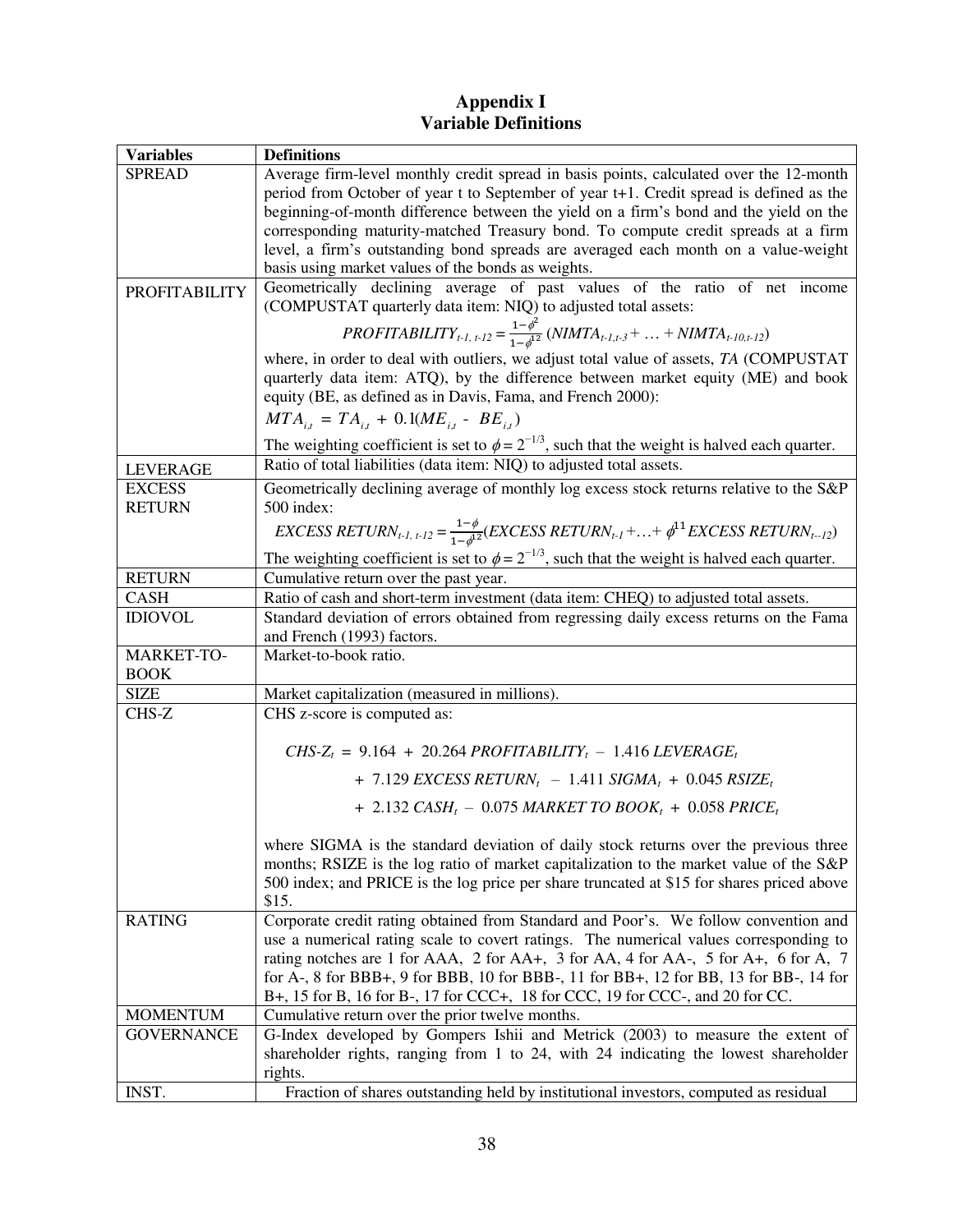| <b>OWNERSHIP</b>  | institutional ownership following Nagel (2005). First, we obtain data on institutional              |  |  |
|-------------------|-----------------------------------------------------------------------------------------------------|--|--|
|                   |                                                                                                     |  |  |
|                   | ownership from the Thomson Financial Institutional Holdings (13F) database. We sum                  |  |  |
|                   | the stock holdings of all reporting institutions for each stock in each year. <sup>12</sup> We then |  |  |
|                   | divide each stock's institutional holdings by total shares outstanding to obtain the                |  |  |
|                   | fraction of shares outstanding held by institutional investors (INST), which yields the             |  |  |
|                   | numbers reported in Tables 1 and 2. For subsequent analyses conducted in Tables 4 and               |  |  |
|                   | 5, we control for potential correlation between firm size and fractional institutional              |  |  |
|                   | ownership. We regress prior-year fractional institutional ownership on the log of prior-            |  |  |
|                   | year firm size. Some transformations, however, are necessary for this regression to be              |  |  |
|                   |                                                                                                     |  |  |
|                   | well specified. The fraction of institutional ownership (the dependent variable) is                 |  |  |
|                   | bounded by 0 and 1. To map it to the real line, we perform a logit transformation,                  |  |  |
|                   | $Logit(INST) = Log \left( \frac{INST}{1 - INST} \right)$                                            |  |  |
|                   | where values of INST below $0.0001$ and above $0.9999$ are replaced with $0.0001$ and               |  |  |
|                   | 0.9999, respectively. We then regress $Logit(INST)$ on $Log(SIZE)$ and use the residuals            |  |  |
|                   | of this regression (residual institutional ownership value) in the analyses conducted in            |  |  |
|                   | Tables 4 and 5.                                                                                     |  |  |
| <b>ANALYST</b>    | Number of analysts following a firm, computed as the average number of analysts                     |  |  |
|                   | making annual estimates for a firm in a given year.                                                 |  |  |
| <b>HIGH</b>       | Indicator variable taking a value of 1 if a bond contains more than the median number of            |  |  |
| <b>COVENANTS</b>  | covenants as described in Section 5.2.                                                              |  |  |
|                   |                                                                                                     |  |  |
| <b>TOTAL</b>      | Total number of covenants in a bond issue as described in Section 5.2.                              |  |  |
| <b>COVENANTS</b>  |                                                                                                     |  |  |
| <b>FRAUD FLAG</b> | Indicator variable taking the value of 1 if a Securities and Exchange Commission                    |  |  |
|                   | enforcement action includes a violation of a securities fraud statue under either the               |  |  |
|                   | Securities Act of 1933 or the Securities Exchange Act of 1934, as described in Section              |  |  |
|                   | 5.3. [We assign FRAUD FLAG a value of 1 for all years during which the fraud took                   |  |  |
|                   | place as indicated by the SEC investigation.]                                                       |  |  |
| <b>FAILURE</b>    |                                                                                                     |  |  |
|                   | Dichotomous variable taking the value of 1 if a firm is predicted to be downgraded to               |  |  |
|                   | $CCC+$ or below by Standard & Poor's in twelve months, as described in Section 5.4.                 |  |  |
| <b>MERTONDD</b>   | Merton (1974) "distance-to-default" measure computed as the difference between the                  |  |  |
|                   | asset value of the firm and the face value of its debt scaled by the standard deviation of          |  |  |
|                   | the firm's asset value. We follow CHS (2008) and Hillegeist, Keating, Cram, and                     |  |  |
|                   | Lunstedt (2004) to calculate Merton's distance-to-default measure.                                  |  |  |

 $\overline{a}$ 

<sup>&</sup>lt;sup>12</sup> Stocks that are on CRSP, but without any reported institutional holdings, are assumed to have zero institutional ownership.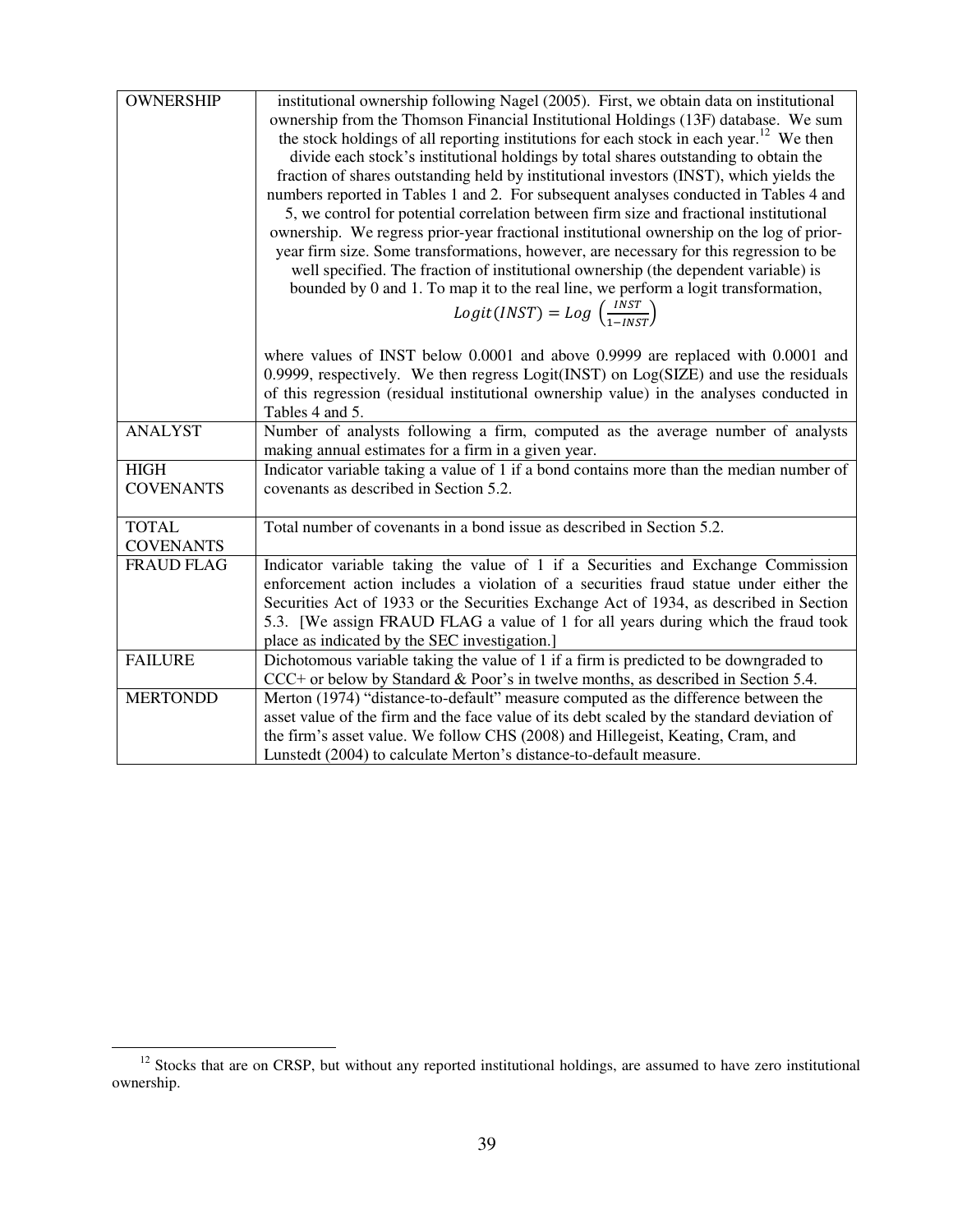# **Appendix II Covenant Index Construction**

| <b>Covenant Indicator</b> | <b>FISD</b> covenants                    | <b>FISD definition of covenants</b>                                                                                                                                                                                                                                                                                                                                                            |
|---------------------------|------------------------------------------|------------------------------------------------------------------------------------------------------------------------------------------------------------------------------------------------------------------------------------------------------------------------------------------------------------------------------------------------------------------------------------------------|
| Dividend payment          | Dividends related<br>payments            | Flag indicating that payments made to shareholders or other entities<br>may be limited to a certain percentage of net income or some other<br>ratio                                                                                                                                                                                                                                            |
|                           | Subsidiary dividends<br>related payments | Limits the subsidiaries' payment of dividends to a certain<br>percentage of net income or some other ratio. For captive finance<br>subsidiaries, this provision limits the amount of dividends which<br>can be paid to the parent. This provision protects the bondholder<br>against a parent from draining assets from its subsidiaries.                                                      |
| Other payment             | <b>Restricted payments</b>               | Restricts issuer's freedom to make payment (other than dividend<br>related payments) to shareholders and others                                                                                                                                                                                                                                                                                |
| Funded debt               | Subsidiary funded<br>debt                | Restricts issuer's subsidiaries from issuing additional funded debt<br>(debt with an initial maturity of longer than one year)                                                                                                                                                                                                                                                                 |
|                           | Funded debt                              | Restricts issuer from issuing additional funded debt. Funded debt is<br>an debt with an initial maturity of one year or longer                                                                                                                                                                                                                                                                 |
| Subordinated debt         | Subordinated debt<br>issuance            | Restricts issuance of junior or subordinated debt                                                                                                                                                                                                                                                                                                                                              |
| Senior debt               | Senior debt issuance                     | Restricts issuer to the amount of senior debt is may issuer in the<br>future                                                                                                                                                                                                                                                                                                                   |
| Secured debt              | Negative pledge<br>covenant              | The issuer cannot issue secured debt unless it secures the current<br>issue on a pari passu basis                                                                                                                                                                                                                                                                                              |
|                           | Indebtedness                             | Restricts user from incurring additional debt with limits on absolute<br>dollar amount of debt outstanding or percentage total capital                                                                                                                                                                                                                                                         |
| Indebtedness              | Subsidiary<br>indebtedness               | Restricts the total indebtedness of the subsidiaries                                                                                                                                                                                                                                                                                                                                           |
|                           | Leverage test                            | Restricts total-indebtedness of the issuer                                                                                                                                                                                                                                                                                                                                                     |
|                           | Subsidiary leverage<br>test              | Limits subsidiaries' leverage                                                                                                                                                                                                                                                                                                                                                                  |
| Leaseback                 | Sales leaseback                          | Restricts issuer to the type or amount of property used in a sale<br>leaseback transaction and may restrict its use of the proceeds of the<br>sale. A sale leaseback transaction is a method of raising capital in<br>which an organization sells some specific assets to an entity that<br>simultaneously leases the asset back to the organization for a fixed<br>term and agreed upon rate. |
|                           | Subsidiary sales<br>leaseback            | Restricts subsidiaries from selling then leasing back assets that<br>provide security for the debtholder. This provision usually requires<br>that assets or cash equal to the property sold and leased back be<br>applied to the retirement of the debt in question or used to acquire<br>another property to increase the debtholders' security                                               |
| Liens                     | Liens                                    | In the case of default, the bondholders have the legal right to sell<br>mortgaged property to satisfy their unpaid obligations                                                                                                                                                                                                                                                                 |
|                           | Subsidiary liens                         | Restricts subsidiaries from acquiring liens on their property                                                                                                                                                                                                                                                                                                                                  |
| Guarantee                 | Subsidiary guarantee                     | Subsidiary is restricted from issuing guarantees for the payment of<br>interest and/or principal of certain debt obligations                                                                                                                                                                                                                                                                   |
| Transaction               | <b>Transaction affiliates</b>            | Issuer is restricted in certain business dealings with its subsidiaries                                                                                                                                                                                                                                                                                                                        |
|                           | Investments                              | Restricts issuer's investment policy to prevent risky investments                                                                                                                                                                                                                                                                                                                              |
| Investment                | Subsidiary<br>investments                | Restricts subsidiaries' investment                                                                                                                                                                                                                                                                                                                                                             |